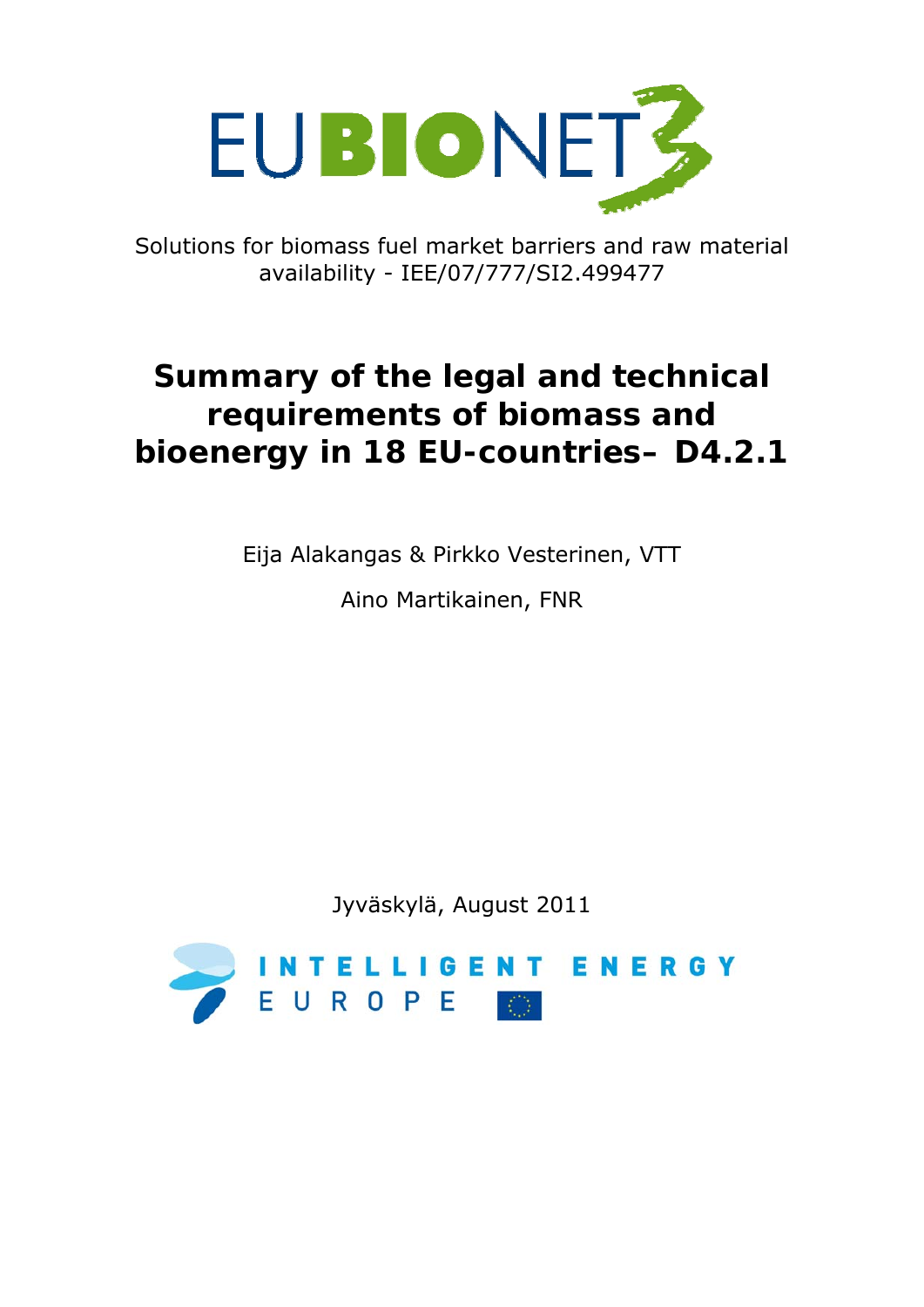## Content

| 7 Bioenergy in National Renewable Energy Action Plans (NREAPs)  32 |  |
|--------------------------------------------------------------------|--|
|                                                                    |  |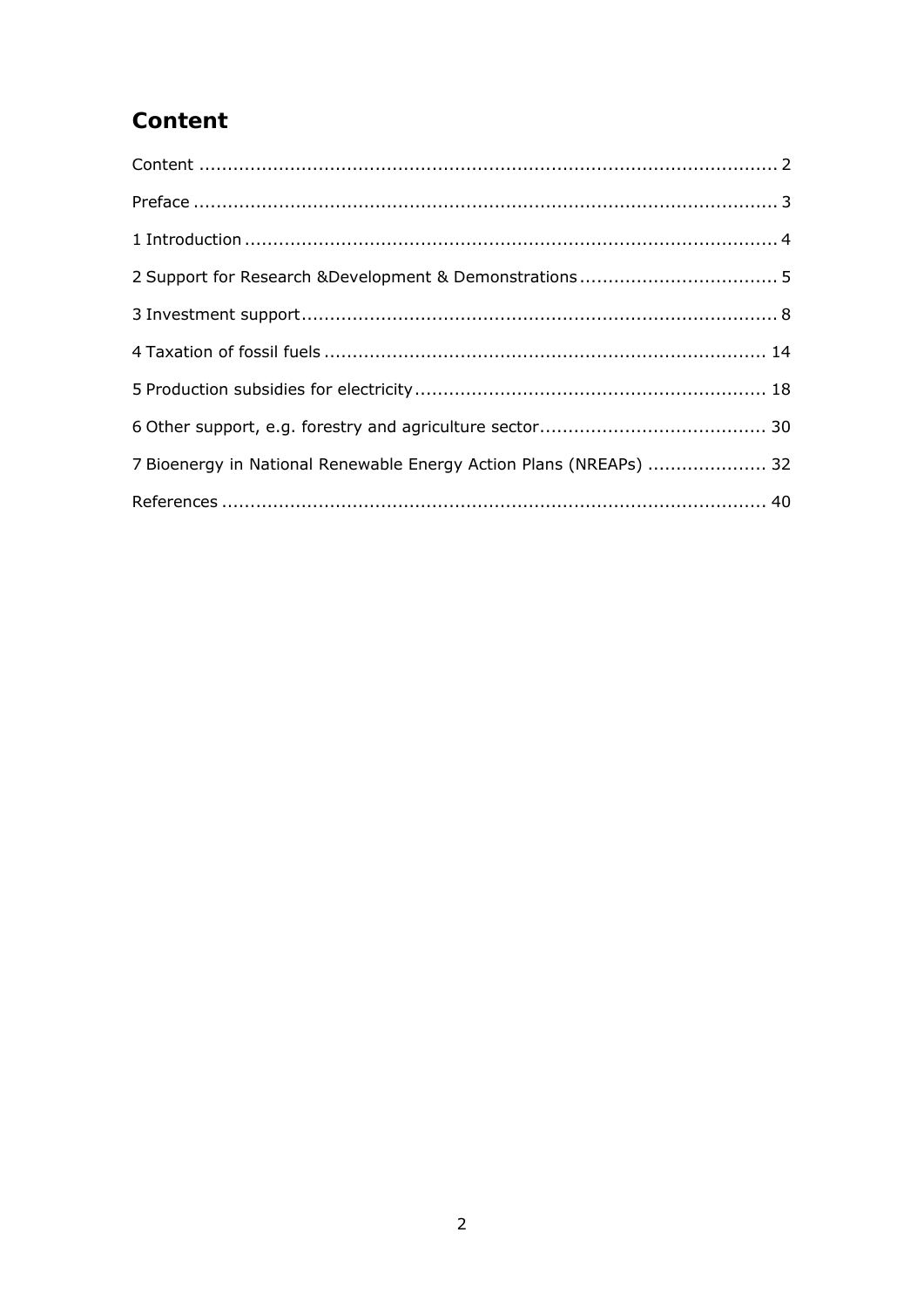#### **Preface**

This publication is part of the EUBIONET III Project (Solutions for biomass fuel market barriers and raw material availability - IEE/07/777/SI2.499477, www.eubionet.net) funded by the European Union's Intelligent Energy Programme. EUBIONETII is coordinated by VTT and other partners are Danish Technological Institute, DTI (Denmark), Energy Centre Bratislava, ECB (Slovakia), Ekodoma (Latvia), Fachagentur Nachwachsende Rohstoffe e.V., FNR (Germany), Swedish University of Agricultural Sciences, SLU (Sweden), Brno University of Technology, UPEI VUT (Czech), Norwegian University of Life Sciences, UMB (Norway), Centre wallon de Recherches agronomiques, CRA-W (Belgium), BLT-HBLuFA Francisco Josephinum, FJ-BLT (Austria), European Biomass Association, AEBIOM (Belgium), Centre for Renewable Energy Sources, CRES (Greece), Utrecht University, UU (Netherlands), University of Florence, UNIFI (Italy), Lithuanian Energy Institute, LEI (Lithuania), Imperial College of Science, Imperial (UK), Centro da Biomassa para a Energia, CBE (Portugal), Energy Restructuring Agency, ApE (Slovenia), Andalusian Energy Agency, AAE (Spain). EUBIONET III project will run 2008 – 2011.

The main objective of the project is to increase the use of biomass based fuels in the EU by finding ways to overcome the market barriers. The purpose is to promote international trade of biomass fuels to help demand and supply meet each other, while at the same time the availability of industrial raw material is to be secured at reasonable price. The EUBIONET III project will in the long run boost sustainable, transparent international biomass fuel trade, secure the most cost efficient and value-adding use of biomass for energy and industry, boost the investments on best practice technologies and new services on biomass heat sector and enhance sustainable and fair international trade of biomass fuels.

The overall aim of the work package "Legal and technical frameworks & sustainability of biomass fuels" is to improve the legal and technical framework for solid, liquid and gaseous biofuels from biomass and thereby to eliminate market barriers for biofuels. To reach the overall target, a study was carried out to look at legal incentives and other policy regulations and guidelines for bioenergy, which were force in beginning of 2010.

A short country report was prepared for each participating country. The results of the country reports are summarized in this report "Summary of the legal and technical requirements of biomass and bioenergy in 18 EU countries – D4.2.1". The country reports can be found on the project web page.

*Eija Alakangas, Pirkko Vesterinen and Aino Martikainen* 

Jyväskylä, Finland & Gülzow, Germany

August and July 2011

*The sole responsibility for the content of this publication lies with authors. It does not necessarily reflect the opinion of the European Communities. The European Commission is not responsible for any use that may be made of the information contained therein.*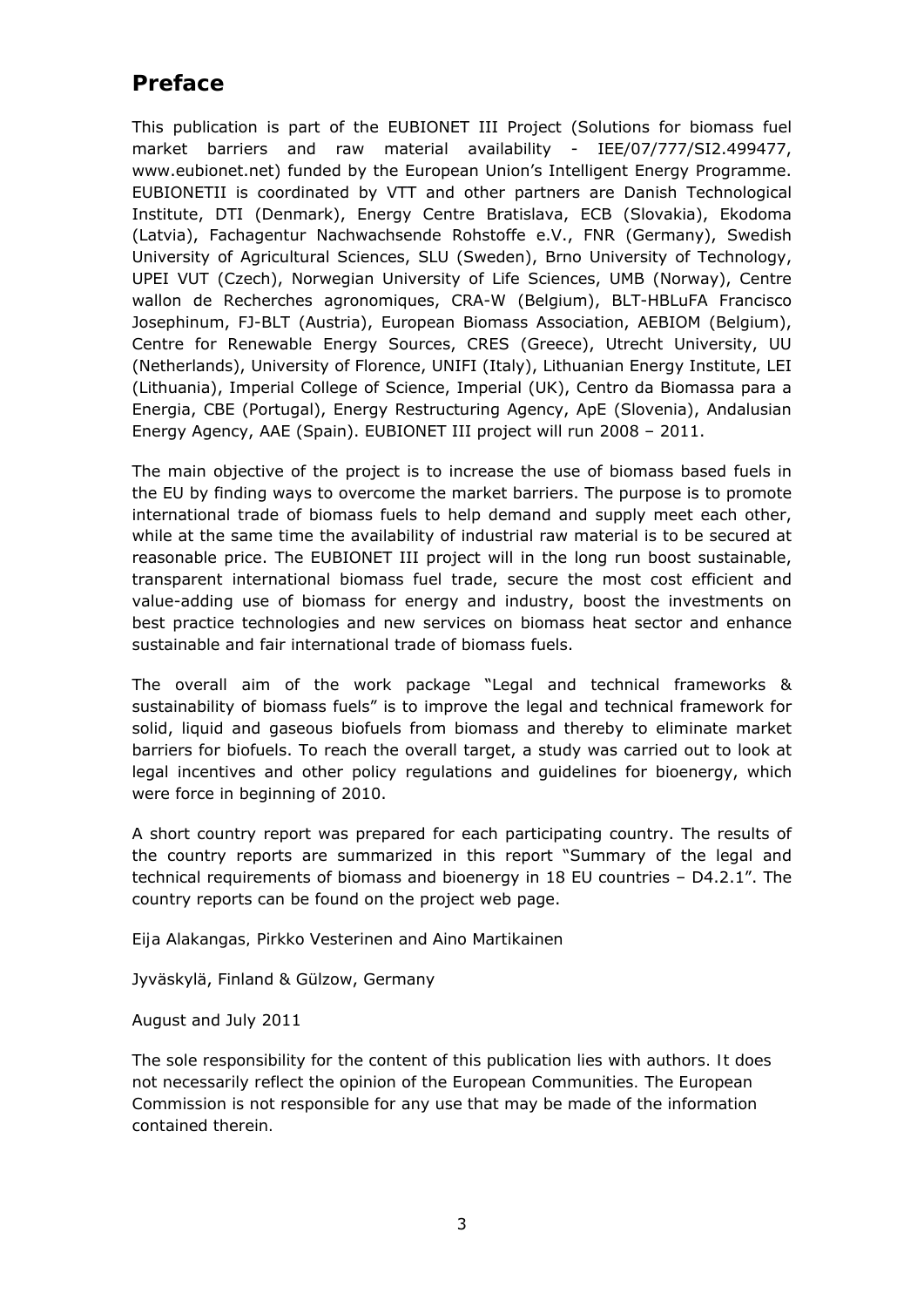#### **1 Introduction**

In the directive 2009/28/EC the European Union has set an overall target of 20 % share of energy from renewable sources in the gross final energy consumption in 2020. For each country there are individual binding targets depending on the renewable energy potential and energy mix of the country. The countries use different methods and instruments to meet the targets defined in the Directive and to increase the use of bioenergy and other renewable energy sources.

The aim of this study was to look *legal incentives and other policy regulations and guidelines for bioenergy, which were force in beginning of 2010*. A broad variety of policy instruments are set to support the use of bioenergy and other renewable energies. This report is based on country reports written by project partners on legal incentives to promote the use of bioenergy and renewable energy sources.

The Steering Committee proposed that information on the National Renewable Energy Action Plans (NREAP) could be included into the summary report. A questionnaire on the NREAPs was filled by the partners in October 2010. The country reports and the NREAP questionnaire can be downloaded from the web page www.eubionet.net and are summarized in this report.

In the country reports the legal incentives were divided into the following categories.

- 1. Support for research, development and demonstrations
- 2. Energy taxation (e.g.  $CO<sub>2</sub>$  taxes for fossil fuels)
- 3. Investment support (separate harvesting machinery and heat and power production)
- 4. Feed-in-tariffs and other support for heat and power production
- 5. Support for wood fuel and round wood supply (e.g. in Finland support for harvesting energy wood from young stands, chipping support)
- 6. Other (e.g. support of agrobiomass of production of biomass for energy generation)

In the Table 1 the different legal incentives in the project countries are summarized. The instruments are described closer in the next chapters.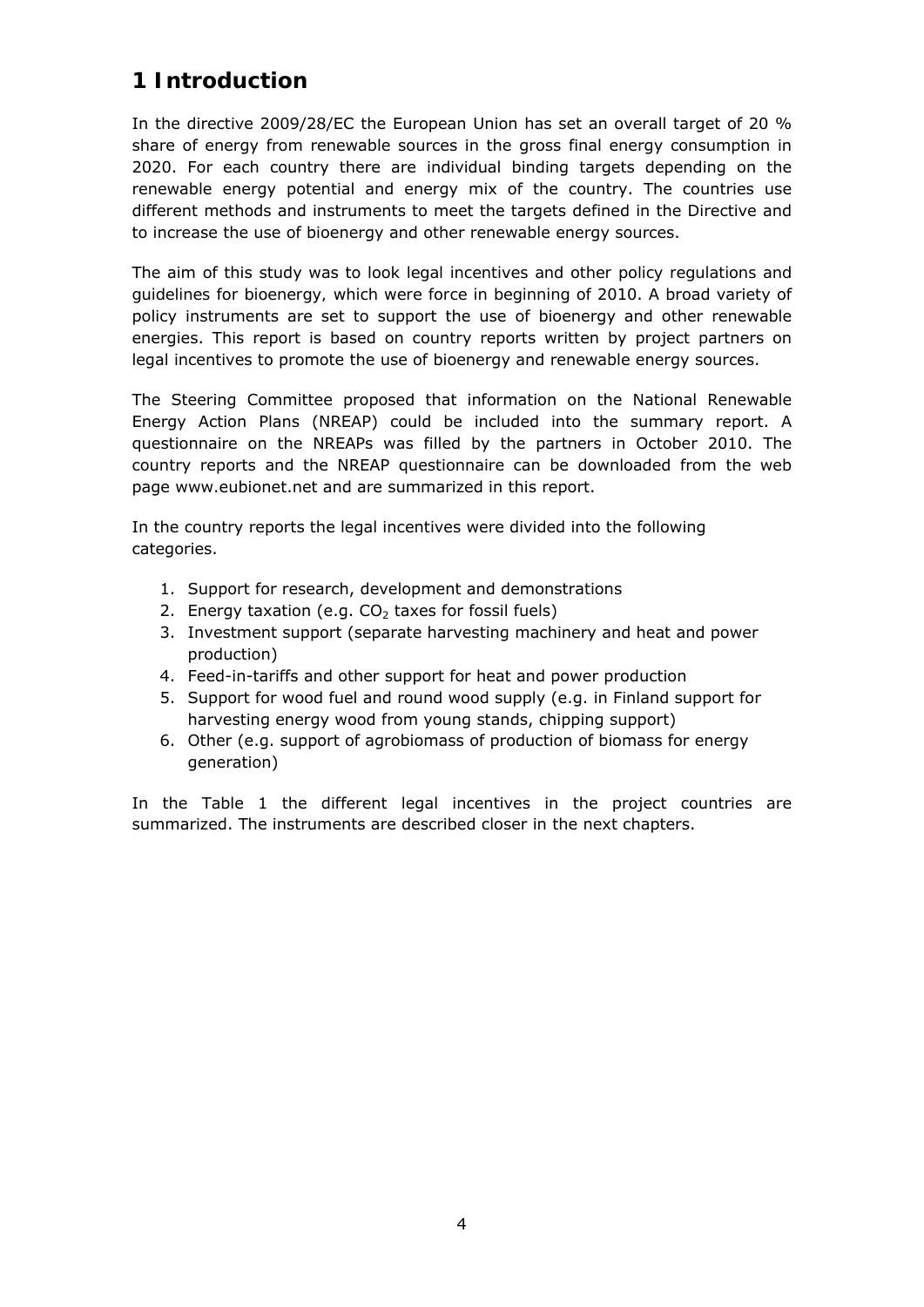*Table 1. Summary of different legal incentives to promote use of bioenergy and renewable energy sources in EUBIONET III partner countries.* 

| (X)<br>(X)<br>(X)<br><b>FIT</b><br>Austria<br>programme,<br>Klima: aktiv<br>Programme<br>X<br>Belgium<br>X<br>Denmark<br>X<br>(0)<br>X<br>X<br>Czech Republic<br>O<br>Finland<br>X<br>X<br>X<br>FIT, O<br>forestry and<br>X<br>X<br>(X)<br><b>FIT</b><br>Germany<br>buildings<br>X<br>X<br>(X)<br><b>FIT</b><br>Greece<br>concession of<br>forests<br>X<br>GC, FIT<br>Italy<br>(X)<br>Programmes<br>X<br>Latvia<br>(X)<br>FIT, O<br>$\overline{X}$<br>Lithuania<br>X<br>(X)<br><b>FIT</b><br>X<br>X<br>X<br>The<br><b>FIT</b><br>Netherlands<br>$\overline{\mathsf{x}}$<br>$\overline{\mathsf{x}}$<br>$\overline{X}$<br>(GC)<br>Norway<br>purposes<br>X<br><b>FIT</b><br>Portugal<br>Fund, Rural<br>Development<br>Programme<br>Slovakia<br>(X)<br>X<br>(X)<br><b>FIT</b><br>Slovenia<br>(X)<br>Χ<br>X<br>FIT<br>Spain<br>Sweden<br>X<br>X<br>(X)<br>GC<br>UK<br>GC, FIT<br>X<br>X<br>crops growing;<br>Forestry<br>fuel Strategy; | Country | R&D<br>support* | Investment<br>aid | Energy/ $CO2$<br>taxation | Electricity<br>production** | Other                                                                         |
|------------------------------------------------------------------------------------------------------------------------------------------------------------------------------------------------------------------------------------------------------------------------------------------------------------------------------------------------------------------------------------------------------------------------------------------------------------------------------------------------------------------------------------------------------------------------------------------------------------------------------------------------------------------------------------------------------------------------------------------------------------------------------------------------------------------------------------------------------------------------------------------------------------------------------------|---------|-----------------|-------------------|---------------------------|-----------------------------|-------------------------------------------------------------------------------|
|                                                                                                                                                                                                                                                                                                                                                                                                                                                                                                                                                                                                                                                                                                                                                                                                                                                                                                                                    |         |                 |                   |                           |                             | Forestry subsidy                                                              |
|                                                                                                                                                                                                                                                                                                                                                                                                                                                                                                                                                                                                                                                                                                                                                                                                                                                                                                                                    |         |                 |                   |                           |                             |                                                                               |
|                                                                                                                                                                                                                                                                                                                                                                                                                                                                                                                                                                                                                                                                                                                                                                                                                                                                                                                                    |         |                 |                   |                           |                             |                                                                               |
|                                                                                                                                                                                                                                                                                                                                                                                                                                                                                                                                                                                                                                                                                                                                                                                                                                                                                                                                    |         |                 |                   |                           |                             | Support for short<br>rotation coppice                                         |
|                                                                                                                                                                                                                                                                                                                                                                                                                                                                                                                                                                                                                                                                                                                                                                                                                                                                                                                                    |         |                 |                   |                           |                             | Support for the<br>agricultural sector<br>(young stands,<br>chipping support) |
|                                                                                                                                                                                                                                                                                                                                                                                                                                                                                                                                                                                                                                                                                                                                                                                                                                                                                                                                    |         |                 |                   |                           |                             | Obligation to use a<br>certain share of RES<br>in heating of new              |
|                                                                                                                                                                                                                                                                                                                                                                                                                                                                                                                                                                                                                                                                                                                                                                                                                                                                                                                                    |         |                 |                   |                           |                             | Process for the<br>exploitation and<br>improvement of                         |
|                                                                                                                                                                                                                                                                                                                                                                                                                                                                                                                                                                                                                                                                                                                                                                                                                                                                                                                                    |         |                 |                   |                           |                             | Rural Development                                                             |
|                                                                                                                                                                                                                                                                                                                                                                                                                                                                                                                                                                                                                                                                                                                                                                                                                                                                                                                                    |         |                 |                   |                           |                             |                                                                               |
|                                                                                                                                                                                                                                                                                                                                                                                                                                                                                                                                                                                                                                                                                                                                                                                                                                                                                                                                    |         |                 |                   |                           |                             |                                                                               |
|                                                                                                                                                                                                                                                                                                                                                                                                                                                                                                                                                                                                                                                                                                                                                                                                                                                                                                                                    |         |                 |                   |                           |                             | Program Sustainable<br><b>Biomass Import</b>                                  |
|                                                                                                                                                                                                                                                                                                                                                                                                                                                                                                                                                                                                                                                                                                                                                                                                                                                                                                                                    |         |                 |                   |                           |                             | Subsidy for forest<br>biomass for energy                                      |
|                                                                                                                                                                                                                                                                                                                                                                                                                                                                                                                                                                                                                                                                                                                                                                                                                                                                                                                                    |         |                 |                   |                           |                             | Permanent Forest                                                              |
|                                                                                                                                                                                                                                                                                                                                                                                                                                                                                                                                                                                                                                                                                                                                                                                                                                                                                                                                    |         |                 |                   |                           |                             |                                                                               |
|                                                                                                                                                                                                                                                                                                                                                                                                                                                                                                                                                                                                                                                                                                                                                                                                                                                                                                                                    |         |                 |                   |                           |                             |                                                                               |
|                                                                                                                                                                                                                                                                                                                                                                                                                                                                                                                                                                                                                                                                                                                                                                                                                                                                                                                                    |         |                 |                   |                           |                             |                                                                               |
|                                                                                                                                                                                                                                                                                                                                                                                                                                                                                                                                                                                                                                                                                                                                                                                                                                                                                                                                    |         |                 |                   |                           |                             |                                                                               |
| * part of national energy strategy                                                                                                                                                                                                                                                                                                                                                                                                                                                                                                                                                                                                                                                                                                                                                                                                                                                                                                 |         |                 |                   |                           |                             | support for energy<br>Commission's Wood<br>Renewable Heat<br>Incentive        |

\*\* feed-in-tariff, FIT / green certificates, GC / other, O

### **2 Support for Research &Development & Demonstrations**

In Europe methods to promote innovation and research are an important part of the energy strategies of the European Union and the countries. The EU emphasises that to be able to achieve the climate action targets it is essential to mobilise new biomass resources and it gives high priority to biomass research. Research and development have a major role in developing efficient energy technologies. The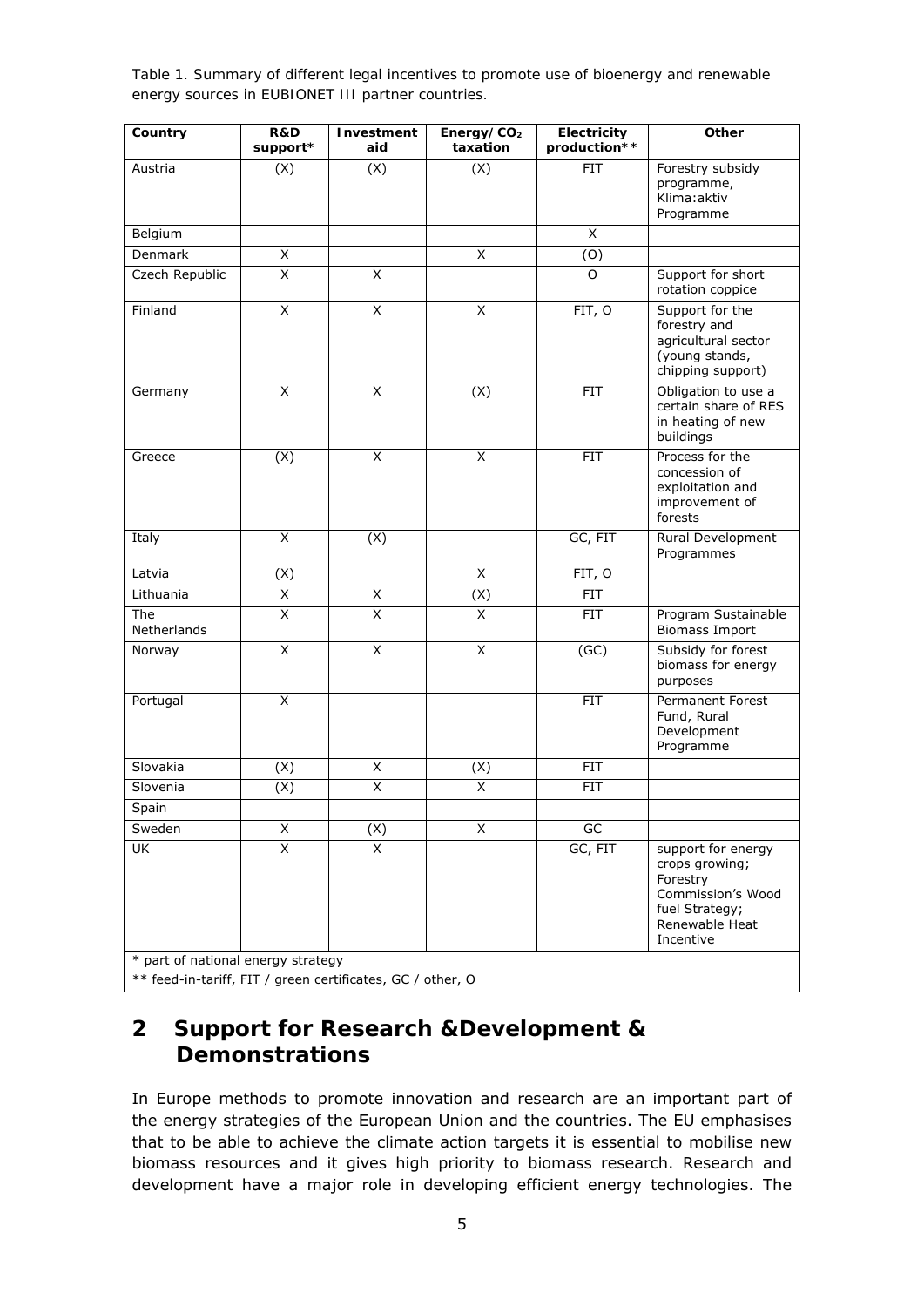level of public and private spending on research and development in energy technology innovation should be on high level.

In all analysed countries research and development are supported by the national governments with funding, in many countries there are even several programmes established to fund research activities.

As an example, in *Finland* research and innovation activities will have a pivotal role for achieving the targets of the new Climate and Energy Strategy and the public resources for basic research and the development, introduction and commercialisation of new technologies and innovations should be doubled from the current level by the year 2020. Also in *Lithuania* the necessity to support research, development and demonstration is defined in the National Energy Strategy from 2007 and one of the priority areas are technologies for use of indigenous and renewable energy sources. In *Germany* and in the *UK* there are several funding programmes for research and demonstrations projects in the field of bioenergy.

The main incentives to support bioenergy research and demonstration activities in the EUBIONET III partner countries are listed in the Table 2, further information on the single support programmes can be found in the country reports.

*Table 2. Summary of different legal incentives to support bioenergy and renewable energy R&D&D in EUBIONET III partner countries* 

| Country        | <b>R&amp;D support</b>                                                                                                                                                                                                                                                                                                                                                                                                                                                                                                                                                                                                                                                                                        |
|----------------|---------------------------------------------------------------------------------------------------------------------------------------------------------------------------------------------------------------------------------------------------------------------------------------------------------------------------------------------------------------------------------------------------------------------------------------------------------------------------------------------------------------------------------------------------------------------------------------------------------------------------------------------------------------------------------------------------------------|
| Austria        | The Climate and Energy Fund (2007 - 2010) supported the<br>implementation of the Climate Strategy through research, targeting<br>sustainable energy technologies, increased energy efficiency and $CO2$<br>reduction in transport, and promoting deployment and diffusion of<br>technology in the marketplace.                                                                                                                                                                                                                                                                                                                                                                                                |
| Belgium        | Federal level: «La science pour un développement durable» ("Science for<br>a sustainable development") is linked to a cooperation agreement between<br>federal level and regions. Across program, BELSPO provides funds to lead<br>research en Science for a sustainable development e.g. This program<br>targets research in energy but also in transport and mobility, food, health<br>and environment, climate, biodiversity, atmosphere and ecosystems.<br>Wallonia: The Walloon region provides to society and small business<br>located in Wallonia a financial help as an advance to allow them the<br>starting of applied research projects and technology developments (50-<br>70% of project costs) |
| Denmark        | A European Energy Technology Development and Demonstration<br>Programme (EUDP) has been established, aimed at the development,<br>demonstration and market introduction of new energy.<br><b>EUDP</b> must<br>subsidize primary development and demonstration<br>$\bullet$<br>actively promote cooperation between public and private actors and<br>$\bullet$<br>strengthen interaction with international activities and programs                                                                                                                                                                                                                                                                            |
|                | related to energy technology.                                                                                                                                                                                                                                                                                                                                                                                                                                                                                                                                                                                                                                                                                 |
| Czech Republic | The departmental programme of applied research and experimental<br>development (TIP) aims (among other things) to new materials and<br>products - sustainability and economization of sources, respect to<br>ecological, energetical and social factors.                                                                                                                                                                                                                                                                                                                                                                                                                                                      |
|                | The support of applied research and experimental development (ALFA) has<br>a special subprogram for energy sources and environment protection and<br>creation, aiming at e.g. enhancement of reliability and safety of energy<br>supply from renewable energy sources.                                                                                                                                                                                                                                                                                                                                                                                                                                        |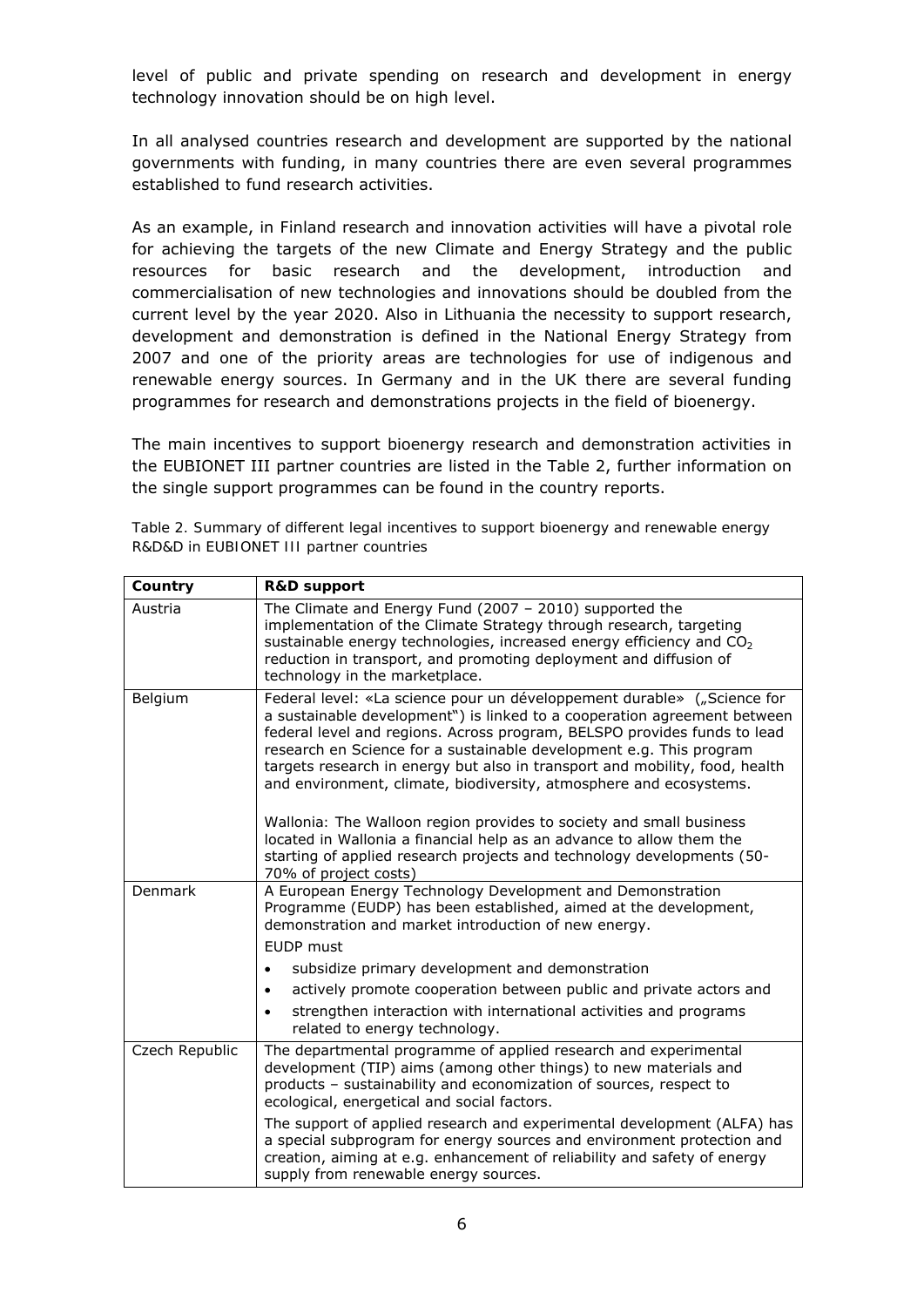| Country         | <b>R&amp;D support</b>                                                                                                                                                                                                                                                                                                                                                                                                                                            |
|-----------------|-------------------------------------------------------------------------------------------------------------------------------------------------------------------------------------------------------------------------------------------------------------------------------------------------------------------------------------------------------------------------------------------------------------------------------------------------------------------|
| Finland         | The competitiveness of renewable energy sources is promoted through<br>investment in long-term technology research and development. Obstacles<br>to getting R&D findings and results onto the market are lowered by<br>supporting projects aimed at the commercialisation of new technologies.<br>According to the new Climate and Energy Strategy, research and<br>innovation activities will be in a pivotal role for achieving the targets of the<br>strategy. |
| Germany         | Several funding programmes for R&D projects in the field of bioenergy.                                                                                                                                                                                                                                                                                                                                                                                            |
| Greece          | National Strategic Reference Framework, Priority Axis 4 "Completion of the<br>country's energy system and reinforcing sustainability" aims at ensuring<br>the country's energy supply and its accession to international energy<br>transport networks, the rational management of natural resources and the<br>promotion of renewable sources of energy                                                                                                           |
| Italy           | The renewed 2009 - 2011 three-year plan of the system research in the<br>electricity sector makes about €291 million available for projects by<br>research organisations and companies; part of this is aimed at renewables.                                                                                                                                                                                                                                      |
| Latvia          | The Action Programme "Entrepreneurship and Innovation" supports<br>practical guidance for research projects, which promotes scientific and<br>industrial integration, and results of research implementation according to<br>the priority directions of science in the country.<br>Energy and Environment (RES extraction and usage technologies, climate                                                                                                         |
|                 | change-absorbing technology and biodiversity) is one of the priority<br>directions defined for 2010 - 2013.                                                                                                                                                                                                                                                                                                                                                       |
| Lithuania       | National Energy Strategy (2007): state supported measures of assistance<br>and commitments in several priority areas of scientific research, including<br>RES.                                                                                                                                                                                                                                                                                                    |
|                 | "Sustainable energy" Programme 2008 - 2012: increase of indigenous,<br>renewable and waste energy is one of the supported topics of scientific<br>research.                                                                                                                                                                                                                                                                                                       |
|                 | Programme of Industrial Biotechnology Development in Lithuania 2006 -<br>2010: reduction of Lithuania's dependence on imported non-renewable<br>energy sources as the main goal.                                                                                                                                                                                                                                                                                  |
| The Netherlands | The Energy Research Subsidy (EOS) programme includes four schemes,<br>covering the whole path from idea to market introduction: new energy<br>research, long term energy research, short term energy research and<br>demonstration.                                                                                                                                                                                                                               |
| Norway          | Clean Energy for the Future (RENERGI) is the main programme for<br>renewable energy research - including biomass. The budget for 2009 was<br>about NOK 325 mill.                                                                                                                                                                                                                                                                                                  |
|                 | Centres for Environment-friendly Energy Research (CEER) is a sub-<br>program under RENERGI. There are eight centres under this program, one<br>of which is dedicated to bioenergy. The centres were launched in 2009.                                                                                                                                                                                                                                             |
|                 | Innovation Norway has a support program aimed at stimulating farmers<br>and forest owners to produce, use and deliver bioenergy in the forms of<br>biofuels or heat. The program supports development, competence building<br>and information related activities, as well as investments.                                                                                                                                                                         |
|                 | Innovation Norway also has a special support program for chip production<br>from woody biomass. Support is given both to development/competence<br>building and investments.                                                                                                                                                                                                                                                                                      |
|                 | Enova provides support for demonstration of new energy technologies in<br>Norway under realistic operating conditions. It has two programs that<br>support maturation of new technology: "Innovative energy solutions" and<br>"Introduction of new technology", the former targets mainly<br>developers/suppliers of technology, while the latter targets end users.                                                                                              |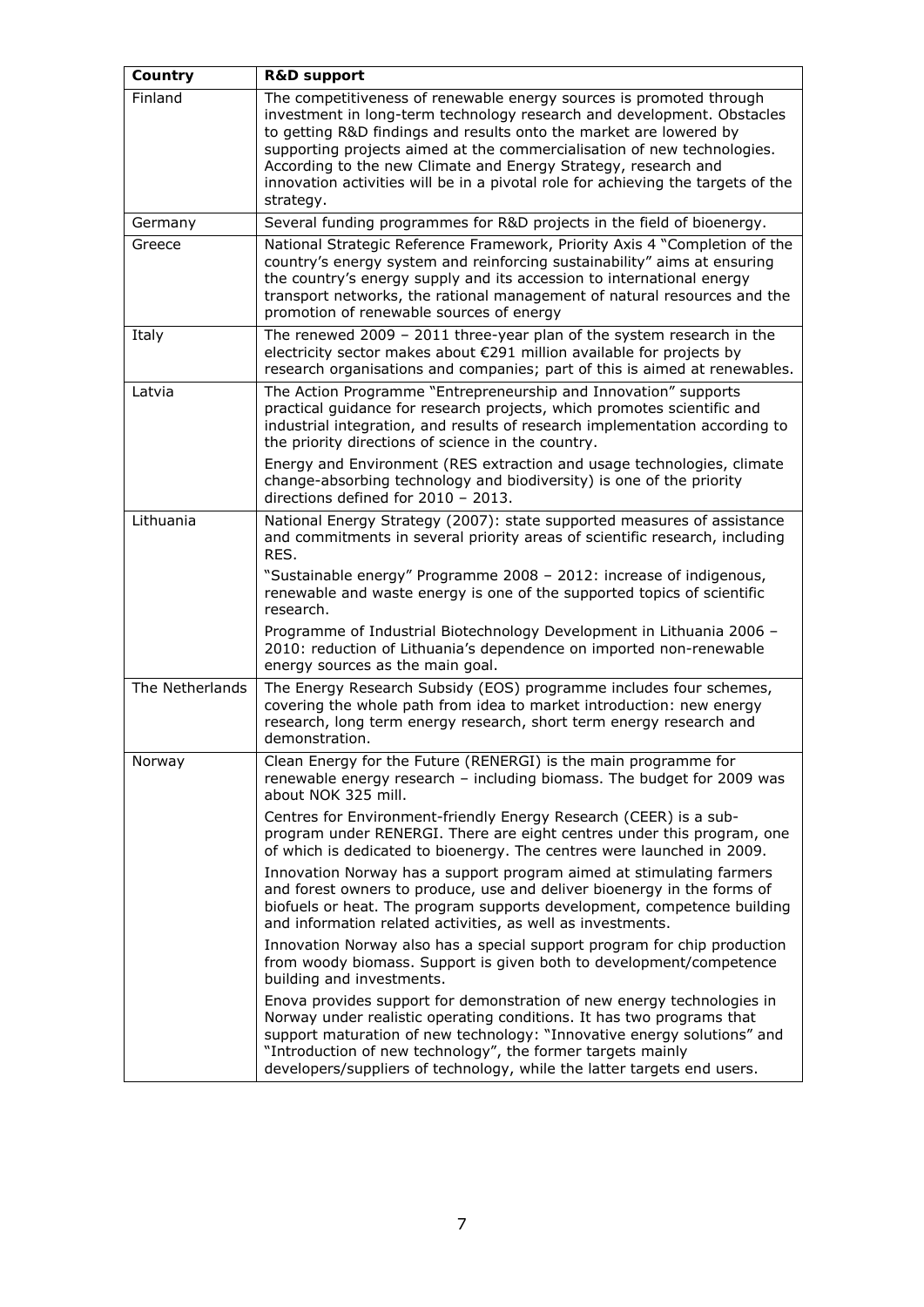| Country  | <b>R&amp;D support</b>                                                                                                                                                                                                                                                                                                                                                                                                                       |
|----------|----------------------------------------------------------------------------------------------------------------------------------------------------------------------------------------------------------------------------------------------------------------------------------------------------------------------------------------------------------------------------------------------------------------------------------------------|
| Portugal | Some types of projects for producing electricity from renewable sources<br>are eligible for the QREN (National Strategic Reference Framework), more<br>specifically for the system of incentives to encourage innovation for<br>technology projects and the system for incentives for research and<br>technological development. These systems for incentives attribute<br>subsidies that range from 35% to 55% of the eligible expenditure. |
|          | Also Fund to Support Innovation (FAI) promotes research and<br>development in the area of renewable energy.                                                                                                                                                                                                                                                                                                                                  |
| Slovakia | There aren't any direct programmes for research projects of bioenergy.<br>There are general programmes for R&D, which include some projects for<br>bioenergy.                                                                                                                                                                                                                                                                                |
| Slovenia | Rules on (co-)financing basic, applicative and postdoctoral research<br>projects: public tender for (co-)funding of research projects for 2010 had<br>one priority area covering technology for a sustainable economy (energy<br>and environmental technologies, technology for the rational use of energy,<br>the use of new and renewable sources of energy, etc.)                                                                         |
| Sweden   | The Government's "Research and New Technology for Future Energy<br>Systems" has been approved by Parliament for a long term programme of<br>research, development, demonstration and commercialization activities for<br>the development of technologies and processes aimed at the<br>establishment of a sustainable energy system.                                                                                                         |
|          | The programme is constructed around six theme areas: Energy system<br>studies, Energy use in the built environment, Transport, Energy-intensive<br>industry, The power system, and Fuel based energy systems.                                                                                                                                                                                                                                |
| UK       | The UK has different research and demonstrations funding schemes which<br>are related to bioenergy.                                                                                                                                                                                                                                                                                                                                          |

#### **3 Investment support**

Governments give grants to companies to help them to invest in capital assets such as buildings, equipment, or new machinery. The aim is to promote new technologies in the starting phase or to help favorable techniques to become more common.

In 13 countries of this study governments give grants to companies, municipalities or private persons for investments in new technical installations and equipment. The four countries, which didn't report any investment aids, were Denmark, Latvia, Portugal and Spain. Denmark reported that earlier subsidies were given for installation of small scale boilers, but at the moment there are no national schemes for investment support for solid biomass utilization.

In *Austria* new or modernized CHP plants for public district heating can receive investment subsidies, if they result in savings in energy and  $CO<sub>2</sub>$  emissions compared with separate production of heat and electricity. New plants can receive investment subsidies up to 10% of the total funds needed. Plants up to 100 MW can receive a subsidy of EUR 100/kW; those between 100 and 400 MW EUR 60/kW; and those above 400 MW up to EUR 40/kW. Existing or modernized plants can receive subsidies in EUR cents/kWh based on several cost parameters, such as fuel costs, operation and maintenance costs, adequate return on employed capital, pension payments, administrative costs and taxes.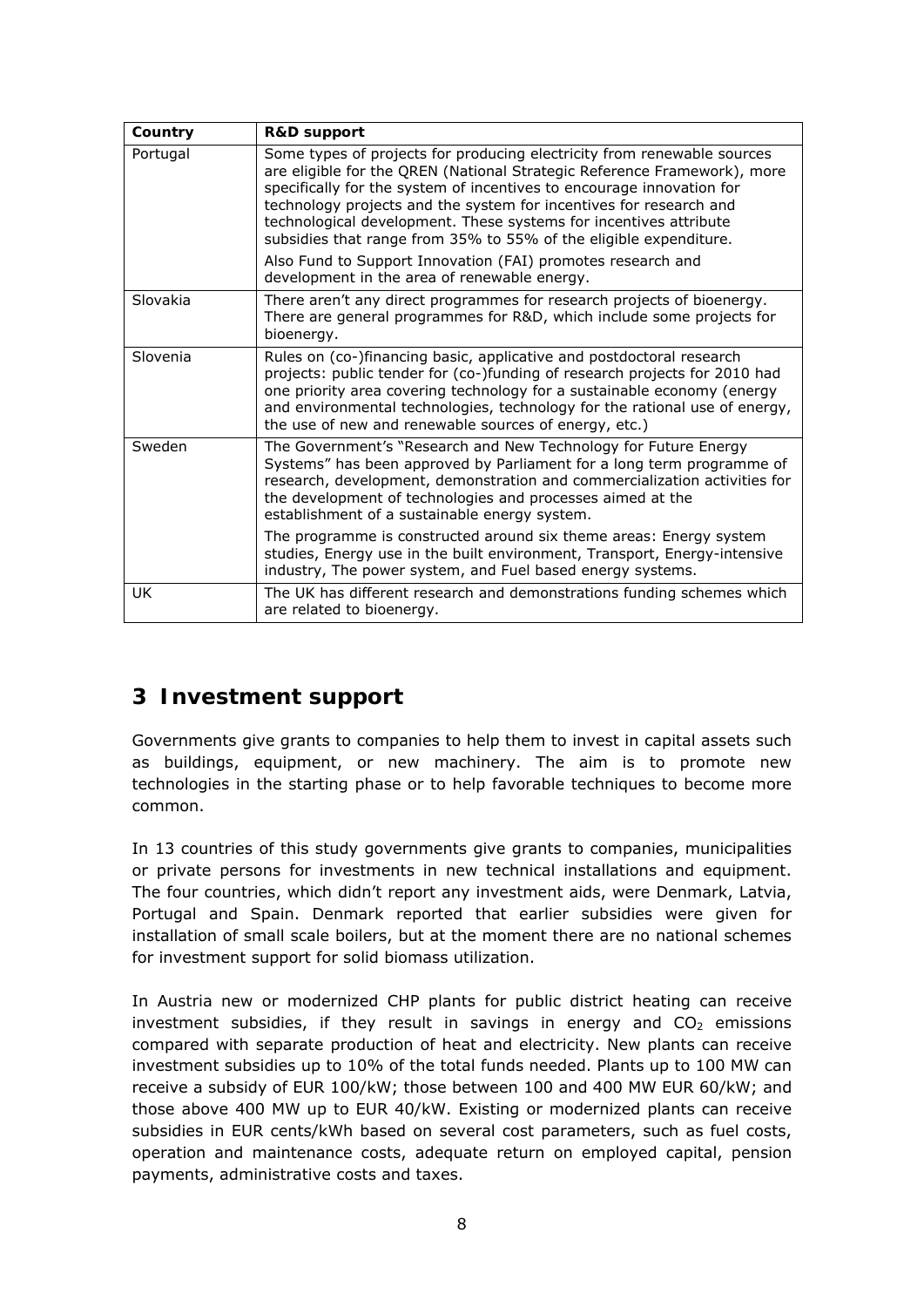The Operational Programme Environment of the *Czech Republic* supports biomass plants for energy production with a maximum of 20% of the costs up to CZK 50 million and the installation of co-generation facilities using solid biomass, biogas or waste and sludge gas with a maximum of 40 % of the costs up to CZK 100 million.

In *Finland* private households can receive subsidies for replacing old oil or electrical heating systems by new renewable energy heating system as the main heating system. The support given is 20% of the eligible material costs. For companies and communities there is the possibility to get subsidies for energy investment studies (grant of 40-50%) and other investments in renewable energy (grant of 40% for conventional technologies and 50% for innovative projects).

*Germany* established the Market Incentive Programme (MAP) in 2009. It focus on investments in buildings to increase the share of renewable energy in overall heat supply and supports installations (primarily promoting the heat generation from biomass, solar power and geothermal energy) by providing investment grants, lowinterest loans and repayment grants. The actual funding rates are shown in the Table 3.

|                                                                                                                                    | Support                                           |                                                                            |                  |                                                                                                   |
|------------------------------------------------------------------------------------------------------------------------------------|---------------------------------------------------|----------------------------------------------------------------------------|------------------|---------------------------------------------------------------------------------------------------|
| Plant type                                                                                                                         | Basis funding)                                    | Combination<br>bonus                                                       | Efficiency bonus | Innovation<br>support                                                                             |
| Pellet stove<br>(water-based) (5<br>kW up to 100 kW)                                                                               | 36 €/kW<br>installed, but<br>min. 1000 €          |                                                                            |                  |                                                                                                   |
| Pellet stove<br>(5 kW up to 100<br>kW)                                                                                             | 36 €/kW<br>installed, but<br>min. 2000 $\epsilon$ |                                                                            |                  |                                                                                                   |
| Pellet boiler plus<br>newly fitted buffer<br>storage with a<br>capacity of at least<br>30 I/kW (5kW up<br>to 100 kW)               | 36 €/kW<br>installed, but<br>min. 2500 $\epsilon$ | 600 € (if a<br>thermal solar<br>plant, which is                            | $0.5x$ basic     | 500 € per<br>measure (e.g.<br>funded are<br>measures for                                          |
| Wood chip heating<br>system plus newly<br>fitted buffer<br>storage with a<br>capacity of at least<br>30 I/kW (5kW up<br>to 100 kW) | 1,000 € per plant                                 | eligible for<br>funding under<br>MAP, is installed<br>at the same<br>time) | funding          | increasing the<br>heat yield<br>through flue gas<br>condensation<br>and/or particle<br>separator) |
| Firewood gasifier<br>boiler plus newly<br>fitted buffer<br>storage with a<br>capacity of at least<br>55 I/kW (5kW up<br>to 100 kW) | 1,000 € per plant                                 |                                                                            |                  |                                                                                                   |

*Table 3. Funding rates of the German Market Incentive Programme.* 

Germany supports investments in supply systems for heat and electricity generated from biomass under legislation of the Joint Task of Improving Agricultural Structures and Coastal Protection, with funding provided under the heading of integrated rural development. The federal government provides 60 % of the funding for GAK measures. GAK also provides for bioenergy advisory services.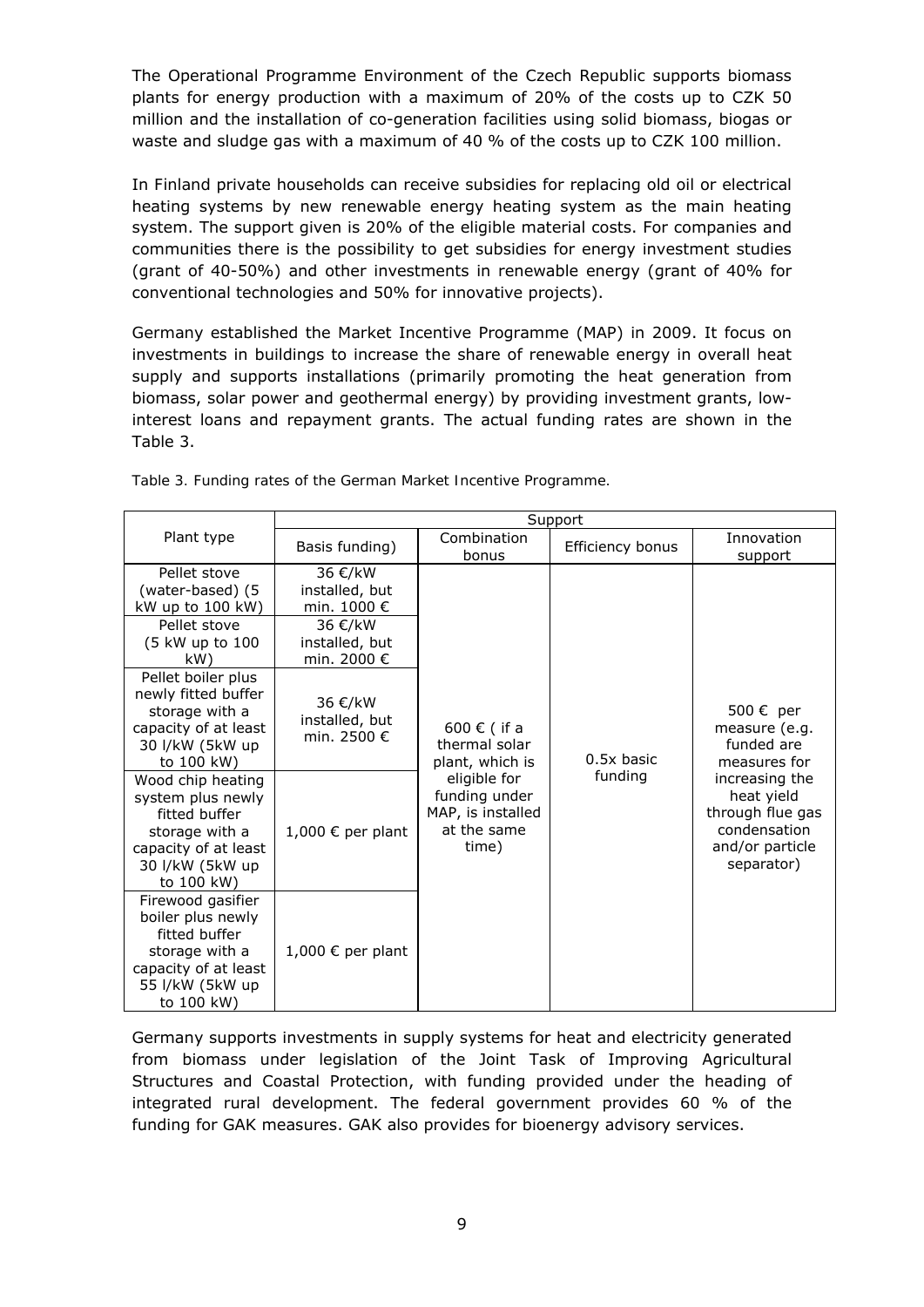*The Netherlands* use a fiscal regulation to promote energy efficiency and the use of sustainable energy. Through the Energy Investment Deduction companies can deduct 44% of the investment costs from the fiscal profit of the company. Companies in greenhouse farming can receive a subsidy of up to 40% of the investment costs when investing in newly to the market introduces energy systems. The investments have to result in energy savings and greenhouse gas reductions. Companies and branch organisations in the transportation sector can apply for a subsidy for investment or adaptation projects that contribute to  $CO<sub>2</sub>$  reduction. The project has to be innovative for the Netherlands and score in its  $CO<sub>2</sub>$  emission reduction at least 10% better than fossil fuels.

The *Norwegian* government established the Bioenergy programme to stimulate farmers and forest owners to produce and use bioenergy and to deliver it to others. The support is e.g. for heat production up to 35%. A special support programme for chip production from woody biomass funds investments up to 25% of the costs. There are also other funding programmes funding e.g. more efficient energy use or transition to renewable energy sources in district heating systems or single households.

In *Slovakia* the funding from the EU structural Funds is divided in three operational programmes. The scope of the investment support programmes is shown in the table below.

The Slovakian Ministry of Economy supports household in the installation of a biomass boiler in a family house with a funding of 30% of the purchasing price. The maximum amount of support for one boiler is  $1,000 \in$ . The total amount of supporting is 8,000,000  $\epsilon$  (Table 4).

*Table 4. Investment support operational programmes in Slovakia.* 

| INVESTMENT SUPPORT – EU FUNDS 2007 - 2013                                                                                                                                                                                                                                                                                           |
|-------------------------------------------------------------------------------------------------------------------------------------------------------------------------------------------------------------------------------------------------------------------------------------------------------------------------------------|
| Operational Programmes 2007 - 2013                                                                                                                                                                                                                                                                                                  |
| $\checkmark$ OP Environment (Ministry of Environment)<br>(ca. 209 mill. EUR)<br>- electricity generating facilities high-efficiency cogeneration<br>only in combination with changing the fuel base for heat<br>OP Competitiveness and economy growth (Ministry of<br>$\checkmark$                                                  |
| Economy or Ministry of Finance)<br>(ca. 144 mill. EUR),<br>- new construction, renovation and modernization of<br>electricity generating facilities high-efficiency cogeneration<br>new construction, renovation and modernization of<br>electricity generating facilities for renewable energy<br>Beneficiaries: private companies |
| Intensity of support: Private sector 40% up to 50% of<br>eligible costs<br>Amount of support: min. 60 000 EUR, max. 6 mill. EUR<br>(State support scheme)<br>Provider:<br>Ministry of Economy of the SR<br>Administrator: Slovak Energy and Inovation Agency<br>Information and application forms: www.siea.gov.sk                  |
| $\checkmark$ OP Bratislava<br>(ca. 23.6 mill. EUR)<br>- new construction, renovation and modernization of<br>electricity generating facilities high-efficiency cogeneration<br>new construction, renovation and modernization of<br>$\overline{\phantom{0}}$<br>electricity generating facilities for renewable energy              |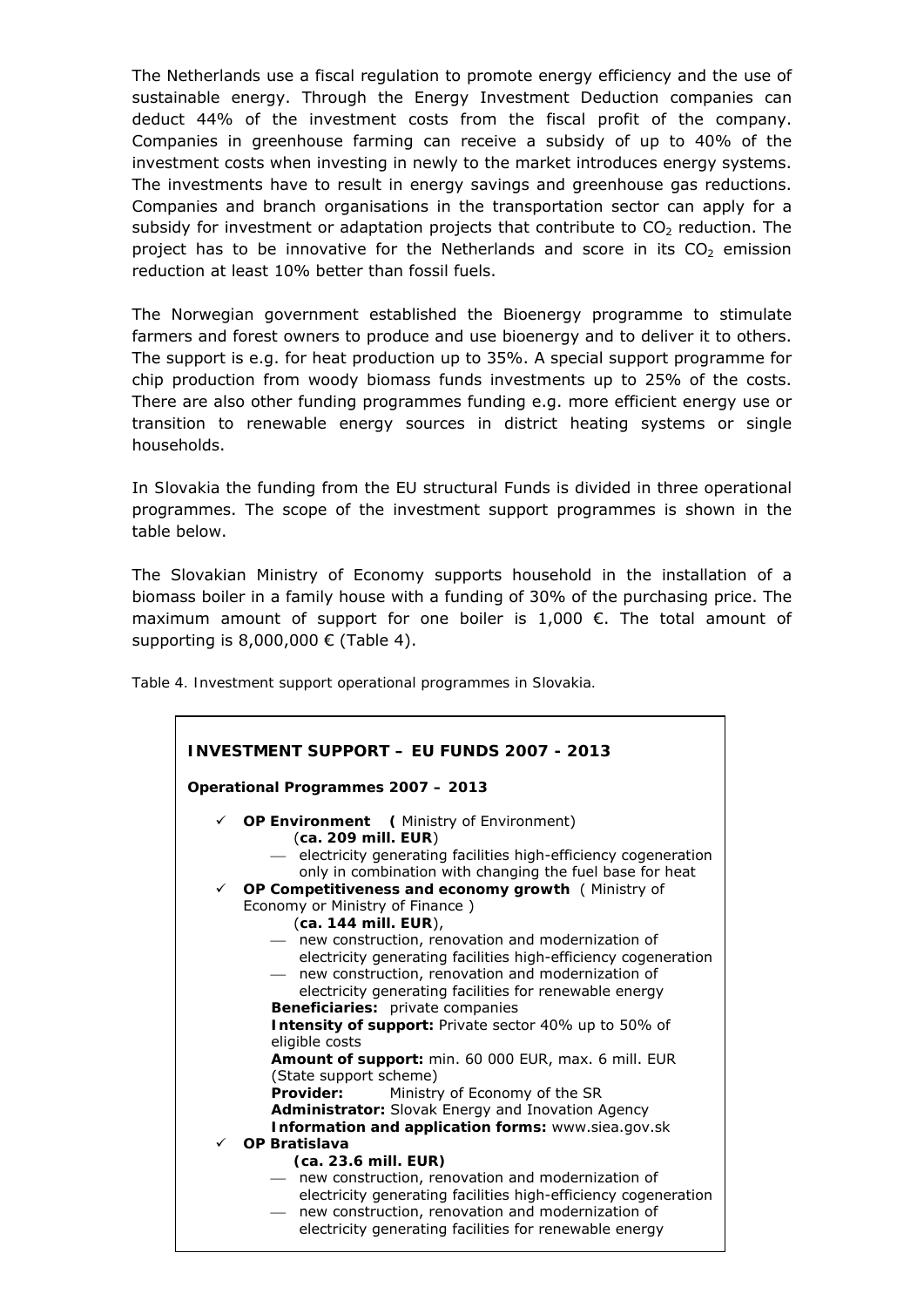Subsidies or loans with interest-rate subsidies are available. The *Slovenian* Environmental Public Fund promotes sustainable development by financing investment for the prevention, elimination and reduction of environmental pollution with subsidies or loans with subsidized interest-rates. Most of the subsidies cover up to 40 % of the investment cost. Investments in rural areas with no possibility of connection to the electricity network are eligible to apply for an additional 20 % subsidy.

In *Sweden* the owners of properties having direct electric heating can receive a grant for the cost of conversion of such heating systems to district heating, to rock, earth or lake water heat pumps, or to bio fuelled boilers. The purpose of these conversion grants is to reduce the country's dependence on oil, to encourage efficient and environmentally benign use of energy, and to reduce the use of electricity for heating purposes in residential buildings. The grant has been available since the beginning of 2006, and will continue until the end of 2010.

*Table 5. Summary of different legal incentives to provide investment grants for bioenergy and renewable energy projects in EUBIONET III partner countries.* 

| Country | Investment aid                                                                                                                                                                                                                                                                           |
|---------|------------------------------------------------------------------------------------------------------------------------------------------------------------------------------------------------------------------------------------------------------------------------------------------|
| Austria | The Combined Heat and Power Law promotes CHP through the partial<br>reimbursement of operating expenses for new and modernized CHP plants<br>for public district heating, and promoting investment grants for new CHP<br>plants (except those covered by the Green Electricity Act).     |
|         | New or modernized CHP plants fro public district heating can receive<br>investment subsidies, if they result in savings in energy and $CO2$ emissions<br>compared with separate production of heat and electricity. An efficiency<br>formula is used to determine whether savings occur. |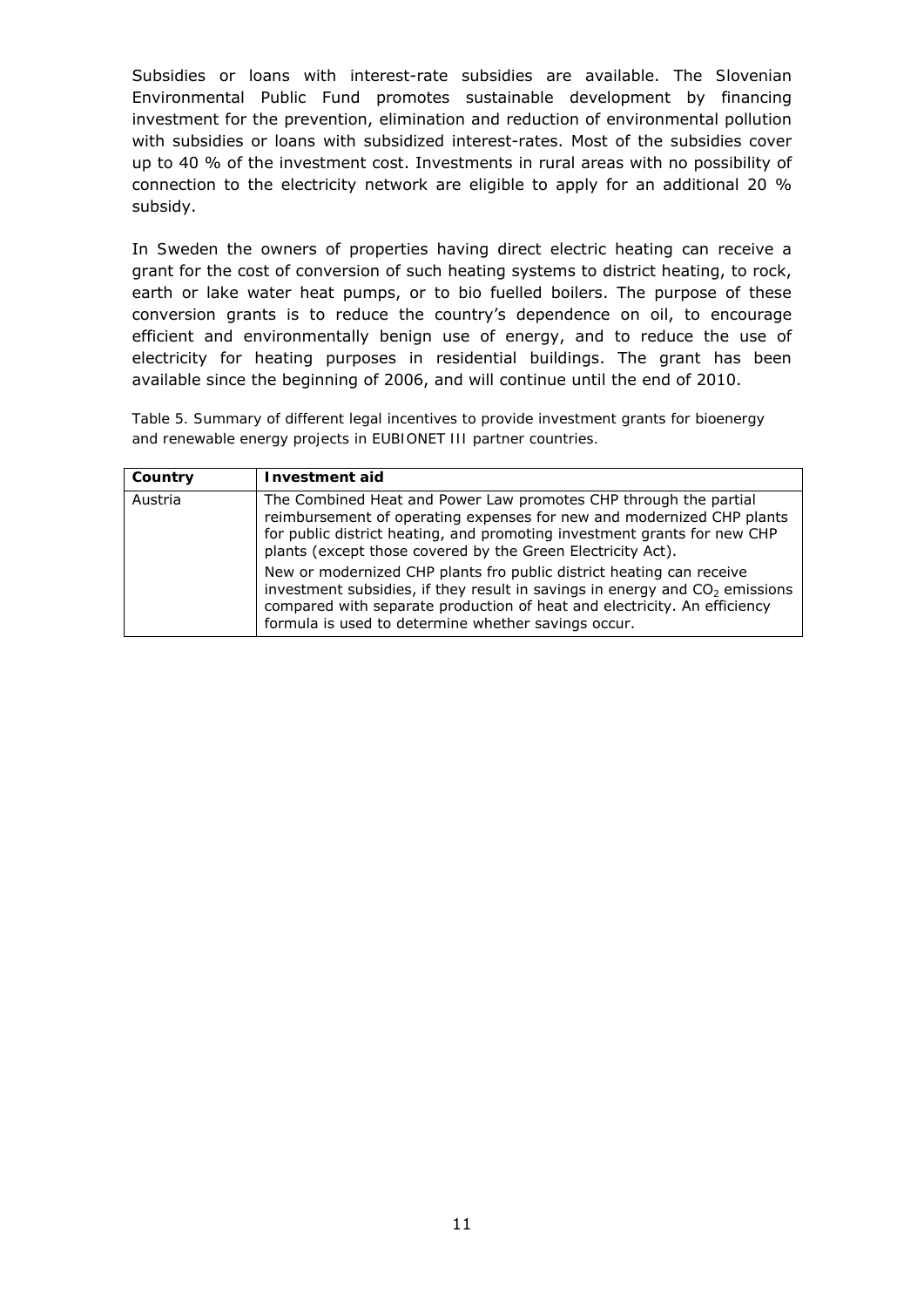| Federal level: A scheme of tax reduction has been set up for certain<br>energy-saving investments and production of energy from renewable<br>energy sources. For 2010 incomes, this tax reduction amounts to 40% of<br>the costs up to a maximum amount of EUR 2 770 per year and residence,<br>except for solar energy installations (photovoltaic and solar thermal), for<br>which the ceiling is EUR 3 600. The remainder of the costs can be<br>transferred to the next three fiscal years.                                                                                                                                                                                                                                                                                                                                                                                                                                                             |  |  |  |  |
|-------------------------------------------------------------------------------------------------------------------------------------------------------------------------------------------------------------------------------------------------------------------------------------------------------------------------------------------------------------------------------------------------------------------------------------------------------------------------------------------------------------------------------------------------------------------------------------------------------------------------------------------------------------------------------------------------------------------------------------------------------------------------------------------------------------------------------------------------------------------------------------------------------------------------------------------------------------|--|--|--|--|
| Flanders: Support for ecological investments (ecologiesteun):<br>Companies can benefit from a premium for investments in the production<br>of energy from renewable energy sources. For small and medium-sized<br>enterprises, the subsidy is at most 40% of the admissible additional costs,<br>and at most 20% for large enterprises. The admissible additional costs<br>vary according to technology:<br>- 10% for wind energy (more than 1.5 MW);<br>- 50% for biomass, biogas and CHP generation plants;<br>- 10% for photovoltaic solar panels.                                                                                                                                                                                                                                                                                                                                                                                                       |  |  |  |  |
| Wallonia: The installation in a building located in Wallonia, a biomass<br>furnace with automatic supply is part of subsidized work by the Walloon<br>Region. The premium varies according to the power of the device:                                                                                                                                                                                                                                                                                                                                                                                                                                                                                                                                                                                                                                                                                                                                      |  |  |  |  |
| When the power is greater than or equal to 50 kW: the amount of<br>$\bullet$<br>the premium is $€ 1,750$ plus $€ 35$ per kW from 50 to 100 kW;<br>When the power is greater than 100 kW: the amount of the<br>$\bullet$<br>premium is € 3,500 plus € 18 per kW from 100 to 500 kW;<br>When the power is greater than 500 kW: the amount of the<br>premium is € 10,700 plus € 8 per kW in excess of 500 kW.                                                                                                                                                                                                                                                                                                                                                                                                                                                                                                                                                  |  |  |  |  |
| The premium is 50% of the invoice amount to a maximum of $\epsilon$ 15,000 per<br>installation.                                                                                                                                                                                                                                                                                                                                                                                                                                                                                                                                                                                                                                                                                                                                                                                                                                                             |  |  |  |  |
| Wallonia: Companies benefit from a premium for investments in the<br>production of energy from renewable energy sources, the investment<br>allowance is expressed as a percentage (e.g. 40% gross investment by a<br>company in the sustainable use of energy) of the accepted investment<br>programme and may not be exceed.                                                                                                                                                                                                                                                                                                                                                                                                                                                                                                                                                                                                                               |  |  |  |  |
| The Operational Programme Environment, Priority Axe 3 aims to increase<br>the use of renewable energy sources for generating heat and electric<br>energy, as well as the use of waste heat and funds the construction of new<br>facilities and the modernisation of the existing facilities with the aim to<br>increase the use of renewable energy sources for heat generation, electric<br>energy generation and for CHP.                                                                                                                                                                                                                                                                                                                                                                                                                                                                                                                                 |  |  |  |  |
| For electric energy generation, the grants may account for 20% of the<br>total eligible expenses (max CZK 50 million), for CHP the grants may be<br>40% (max CZK 100 million).                                                                                                                                                                                                                                                                                                                                                                                                                                                                                                                                                                                                                                                                                                                                                                              |  |  |  |  |
| Subsidies granted for energy investments, development projects and<br>energy conservation constitute an important means of implementing the<br>National Climate and Energy Strategy. In 2009, in total € 94.4 million was<br>available for energy supports. The figure includes € 1.3 million in grants<br>from the European Regional Development Fund. The maximum percentage<br>of the support is 40/50% for energy investment studies, and 40% for wind<br>and solar energy investments. For other investments on renewable<br>energy, the support level is 30% for conventional technologies (renovation<br>and modernisation projects) and 40% for innovative projects.<br>For small scale heating systems of residential buildings, the Government<br>provides investment grants of additional € 30 million. Introduction of<br>primary heating system based on renewable energy sources is supported<br>by maximum 20% of eligible investment costs. |  |  |  |  |
|                                                                                                                                                                                                                                                                                                                                                                                                                                                                                                                                                                                                                                                                                                                                                                                                                                                                                                                                                             |  |  |  |  |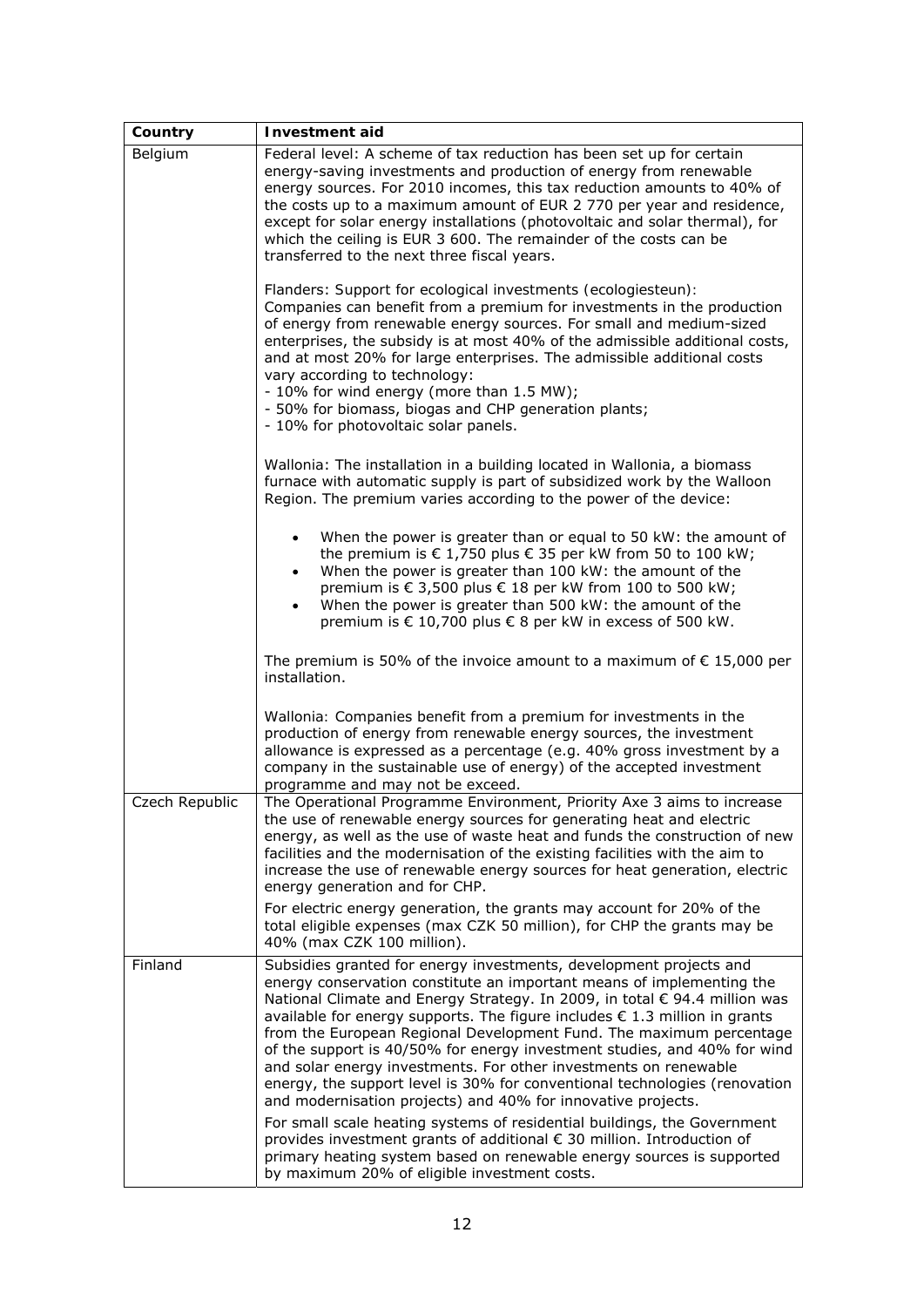| Country         | <b>Investment aid</b>                                                                                                                                                                                                                                                                                                                                                                                                                                                                  |
|-----------------|----------------------------------------------------------------------------------------------------------------------------------------------------------------------------------------------------------------------------------------------------------------------------------------------------------------------------------------------------------------------------------------------------------------------------------------------------------------------------------------|
| Germany         | Installations using renewable energies are supported by providing<br>investment grants, low-interest loans and repayment grants. Investment<br>in supply systems for heat and electricity generated from biomass has<br>been promoted with funding provided under the heading of integrated<br>rural development.                                                                                                                                                                      |
| Greece          | Economic incentives in the form of grants covering a part of investment<br>costs or in the form of subsidy, tax rebate, or cost of creation of new<br>employment. This framework covers mainly RES electricity generation<br>projects, as well as RES heating projects like biomass for generation of<br>heating and cooling (individual central plant and distribution to the<br>surrounding area or district heating and cooling) and biomass for co-<br>generation.                 |
| Italy           | A Programme Contract is an agreement between the Ministry of Economic<br>Development, acting through Invitalia and the companies involved with a<br>view to implementing industrial projects. Investment programmes falling<br>within the manufacturing, mining and quarrying, power generation are<br>eligible.                                                                                                                                                                       |
| Lithuania       | Lithuanian Environmental Investment Fund (LEIF) supports investment<br>projects in the form of interest subsidies and loans on soft terms.                                                                                                                                                                                                                                                                                                                                             |
| The Netherlands | Energy Investment Deduction (EIA) is a fiscal regulation to promote<br>energy efficiency and the use of sustainable energy in the Dutch business<br>community.<br>Via EIA, 44% of the investment costs can be deducted from the fiscal<br>profit of an enterprise. The direct financial advantage is dependent on the<br>tax percentage; it is usually around 11% of the approved investment<br>costs.                                                                                 |
|                 | There is also a market introduction energy innovation subsidy for the<br>agricultural sector. This subsidy is intended for enterprises in greenhouse<br>farming and cooperation initiatives. It is aiming at investments in energy<br>systems which have to result into energy savings and a reduction of $CO2$<br>emissions. The energy system must be in the starting phase of market<br>introduction. Applicants can receive a maximum of 40% subsidy on their<br>investment costs. |
|                 | Companies and branch organisations in the transportation sector can apply<br>for a subsidy for investment or adaptation projects that contribute to $CO2$<br>reduction. The project has to be innovative for the Netherlands and score<br>in its $CO2$ emission reduction at least 10% better than fossil fuels.                                                                                                                                                                       |
| Norway          | Innovation Norway has a support program aimed at stimulate farmers and<br>forest owners to produce, use and deliver to others bioenergy in the form<br>of biofuels or heat: the bioenergy program. Investment support is given<br>for, among others, heat production (up to 35%).<br>In addition, Innovation Norway has a special support program for chip                                                                                                                             |
|                 | production from woody biomass (forests and cultural landscapes). Support<br>is given for investments (up to 25% of the costs).                                                                                                                                                                                                                                                                                                                                                         |
|                 | Enova has a rather large range of investment support programs. As with<br>most other Enova support programs, they are technology neutral.<br>However, it is evident that the support programs aimed at district heating<br>is mainly targeting the use of bioenergy.                                                                                                                                                                                                                   |
| Slovakia        | EU funded operational programmes 2007 - 2013 (OP Environment, OP<br>Competitiveness and economy growth, OP Bratislava) support also new<br>construction, renovation and modernization of electricity generating for<br>renewable energy.                                                                                                                                                                                                                                               |
|                 | Ministry of Economy, program for higher biomass and solar energy in<br>households: support for the use of biomass for purchasing and installing<br>one boiler of biomass at the family house is 30% of the purchase price of<br>the biomass boiler, the maximum grant is $\epsilon$ 1,000.                                                                                                                                                                                             |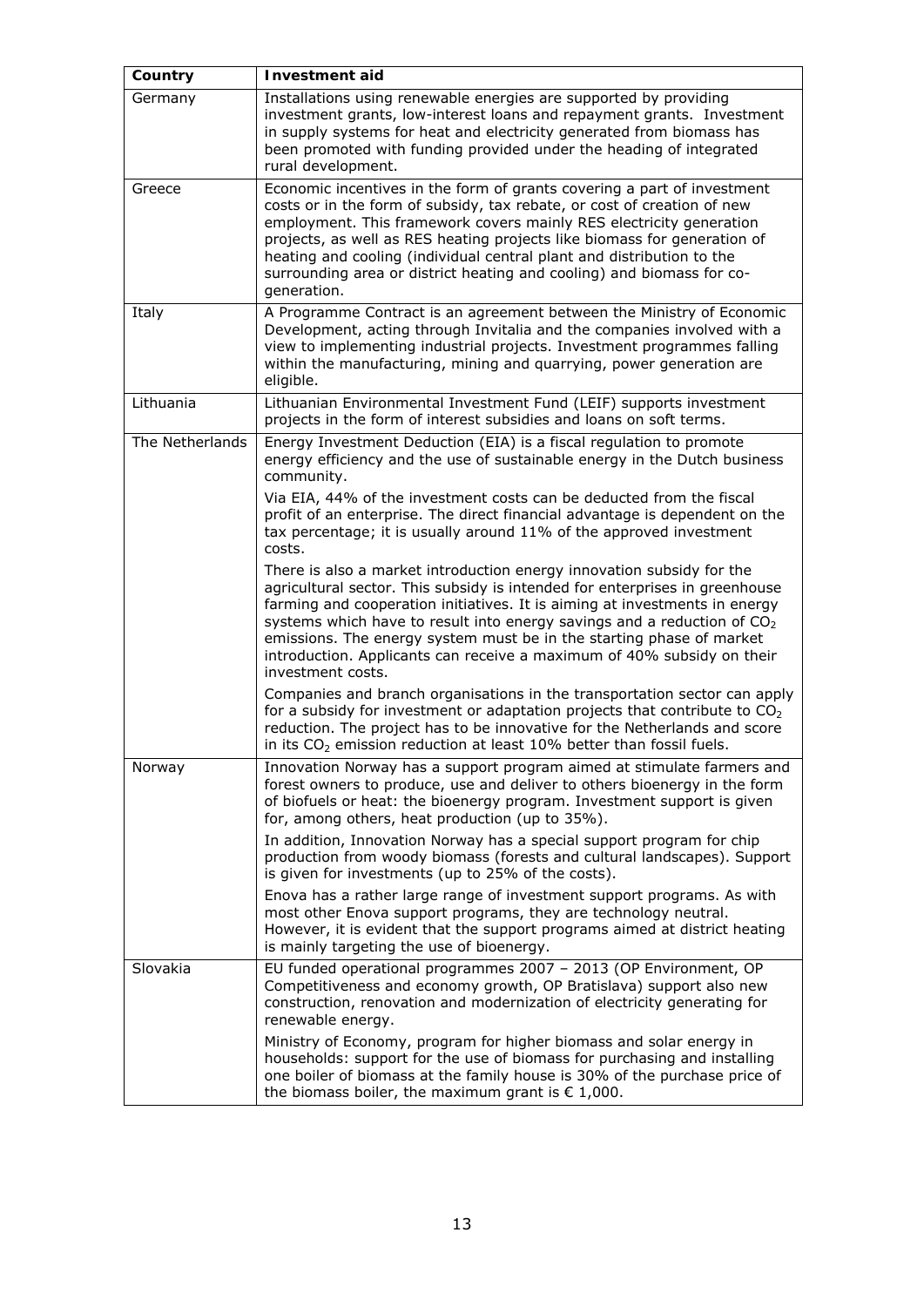| Country  | Investment aid                                                                                                                                                                                                                                                                                                                                                                                                                                                                                                                                                                              |
|----------|---------------------------------------------------------------------------------------------------------------------------------------------------------------------------------------------------------------------------------------------------------------------------------------------------------------------------------------------------------------------------------------------------------------------------------------------------------------------------------------------------------------------------------------------------------------------------------------------|
| Slovenia | The Ministry for Environment, Spatial Planning and Energy through its<br>Agency for Efficient Use and Renewable Energy (AURE) supports the<br>investments in RES and cogeneration with subsidies for investment<br>projects. The public tender is issued by AURE once a year or for a two or<br>three year period, depending on the source of finance. In the past this was<br>mainly state budget, in the recent years the program is co-financed<br>through structural funds and Eco fund. For the RES investments producing<br>heat the subsidy is normally up to 30% of the investment. |
|          | Subsidies or loans with interest-rate subsidies are available for RES-E<br>producers. Most of the subsidies cover up to 40% of the so-called justified<br>investment cost. Investments in rural areas with no possibility of<br>connection to the electricity network are eligible to apply for an additional<br>20% subsidy.                                                                                                                                                                                                                                                               |
| Sweden   | Owners of properties having direct electric heating could receive a grant<br>for the cost of conversion of such heating systems to district heating, to<br>rock, earth or lake water heat pumps, or to bio fuelled boilers. The grant<br>was available since the beginning of 2006, and continued until the end of<br>2010.                                                                                                                                                                                                                                                                 |
| UK       | Since 2006 the Bio-energy Capital Grants Scheme for five years (until<br>2011) will support the installation of biomass-fuelled heat and combined<br>heat and power projects in the industrial, commercial and community<br>sectors.                                                                                                                                                                                                                                                                                                                                                        |

#### **4 Taxation of fossil fuels**

Fossil fuel tax or carbon tax are further financial policy instruments to support the use of renewable energies. A fuel tax is imposed on the sale of fuels making fuels more expensive. A tax on  $CO<sub>2</sub>$ -emissions increases the price of emitting  $CO<sub>2</sub>$ . The higher price causes a decreased demand on fuels and a reduction of  $CO<sub>2</sub>$ -emissions.

In the country studies eleven of seventeen countries report about implemented fuel or carbon taxation.

*Denmark* was one of the first countries to introduce a carbon dioxide tax in the early 90's. The aim of the carbon and sulphur taxes is to encourage companies and households to save on their energy consumption and reduce environmental manage. The taxes apply to all energy users, but industrial companies can get different conditions for the use f process heat or if they sign a voluntary agreement to enhance the energy efficiency.

In *Finland*, a carbon based environmental tax for fossil fuels has been imposed in 1990. The taxation takes account of the energy content, carbon dioxide emissions, and local/particulate emissions that have adverse health effects. The energy content tax reflects the volumetric energy content of the fuel. The energy tax component is levied on both fossil fuels and biomass fuels, based on the same taxation criteria. The  $CO<sub>2</sub>$  tax is based on the  $CO<sub>2</sub>$ -emissions of the fuel in question. The weight of levies on carbon dioxide has been raised from their 2010 levels. The evaluation of the  $CO_2$ -content of biofuels is based on their treatment in the RESdirective. A flat rate reduction of 50% is applied to all biofuels which meet the sustainability criteria of the Directive. Second-generation biofuels will be totally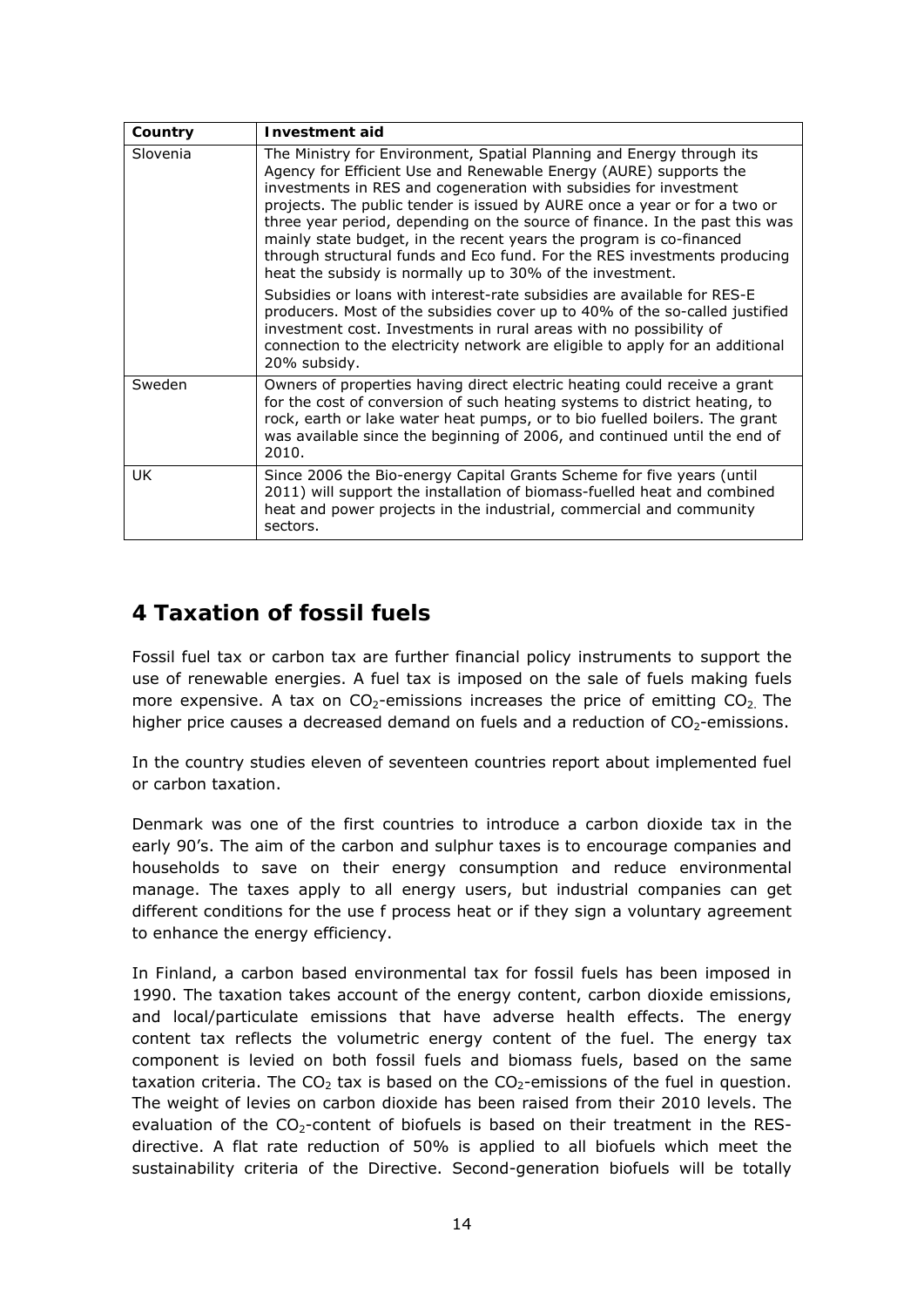exempted form the  $CO<sub>2</sub>$  tax. The tax does not apply to wood and other biomass (sold and gaseous) used in energy production.

| Product                         | Unit           | Energy<br>tax | $CO2$ tax                | Security of<br>supply fee | <b>Total</b> |
|---------------------------------|----------------|---------------|--------------------------|---------------------------|--------------|
| Motor petrol                    | EUR c/l        | 50.36         | 11.66                    | 0.68                      | 62.70        |
| Motor petrol for small engines  | EUR C/I        | 30.36         | 11.66                    | 0.68                      | 42.70        |
| Bioethanol                      | EUR c/l        | 33.05         | 7.65                     | 0.68                      | 41.38        |
| Bioethanol R                    | EUR c/l        | 33.05         | 3.83                     | 0.68                      | 37.56        |
| Bioethanol T                    | EUR c/l        | 33.05         | 0.00                     | 0.68                      | 33.73        |
| <b>MTBE</b>                     | EUR c/l        | 40.91         | 9.48                     | 0.68                      | 51.07        |
| MTBE R                          | EUR c/l        | 40.91         | 8.43                     | 0.68                      | 50.02        |
| MTBE T                          | EUR c/l        | 40.91         | 7.39                     | 0.68                      | 48.98        |
| <b>TAME</b>                     | EUR c/l        | 44.06         | 10.21                    | 0.68                      | 54.95        |
| <b>TAME R</b>                   | EUR C/I        | 44.06         | 9.29                     | 0.68                      | 54.03        |
| TAME T                          | EUR C/I        | 44.06         | 8.37                     | 0.68                      | 53.11        |
| <b>ETBE</b>                     | EUR c/l        | 42.49         | 9.84                     | 0.68                      | 53.01        |
| ETBE R                          | EUR c/l        | 42.49         | 8.02                     | 0.68                      | 51.19        |
| <b>ETBE T</b>                   | EUR c/l        | 42.49         | 6.20                     | 0.68                      | 49.37        |
| <b>TAEE</b>                     | EURc/I         | 45.64         | 10.57                    | 0.68                      | 56.89        |
| <b>TAEE R</b>                   | EUR c/l        | 45.64         | 9.04                     | 0.68                      | 55.36        |
| TAEE T                          | EUR c/l        | 45.64         | 7.51                     | 0.68                      | 53.83        |
| Biogasoline                     | EUR c/l        | 50.36         | 11.66                    | 0.68                      | 62.70        |
| Biogasoline R                   | $EUR$ $c/I$    | 50.36         | 5.83                     | 0.68                      | 56.87        |
| <b>Biogasoline T</b>            | EUR c/l        | 50.36         | 0.00                     | 0.68                      | 51.04        |
| Diesel oil                      | EUR c/l        | 30.70         | 13.25                    | 0.35                      | 44.30        |
| Diesel oil para                 | EUR c/l        | 24.00         | 12.51                    | 0.35                      | 36.86        |
| Biodiesel                       | EUR c/l        | 28.14         | 12.14                    | 0.35                      | 40.63        |
| <b>Biodiesel R</b>              | EUR C/I        | 28.14         | 6.07                     | 0.35                      | 34.56        |
| <b>Biodiesel T</b>              | EUR C/I        | 28.14         | 0.00                     | 0.35                      | 28.49        |
| <b>Biodiesel P</b>              | EUR C/I        | 24.00         | 12.51                    | 0.35                      | 36.86        |
| Biodiesel P R                   | EUR c/l        | 24.00         | 6.26                     | 0.35                      | 30.61        |
| Biodiesel PT                    | EUR c/l        | 24.00         | 0.00                     | 0.35                      | 24.35        |
| Light fuel oil                  | EUR c/l        | 10.35         | 8.00                     | 0.35                      | 18.70        |
| Light fuel oil, without sulphur | EUR C/I        | 7.70          | 8.00                     | 0.35                      | 16.05        |
| Bio oil                         | EUR C/I        | 7.70          | 8.00                     | 0.35                      | 16.05        |
| Bio oil R                       | EUR c/l        | 7.70          | 4.00                     | 0.35                      | 12.05        |
| Bio oil T                       | EUR c/l        | 7.70          | 0.00                     | 0.35                      | 8.05         |
| Heavy fuel oil                  | $EUR$ c/kg     | 54.76         | 12.74                    | 0.35                      | 67.85        |
| Coal                            | EUR/t          | 54.54         | 72.37                    | 1.18                      | 128.09       |
| Natural gas*                    | <b>EUR MWh</b> | 7.70          | 5.94                     | 0.084                     | 13.724       |
| Electricity, class I            | c/kWh          | 1.69          |                          | 0.013                     | 1.703        |
| Electricity, class II           | c/kWh          | 0.69          |                          | 0.013                     | 0.703        |
| Tall oil                        | c/kg           | 18.79         | $\overline{\phantom{0}}$ | 0                         | 18.79        |
| Fuel peat **                    | €/MWh          |               | 3.90                     | $\mathbf 0$               | 3.90         |

*Table 6. Energy taxes related to traffic and heating fuels and electricity consumption as of 1st of January 2011 (www.finlex.fi, 1399/2010, 1400/2010)*

\* Energy tax is 3.00 €/MWh during 1.1.2011-31.12.2012, 5.50 €/MWh during 1.1.2013–31.12.2014.

\*\* Energy tax for fuel peat is 1.90 €/MWh during 1.1.2011-31.12.2012 and 2.90 €/MWh during 1.1.2013–31.12.2014.

R = product includes renewable raw material according directive 2001/77/EU

T = product includes renewable raw material according directive 2001/77/EU and it produced from waste or residues which are not suitable for food like lignocelluloses material

P= paraffin diesel oil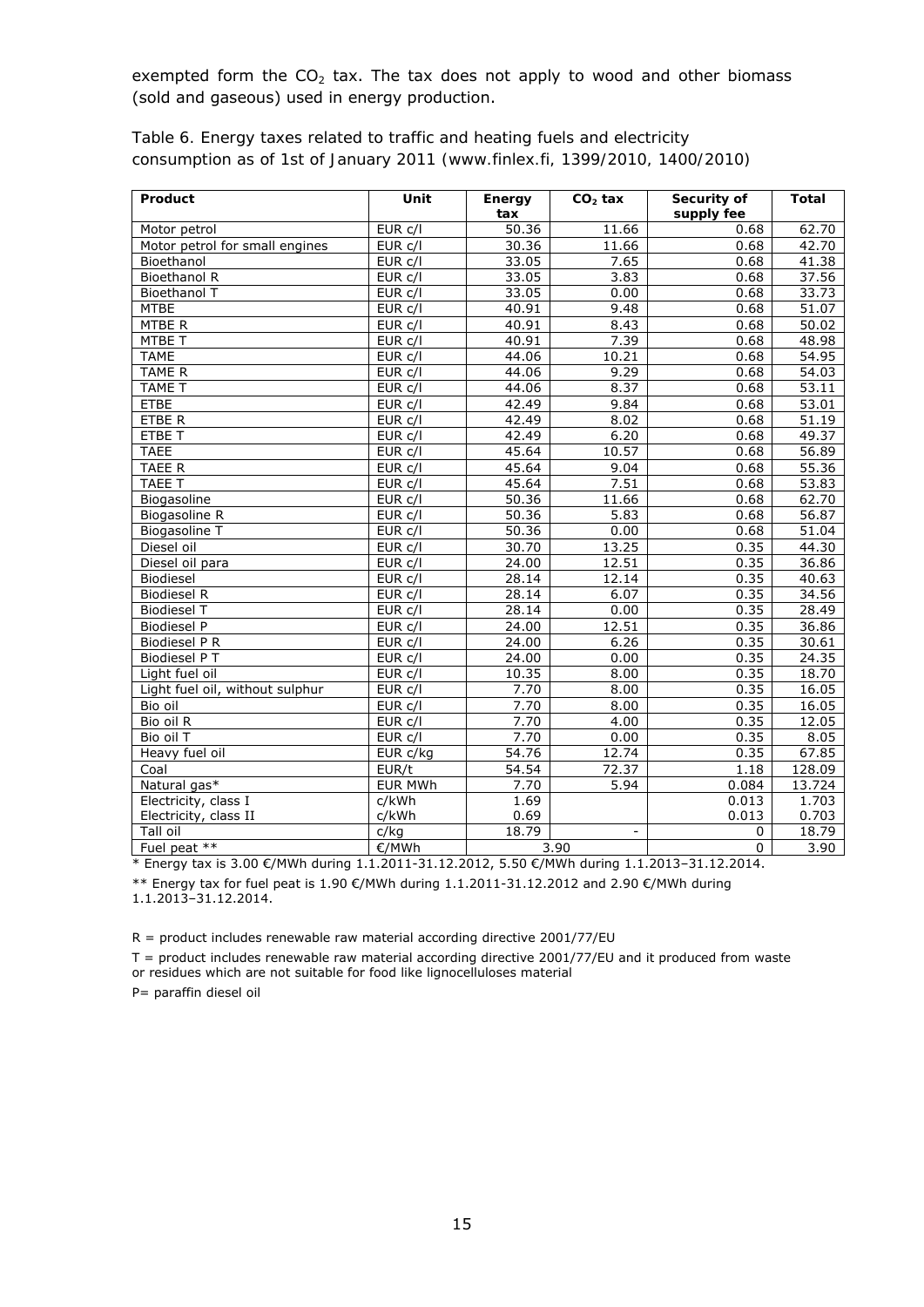*Latvia* has exempted energy from renewable resources from the electricity law. In Lithuania there have been discussions if a  $CO<sub>2</sub>$  taxation should be introduced, but at the moment there is no such a tax. Biomass fuels are exempted from pollution  $(SO<sub>2</sub>, NO<sub>x</sub> etc.)$  taxes in Lithuania.

*Norway* participates in a greenhouse gas emission allowance trading system which covers now about 40% of the total  $CO<sub>2</sub>$  emissions in Norway. For most  $CO<sub>2</sub>$  sources that are not covered by the quota system, taxes are levied on the use of fossil fuels. Carbon, e.g. coal, used as reducing agent in the metallurgy industry is neither taxed nor part of the quota system. In addition there are additional taxes on most types of fuels. A  $CO<sub>2</sub>$  tax is levied on most fuels, as shown in the next table. Companies who participate in the quota scheme (i.e. large stationary emission sources) do not pay the  $CO<sub>2</sub>$  tax.

| <b>Fuel type</b>                            | <b>NOK</b> | unit            |
|---------------------------------------------|------------|-----------------|
| Gasoline                                    | 0.86       | liter           |
| Mineral oil                                 | 0.58       | liter           |
| Mineral oil used in pulp and paper industry | 0.30       | Liter           |
| Oil used in domestic air traffic            | 0.68       | Liter           |
| Natural gas                                 | 0.51       | Sm <sup>3</sup> |
| LPG                                         | 0.65       | Кq              |

|  |  | Table 7. Norwegian CO <sub>2</sub> taxes on fuels |
|--|--|---------------------------------------------------|
|--|--|---------------------------------------------------|

*Slovenia* has introduced a fee to support the production of electricity from renewable sources. The average monthly contribution fee was in 2010 0.65584 €/kW of calculated power.

In *Sweden* the original objective of energy taxes was to help finance the State's public spending requirements, but in later years the emphasis has increasingly been on the need to control the supply and use of energy in order to achieve various energy and environmental policy objectives. Present energy taxation policy is aimed at improving the efficiency of energy use, encouraging the use of biomass fuels, creating incentives for companies to reduce their environmental impact and creating favorable conditions for indigenous production of electricity. 'Energy tax' is an umbrella name for spot taxes on fuels and electricity. They can be roughly divided up into fiscal taxes and those intended to achieve environmental objectives. This latter group of taxes includes the carbon dioxide and sulphur taxes, while the general energy tax is essentially a fiscal tax.

There are different taxes on electricity and fuels, on carbon dioxide and sulphur emissions, and a levy system on nitrogen oxide emissions. The tax rates can then vary, depending on whether the fuel is being used for heating or as a motor fuel, whether it is being used by industry, domestic consumers or the energy conversion sector and, in the case of electricity, what it is being used for and whether it is being used in northern Sweden or in the rest of the country. Examples of taxation expenditure on the energy tax include energy tax relief for biomass fuels, peat etc., tax reductions for certain environmentally beneficial improvement installations in detached houses, and the reduction of the carbon dioxide tax for industry. Electricity production in Sweden is exempted from energy and carbon dioxide tax, although it is subject to the nitrogen oxide levy and sulphur tax in certain cases. However, the use of electricity is taxed. Heat production attracts energy tax, carbon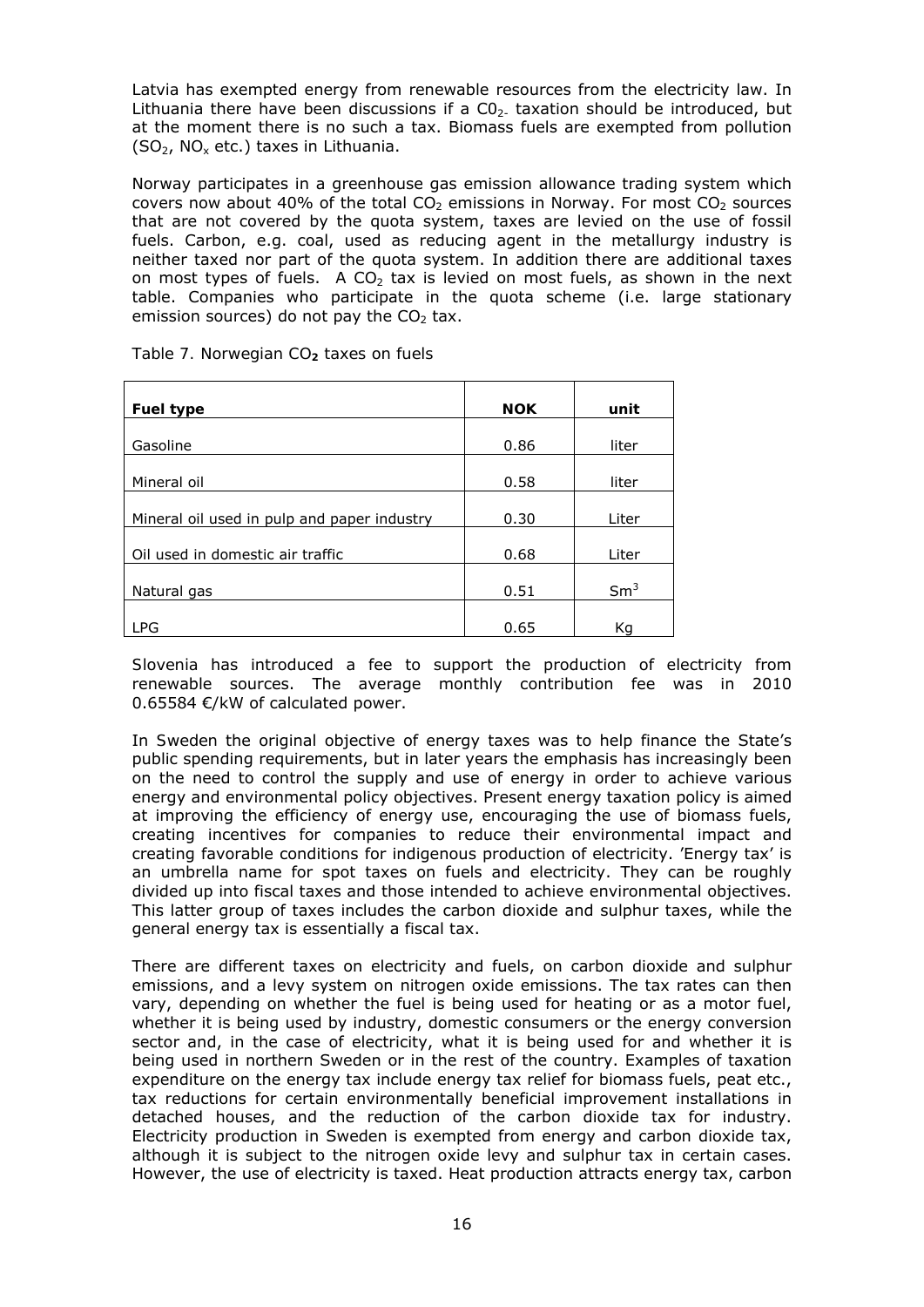dioxide tax and, in certain cases, sulphur tax and the nitrogen oxide levy. The use of heat, however, is not taxed. In principle, biofuels and peat are tax free for all users, although the use of peat attracts sulphur tax.

Many countries, e.g. Germany, Austria and Slovakia have or at least have had reduced tax levels for biofuels and have set quotas for minimum level of biofuels in total road transport fuel consumption.

Table 8. Summary of energy and CO<sub>2</sub> taxation on the EUBIONET 3 partner countries

| Country         | Energy and $CO2$ taxation                                                                                                                                                                                                                                                                                                                                                                                                                                                                                                                                                                                                                                                                                                                                                                           |
|-----------------|-----------------------------------------------------------------------------------------------------------------------------------------------------------------------------------------------------------------------------------------------------------------------------------------------------------------------------------------------------------------------------------------------------------------------------------------------------------------------------------------------------------------------------------------------------------------------------------------------------------------------------------------------------------------------------------------------------------------------------------------------------------------------------------------------------|
| <b>Denmark</b>  | The Law on the carbon dioxide tax on certain energy products introduces<br>$CO2$ tax on certain energy products, basically fossil fuels.                                                                                                                                                                                                                                                                                                                                                                                                                                                                                                                                                                                                                                                            |
| Finland         | The energy taxation takes account of the energy content, carbon dioxide<br>emissions and local/particle emissions that have adverse health effects.<br>The energy content tax reflects the volumetric energy content of the fuel.<br>The energy tax component is levied on both fossil fuels and biofuels, based<br>on the same taxation criteria. The $CO2$ tax is based on the $CO2$ emissions<br>of the fuel in question. The weight of levies on carbon dioxide has been<br>raised from their 2010 levels. The evaluation of the $CO2$ content of biofuels<br>is based on their treatment in the RES-directive. The $CO2$ tax does not<br>apply to wood and other biomass (solid or gaseous) used in energy<br>production. Taxes on natural gas and peat are increased gradually until<br>2015. |
| Germany         | Reduced tax levels for biodiesel and plant oil if the sustainability<br>requirements are fulfilled. 2 <sup>nd</sup> generation biofuels, fuel with an ethanol<br>share of 70-90% and biogas are exempt from the energy tax.                                                                                                                                                                                                                                                                                                                                                                                                                                                                                                                                                                         |
| Greece          | Small RES heating systems are eligible for a 20% tax reduction capped at<br>$\epsilon$ 700 per system. This applies to co-generation systems using RES for<br>electrical and heating-cooling needs, and replacement of an oil burning<br>boiler with a district heating installation or for new district heating<br>installation.                                                                                                                                                                                                                                                                                                                                                                                                                                                                   |
| Latvia          | The taxable object is electricity supplied to an end-user, including home<br>consumption. The act does not apply to autonomous producers of<br>electricity produced and consumed by their own use.<br>Electricity obtained form certain resources, including renewable energy                                                                                                                                                                                                                                                                                                                                                                                                                                                                                                                       |
| Lithuania       | sources, are exempt from tax.<br>Tax is collected for $SO_2$ , $NO_{x}$ , Vanadium pentoxide and solid particles;<br>taxes for $CO2$ emissions could be introduced.                                                                                                                                                                                                                                                                                                                                                                                                                                                                                                                                                                                                                                 |
| The Netherlands | The Regulating Energy Tax is charged per kWh electricity or per $m3$ gas.<br>The height of the tax is determined by the amount that is used. The<br>energy taxes are determined for each year.<br>Since January 2010, the energy tax for gas oil, LPG and medium fuel oil is<br>covered under the Law on Excise Duty taxes.                                                                                                                                                                                                                                                                                                                                                                                                                                                                         |
|                 | Some organizations can apply for a reimbursement of part of the energy<br>taxes, e.g. charitable, religious, cultural and research institutions.                                                                                                                                                                                                                                                                                                                                                                                                                                                                                                                                                                                                                                                    |
| Norway          | The "special taxes" are set by the parliament, normally as part of the<br>budget negotiations each year. There are some exemptions of the taxes<br>and/or tax levels, e.g. the electricity tax in most industries is only about<br>4% of that of households.                                                                                                                                                                                                                                                                                                                                                                                                                                                                                                                                        |
|                 | In addition to energy taxes, there is also a $CO2$ tax levied on most fuels.<br>Companies that participate in the emission quota scheme (i.e. large<br>stationary emission sources) do not pay the $CO2$ tax.                                                                                                                                                                                                                                                                                                                                                                                                                                                                                                                                                                                       |
| Slovakia        | Support on transport biofuels is in a form of a reduction of excise duty.                                                                                                                                                                                                                                                                                                                                                                                                                                                                                                                                                                                                                                                                                                                           |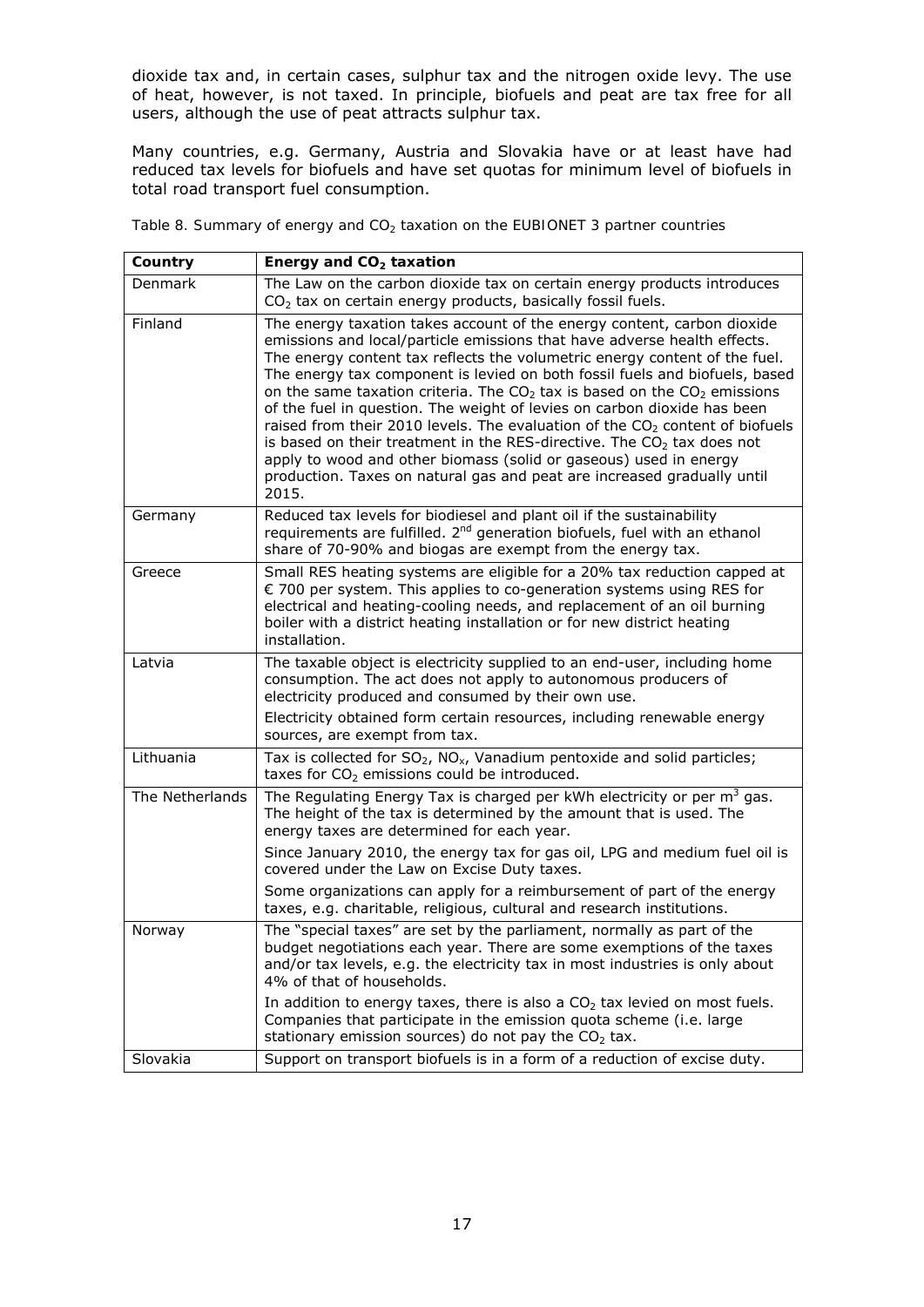| Country  | Energy and $CO2$ taxation                                                                                                                                                                                                                                                                                                                                                                                                                                                                               |
|----------|---------------------------------------------------------------------------------------------------------------------------------------------------------------------------------------------------------------------------------------------------------------------------------------------------------------------------------------------------------------------------------------------------------------------------------------------------------------------------------------------------------|
| Slovenia | Regulation on defining and accounting of fee to assure support to<br>production of electricity from cogeneration with high efficiency and from<br>renewable sources.                                                                                                                                                                                                                                                                                                                                    |
|          | Consumer prices charged to end customers consist of the price for<br>electricity, the use-of-network price, two contributions (supporting security<br>of supply from domestic sources and electricity from high-efficiency<br>cogeneration and RES), the excise duty and the value-added tax.                                                                                                                                                                                                           |
|          | The average monthly contribution to support the implementation of<br>electricity production from cogeneration with high efficiency and from RES<br>in 2010 to the kW of calculated power was 0.65584 $\epsilon$ /kW.                                                                                                                                                                                                                                                                                    |
|          | Feed-in-tariffs are financed from this source.                                                                                                                                                                                                                                                                                                                                                                                                                                                          |
| Sweden   | There are different taxes on electricity and fuels, on carbon dioxide and<br>sulphur emissions, and a levy system on nitrogen oxide emissions. The tax<br>rates can then vary, depending on whether the fuel is being used for<br>heating or as motor fuel, whether it is being used by industry, domestic<br>consumers or the energy conversion sector and, in the case of electricity,<br>what it is being used for and whether it is being used in northern Sweden<br>or in the rest of the country. |

#### **5 Production subsidies for electricity**

There are several different incentives to promote green electricity; especially two of them are used often to promote the production of renewable electricity. Green certificates are tradable quota proving that the certain electricity is produced by renewable energy sources. The certificates can be traded separately from the electricity produced. The benefits of the green certificates are said to be that the support system is closer to a market economy than more bureaucratic (e.g. feedin) systems. A feed-in-tariff system is a policy mechanism guarantying a fixed price for each kilowatthour for a longer period. It offers price stability and long-term contracts which help to get a financing for renewable energy projects.

*Austria* has since 2002 a feed-in-tariff which was amended several times. It supports the production of electricity from photovoltaic, wind power, geothermic, solid and liquid biomass, biogas and landfill gas. It includes fixed feed-in-tariffs for all these renewable energy sources. In the Tables 9 - 11 the Austrian Feed-in-tariffs for bioenergy are listed.

| maximum capacity up to 500 kW        | 14.98 Cent/kWh |
|--------------------------------------|----------------|
| maximum capacity from 500 kW to 1 MW | 13.54 Cent/kWh |
|                                      |                |
| maximum capacity from 1 MW to 1.5 MW | 13.10 Cent/kWh |
| maximum capacity from 1.5 MW to 2 MW | 12.97 Cent/kWh |
| maximum capacity from 2 MW to 5 MW   | 12.26 Cent/kWh |
| maximum capacity from 5 MW to 10 MW  | 12.06 Cent/kWh |
| maximum capacity more than 10 MW     | 10 Cent/kWh    |

*Table 9. Austrian Feed-in-tariff for energy from solid biomass and wastes with high content of biogenic portion.*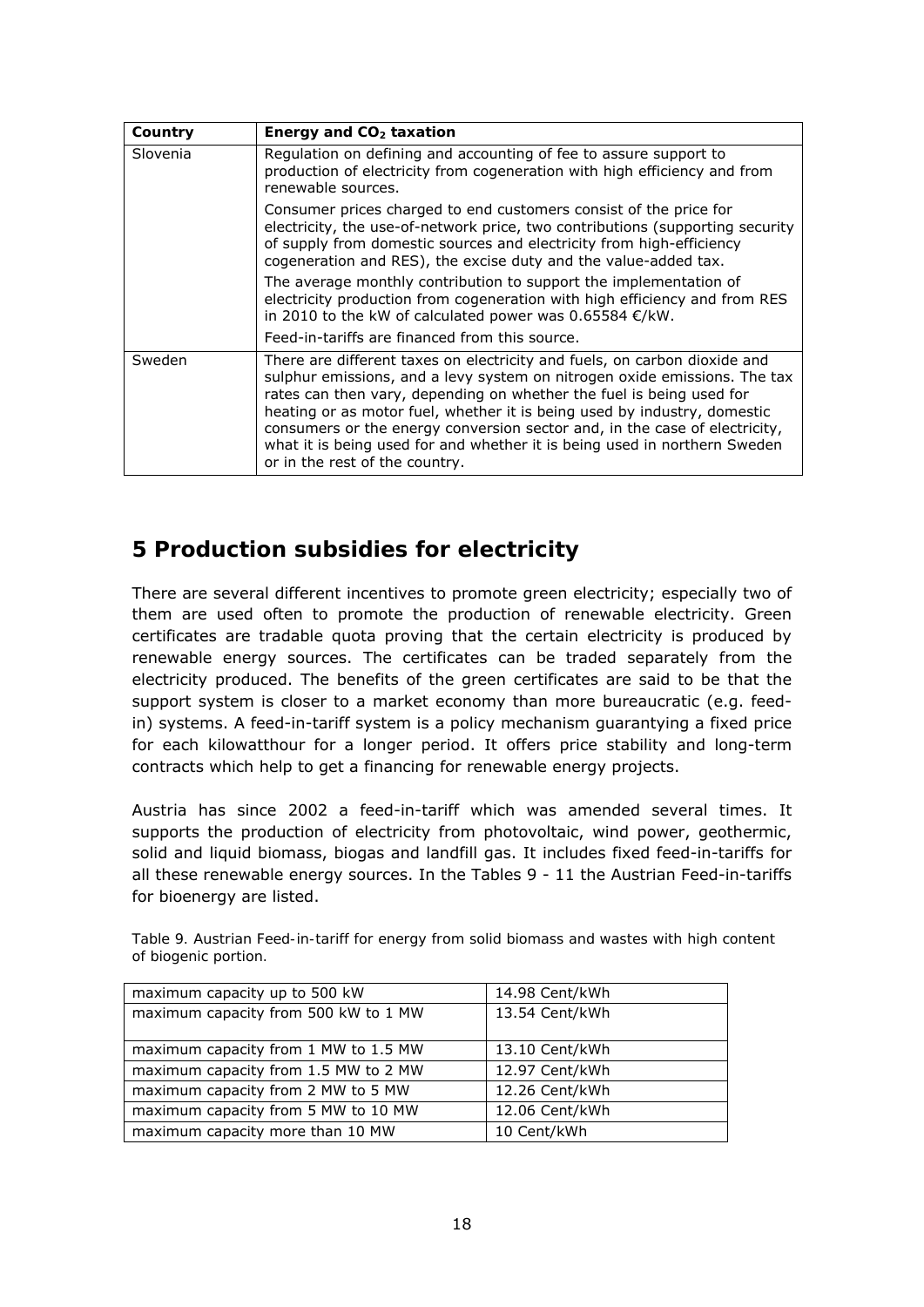If the contract is closed since 19.10.2009 and the capacity of the plant is exactly or more than 100 MW, the feed-in-tariff is fixed with 11.5 Cent/kWh.

*Table 10. Austrian feed-in-tariff for energy from solid biomass and wastes with high content of biogenic portion.* 

| 5.8 Cent/kWh                                                               |
|----------------------------------------------------------------------------|
| There is an increase of 2.0 Cent/kWh for combined heat and power plants    |
| operated with liquid biomass according to Combined Heat and Power Law (CHP |
| Law - KWK Gesetz) § 8 Abs. 2 KWK-Gesetz, BGBI. I Nr. 111/2008              |

*Table 11. Austrian feed-in-tariff for energy from biogas plants* 

| maximum capacity up to 250 kW                                                  | 18.5 Cent/kWh  |  |  |  |  |
|--------------------------------------------------------------------------------|----------------|--|--|--|--|
| maximum capacity from 250 to 500 kW                                            | 16.5 Cent/kWh  |  |  |  |  |
| maximum capacity more than 500 kW                                              | 13.0 Cent/kWh. |  |  |  |  |
| There is an increase of 2.0 Cent/kWh for combined heat and power biogas plants |                |  |  |  |  |
| operated according to Combined Heat and Power Law (CHP Law - KWK Gesetz) § 8   |                |  |  |  |  |
| Abs. 2 KWK-Gesetz, BGBI. I Nr. 111/2008                                        |                |  |  |  |  |

These fixed tariffs refer only to plants, which use minimum 30% of liquid manure in the substrate. The plant operator has to provide evidence about the input material in the plant substrate.

|  | Table 12. Austrian feed-in tariff for energy from landfill and sewage gas |  |  |  |  |  |
|--|---------------------------------------------------------------------------|--|--|--|--|--|
|  |                                                                           |  |  |  |  |  |

| From landfill gas | 6 Cent/kWh |
|-------------------|------------|
| From sewage gas   | 5 Cent/kWh |

The feed-in-tariff for green energy made from solid and liquid biomass and biogas is guaranteed for 15 years from the time bringing into service.

Also *Germany* has a feed-in-tariff law (EEG) since 2000. The EEG supports the production of electricity from wind and water power, solar radiation, biomass, sewage and landfill gas and geothermic energy. The EEG guarantees each plant operator free access to the grid and a fixed feed-in-tariff for electricity generated from renewable energy sources. The tariff depends on the type and capacity of installation and on the year of its commissioning. For electricity generated from biomass in an installation commissioned in 2009 the tariff is 7.79-11.67 c/kWh, depending on the capacity. The tariff is paid for a period of 20 years and is increased

- with a technology bonus of two cents per kilowatt-hour if innovative technologies (e.g. thermochemical gasification, organic Rankine cycles) are used
- with a bonus of 6 cents per kWh for the first 500 kW of the output if the electricity is generated from energy crops, and 4 cents for further output between 500 kW and 5 MW (with the exception of electricity from biogas, for which the summed bonuses are between 4 and 13 cent per kWh)
- with a bonus of 3 cents per kilowatt-hour if the electricity is from combined heat and power generation (CHP bonus)
- by 1 cent per kilowatt-hour for electricity from installations which utilise biogas and are a subject to licensing in accordance with the Federal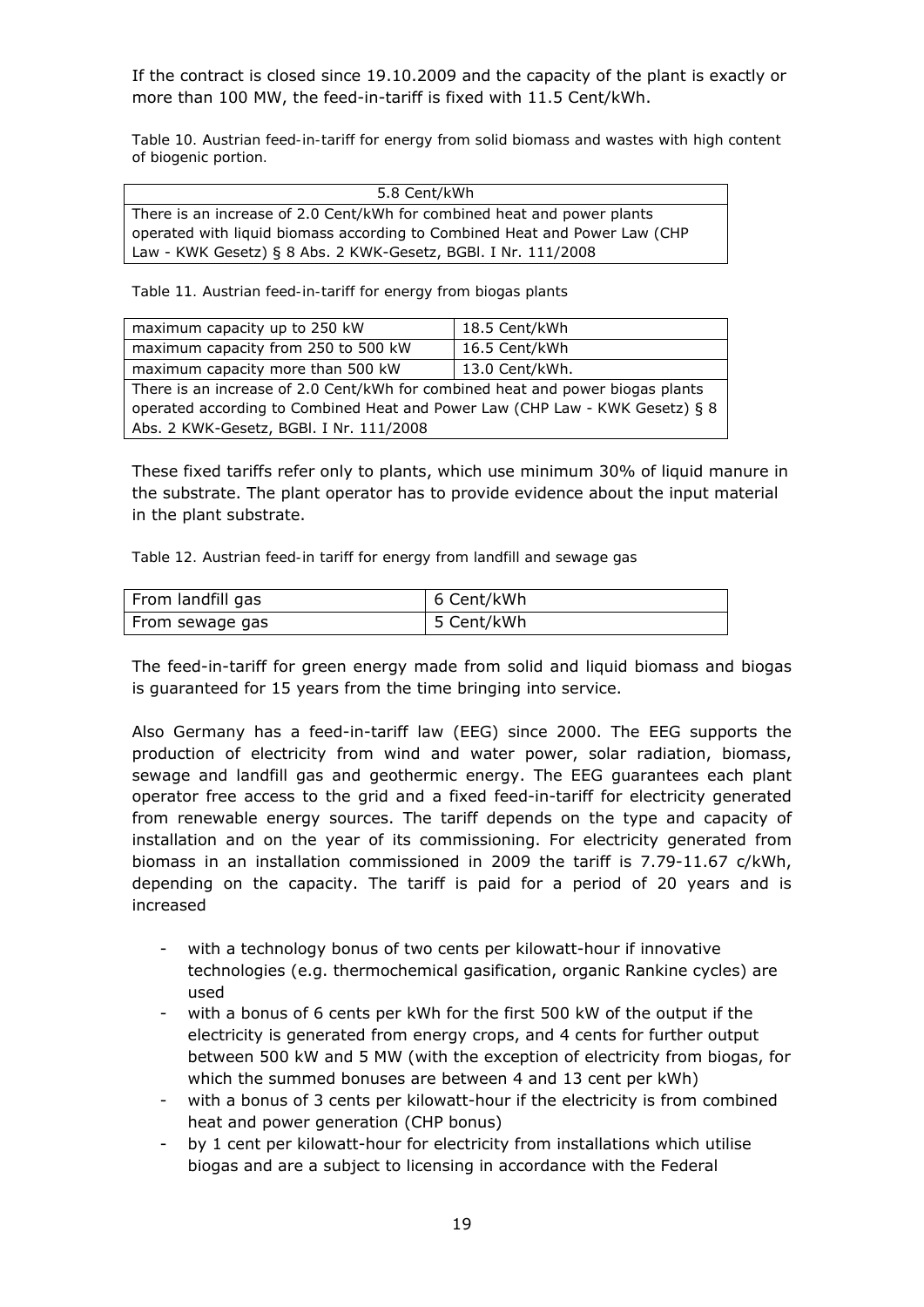#### Immission Control Act and comply with formaldehyde values set out in the Technical Instructions on Air Quality

The tariffs and bonuses for new installations are lowered every year by a fixed percentage (degression rate) and this tariff is valid for the installation for the entire period of 20 years. For electricity generated from biomass the degression rate is 1.0 percent.

| Year of       | Up to 150    | 150-500      | 500 kW <sub>el</sub> - | $5MW_{el}$ -   |
|---------------|--------------|--------------|------------------------|----------------|
| commissioning | $kW_{el}$ in | $kW_{el}$ in | $5MW_{el}$ in          | $20MW_{el}$ in |
|               | ct/kWh       | ct/kWh       | ct/kWh                 | ct/kWh         |
| 2009          | 11.67        | 9.18         | 8.25                   | 7.79           |
| 2010          | 11.55        | 9.08         | 8.17                   | 7.71           |
| 2011          | 11.44        | 9.00         | 8.09                   | 7.63           |
| 2012          | 11.32        | 8.91         | 8.00                   | 7.56           |
| 2013          | 11.21        | 8.82         | 7.92                   | 7.48           |
| 2014          | 11.10        | 8.73         | 7.85                   | 7.41           |
| 2015          | 10.99        | 8.64         | 7.77                   | 7.33           |
| 2016          | 10.88        | 8.56         | 7.96                   | 7.26           |
| 2017          | 10.77        | 8.47         | 7.61                   | 7.19           |
| 2018          | 10.66        | 8.39         | 7.54                   | 7.12           |

|  |  |  | Table 13. German payments for installations generating electricity from biomass |
|--|--|--|---------------------------------------------------------------------------------|
|  |  |  |                                                                                 |

The *Czech Republic* has set redemption prices for electricity from renewable energy sources as minimal values in a price degree of the Energy Regulatory Office.

| Fuel                                                                                                                                                       | Plant<br>(type, date of<br>commissioning) | Redemption price<br>Kč/MWh | Green bonuses<br>Kč/MWh |  |  |
|------------------------------------------------------------------------------------------------------------------------------------------------------------|-------------------------------------------|----------------------------|-------------------------|--|--|
| clean biomass O1                                                                                                                                           | 1.1.2008 - 31.12.2010                     | 4580                       | 3610                    |  |  |
| clean biomass O2                                                                                                                                           | 1.1.2008 - 31.12.2011                     | 3530                       | 2560                    |  |  |
| clean biomass O3                                                                                                                                           | 1.1.2008 - 31.12.2012                     | 2630                       | 1660                    |  |  |
| clean biomass O1                                                                                                                                           | before 1.1.2008                           | 3900                       | 2930                    |  |  |
| clean biomass O2                                                                                                                                           | before 1.1.2009                           | 3200                       | 2230                    |  |  |
| clean biomass O3                                                                                                                                           | before 1.1.2010                           | 2530                       | 1560                    |  |  |
| clean biomass O1                                                                                                                                           | current plants                            | 2830                       | 1860                    |  |  |
| clean biomass O2                                                                                                                                           | current plants                            | 2130                       | 1160                    |  |  |
| clean biomass O3                                                                                                                                           | current plants                            | 1460                       | 490                     |  |  |
| biomass S1 + fossil                                                                                                                                        | co-combustion                             |                            | 1370                    |  |  |
| biomass S2 + fossil                                                                                                                                        | co-combustion                             |                            | 700                     |  |  |
| biomass S3 + fossil                                                                                                                                        | co-combustion                             |                            | 50                      |  |  |
| biomass P1 + fossil                                                                                                                                        | parallel combustion                       |                            | 1640                    |  |  |
| 482/2005 Sb.: O - biomass combustion<br>S - biomass co-combustion<br>P - biomass parallel combustion<br>1 - phytomass and wood biomass for energy purposes |                                           |                            |                         |  |  |

|  | Table 14. Czech redemption prices for electricity from biomass. |
|--|-----------------------------------------------------------------|
|--|-----------------------------------------------------------------|

 2 – waste biomass, not applicable for material purposes 3 – biomass applicable for material purposes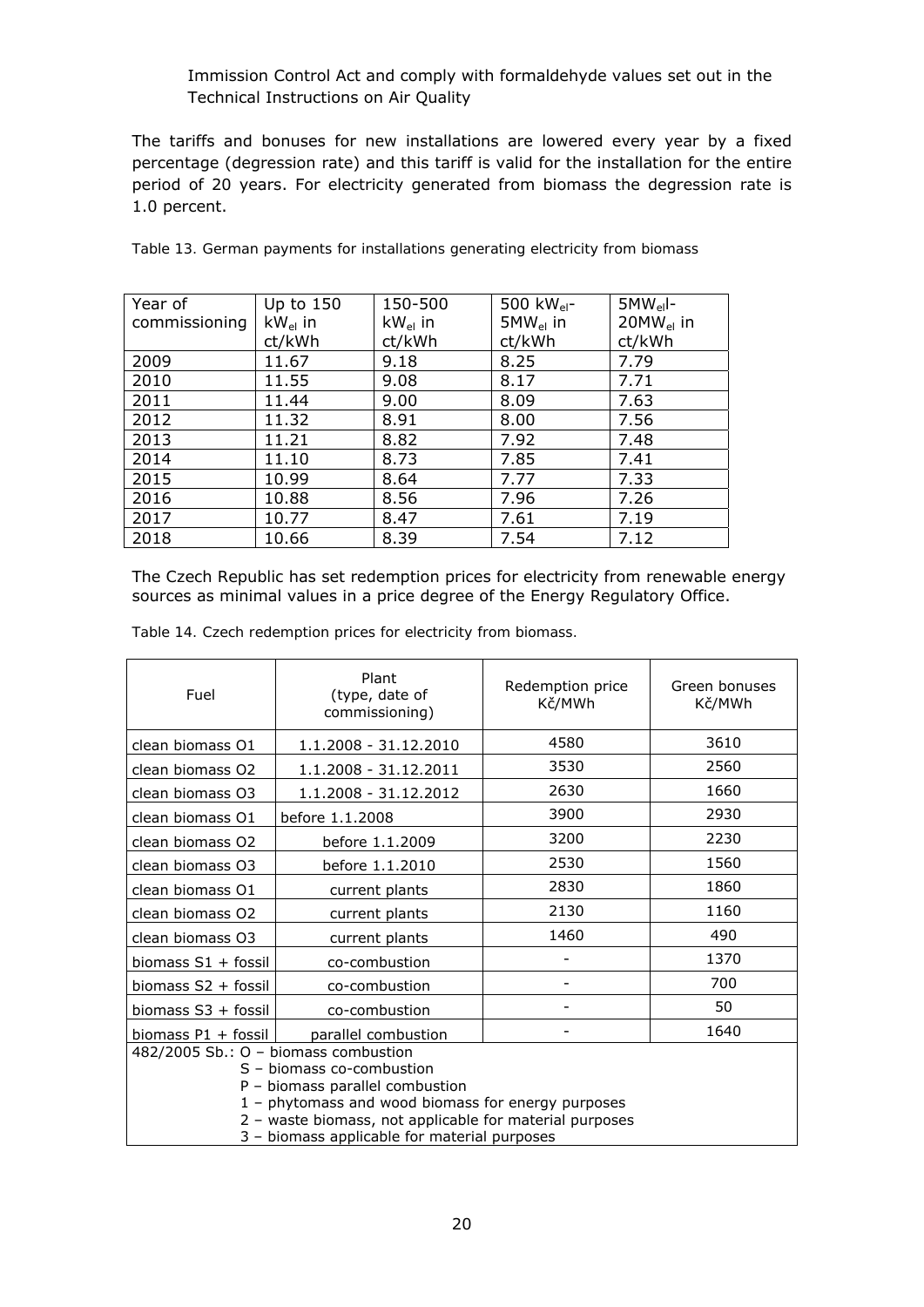In *Denmark* the production of electricity from renewable sources is supported by PSO (Public Service Obligation) payments by electricity consumers. The rates depend on the technology of electricity generated.

In *Finland* a feed-in-tariff was introduced for wind energy, biogas and wood fuel at the beginning of 2011. Through the feed-in tariff scheme, electricity producers would receive support for a period of twelve years to cover the difference between the actual production costs of electricity and the market price of the energy source in question, or the costs of alternative fuel if plant is accepted in the system. Feedin tariff is granted for wind power plants (up to total 2500 MVA), power plants fuelled by forest chips, power plants fuelled by wood fuels; forest chips, industrial wood residues (until 50 plants and 150 MVA) and biogas plants (up to 19 MVA). The target price would be  $\epsilon$ 83.5 per MWh for wind power, biogas and wood fuel plants. The level of the feed-in tariff for forest chips plant is be based on the market price of emission allowance and maximum is €18 per MWh. If market price of electricity is less than 30 €/MWh, feed-in-tariff is calculated as follows: target price - 30 €/MWh. In forest chips plant the feed-in-tariff will be 18 €/MWh, if the 3 months average emission allowance price is maximum 10 €. The level of the feed-in tariff is based on the market price of emission allowance using the formula 18 –  $18/13$  \* (Pe - 10), in which Pe is three-months average price of emission allowance. No feed-in-price will be paid if the average price of emission allowance is 23 €.

Premium price for useful heat production is paid for biogas 50 €/MWh and for forest chips plants 20 €/MWh.

*Latvia´s* main support instrument in the renewable electricity sector in Latvia is feed-in tariff system. The following abbreviations were chosen for the formulas in the following two tables for calculating the feed in tariffs:

- C Purchase price of RES-E without VAT
- e exchange rate of Latvian Lats (LVL) and Euro on the date of electricity bill
- Tg end user natural gas price approved by the Regulatory Authority (without VAT)
- k certain coefficient depending on the installed capacity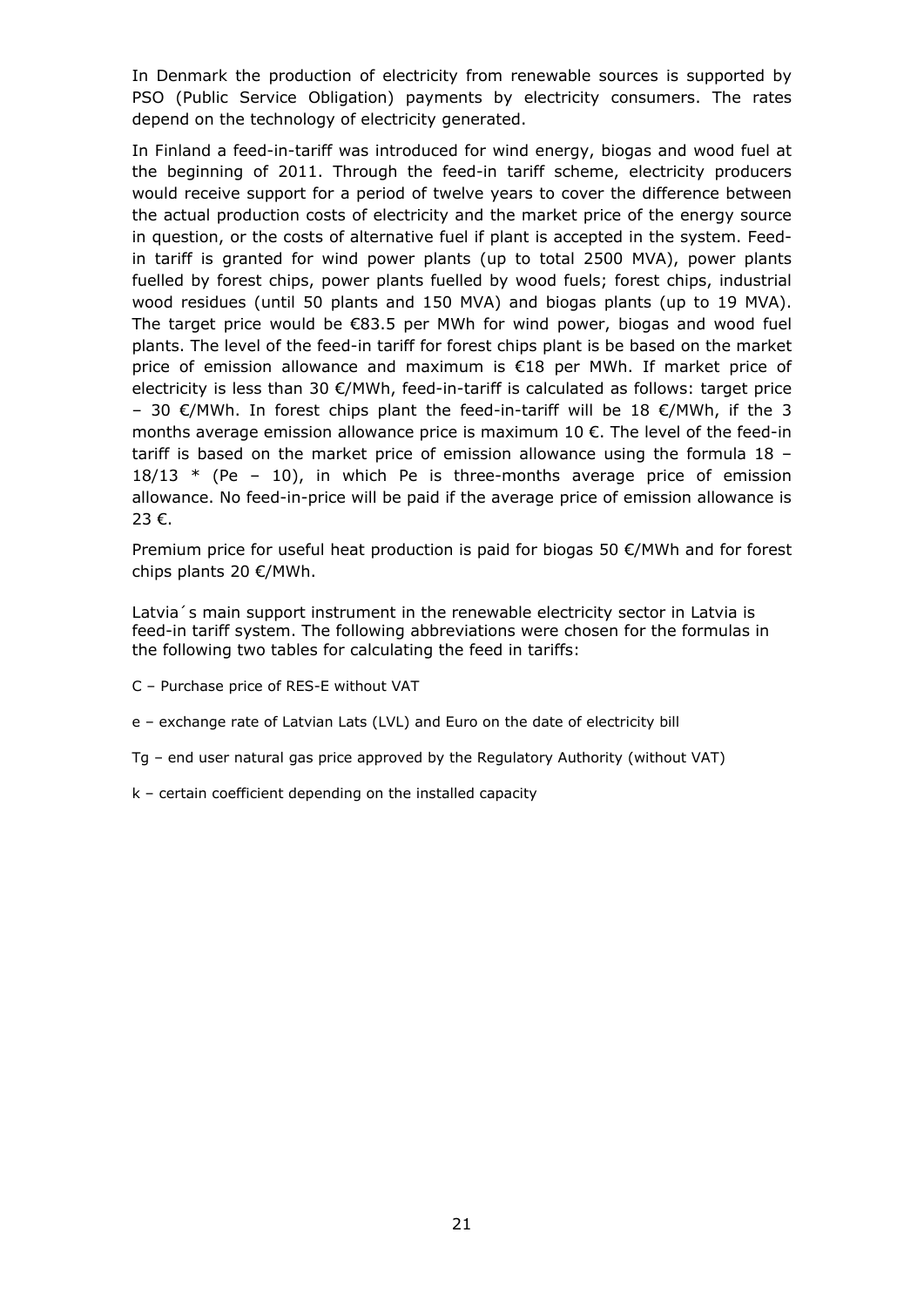*Table 15. Calculation of the coefficient k* 

|                                     | <b>Installed capacity</b> |          |  |
|-------------------------------------|---------------------------|----------|--|
| From including To excluding<br>[MW] | [MW]                      | K factor |  |
| 0.00                                | 0.08                      | 1.240    |  |
| 0.08                                | 0.15                      | 1.231    |  |
| 0.15                                | 0.20                      | 1.202    |  |
| 0.20                                | 0.40                      | 1.131    |  |
| 0.40                                | 0.60                      | 1.086    |  |
| 0.60                                | 0.80                      | 1.072    |  |
| 0.80                                | 1.00                      | 1.055    |  |
| 1.00                                | 1.50                      | 1.035    |  |
| 1.50                                | 2.00                      | 1.008    |  |
| 2.00                                | 2.50                      | 0.992    |  |
| 2.50                                | 3.00                      | 0.982    |  |
| 3.00                                | 3.50                      | 0.974    |  |
| 3.50                                | 10.00                     | 0.965    |  |
| 10.00                               | 20.00                     | 0.950    |  |
| 20.00                               | 40.00                     | 0.920    |  |
| 40.00                               | 60.00                     | 0.890    |  |
| 60.00                               | 80.00                     | 0.860    |  |
| 80.00                               | 100.00                    | 0.830    |  |
| 100.00                              |                           | 0.800    |  |

*Table 16. Latvian Feed-In-Tariffs.* 

|                | Capacity                                                                                                                                                                                                                                                      | Support level 1<br>(First 10 years) |                                               | Support level 2<br>(Following 10 years) |                                      |  |
|----------------|---------------------------------------------------------------------------------------------------------------------------------------------------------------------------------------------------------------------------------------------------------------|-------------------------------------|-----------------------------------------------|-----------------------------------------|--------------------------------------|--|
| Technology     | restriction                                                                                                                                                                                                                                                   | Formula                             | Price range<br>$(\varepsilon$ /MWh)           | Formula                                 | Price range<br>$(\varepsilon$ /MWh)  |  |
| Wind           | $< 0.25$ MW                                                                                                                                                                                                                                                   | $C = 147*e*k$                       | 117-128                                       | $C = 147*e*k*0.6$                       | 70-77                                |  |
|                | Other                                                                                                                                                                                                                                                         | $C = 120*e*k$                       | 67-95                                         | $C = 120*e*k*0.6$                       | 40-57                                |  |
| Biomass,       | <b>Biomass</b><br>$<$ 4 MW                                                                                                                                                                                                                                    | $C = \frac{T_s * k}{9.3} * 4.5$     | $61 - 78$ <sup>a</sup><br>107-138b            | $C = \frac{T_g * k}{9.3} * 3.4$         | $46 - 59$ <sup>a</sup><br>$81 - 104$ |  |
| biogas         | <b>Biogas</b><br>$> 2$ MW                                                                                                                                                                                                                                     |                                     | $50 - 62$ <sup>a</sup><br>89-110 <sup>b</sup> |                                         | $38 - 47$ <sup>a</sup><br>67-83b     |  |
| <b>Biomass</b> | $> 4$ MW                                                                                                                                                                                                                                                      | $C = \frac{T_g * k}{9.3} * 3.6$     | $40 - 49$ <sup>a</sup><br>71-86 <sup>b</sup>  | $C = \frac{T_g * k}{9,3} * 3,0$         | $34 - 40$ <sup>a</sup><br>59-72b     |  |
| Biogas         | $< 2$ MW                                                                                                                                                                                                                                                      | $C = 188*e*k$                       | 133-164                                       | C=188*e*k*0,8                           | 107-131                              |  |
| Hydro          | $<$ 5 MW                                                                                                                                                                                                                                                      | $C = 159*e*k$                       | 108-139                                       | $C = 159*e*k*0.8$                       | 86-111                               |  |
| Solar          |                                                                                                                                                                                                                                                               | $C = 427*e$                         | 330                                           | $C = 427*e$                             | 330                                  |  |
|                | If the information in the annual report on electricity production from renewable resources<br>does not match the information submitted in the application to the Ministry of Economics<br>on obtaining the right to sell electricity from biomass and biogas. |                                     |                                               |                                         |                                      |  |
| Biomass,       | <b>Biomass</b><br>$<$ 4 MW                                                                                                                                                                                                                                    | $C = \frac{T_g * k}{9.3} * 3.6$     | $40 - 50$ <sup>a</sup><br>$86 - 110b$         | $C = \frac{T_g * k}{9.3} * 2.72$        | $37 - 47$ <sup>a</sup><br>$65 - 83b$ |  |
| biogas         | Biogas<br>$> 2$ MW                                                                                                                                                                                                                                            |                                     | $40 - 50$ <sup>a</sup><br>71-88b              |                                         | $30 - 38$ <sup>a</sup><br>54-67b     |  |
| <b>Biomass</b> | $> 4$ MW                                                                                                                                                                                                                                                      | $C = \frac{T_g * k}{9.3}$ * 2,88    | 32-39*<br>57-69b                              | $C = \frac{T_g * k}{9.3} * 2.4$         | $27 - 32a$<br>47-75 <sup>b</sup>     |  |
| <b>Biogas</b>  | $<$ 2 MW                                                                                                                                                                                                                                                      | C=188*e*k*0,8                       | 107-131                                       | C=188*e*k*0,64                          | 85-105                               |  |

a: at a price of 130 LVL/1000  $Nm^3$ 

b: at a price of 230 LVL/1000  $Nm^3$ 

The feed-in tariff is capped so that electricity producers have the right to sell their electricity at the above described fixed price until a certain share of RES-E in the total electricity consumption is reached.

In *Lithuania*, the key support instrument for RES-E (electricity) production is a feed-in tariff system with purchase obligation. The National Control Commission for Prices and Energy is controlling that network connection conditions and tariffs for new electricity producers would be objective, transparent and non-discriminatory taking into account all costs and benefit derived from RES. The feed-in tariff is applied since 2002. The level of feed-in tariffs is revised but not periodically. The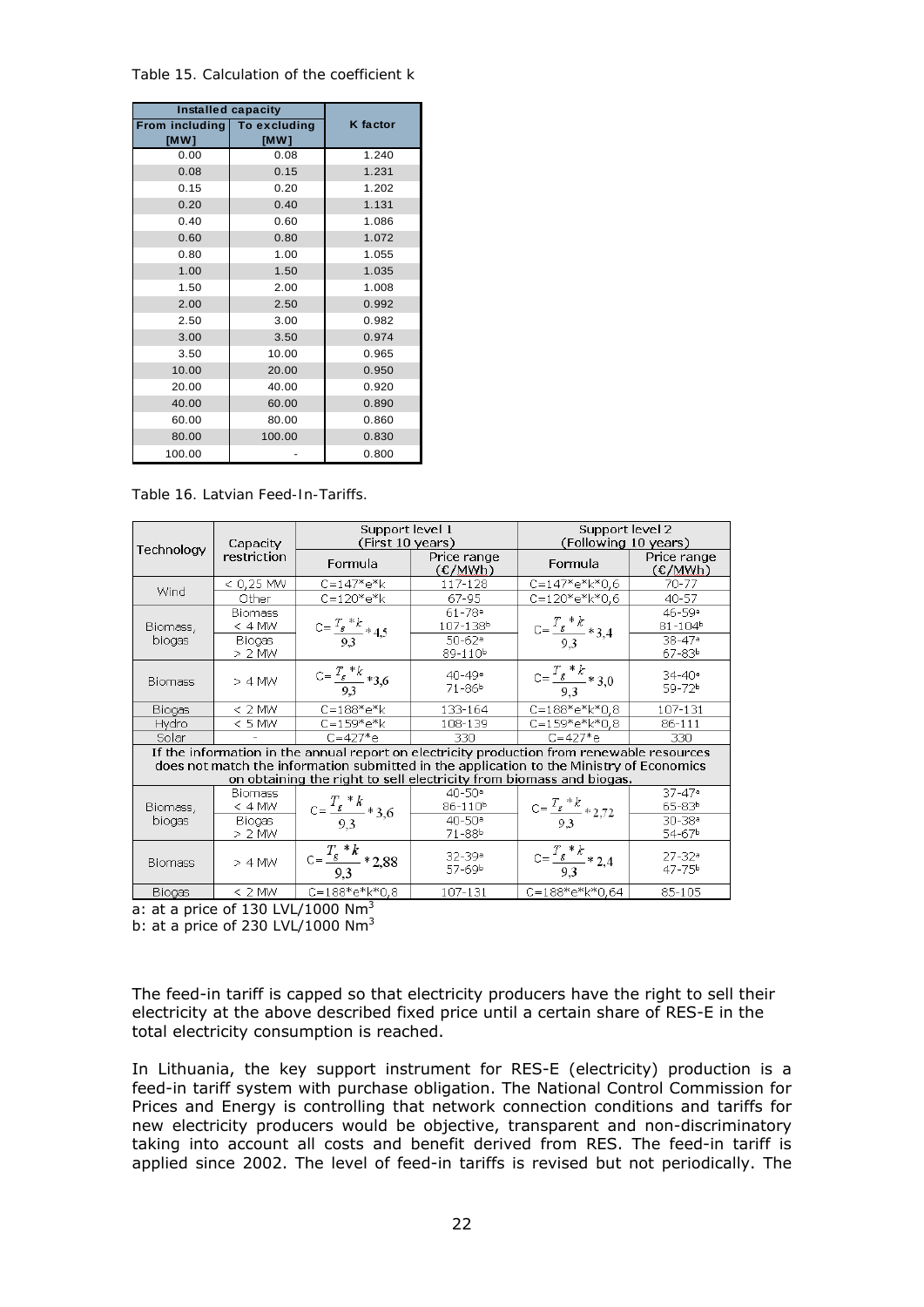implementation of feed-in tariffs system was revised in 2007 and 2009 taking into account the inflation rate changes and other factors.

Energy suppliers are obligated to purchase RES-E from its producers at these guaranteed feed-in tariffs.

| RES technology | Support level |      |                                     |      |                  |       |
|----------------|---------------|------|-------------------------------------|------|------------------|-------|
|                | 2002-2007     |      | 2008-2009                           |      | Since 2009-01-01 |       |
|                |               |      | LTL/MWh €/MWh LTL/MWh €/MWh LTL/MWh |      |                  | €/MWh |
| <b>Biomass</b> | 220           | 63.7 | 240                                 | 69,5 | 300              | 86.9  |

*Table 17. Feed-in tariff level in Lithuania.* 

Lithuania has introduced an annual maximum quota of RES-E to be purchased at the guaranteed feed-in tariffs for period 2004-2010 differentiated according RES technologies based on RES-E target of 7% in the overall electricity production by 2010.

|  | Table 18. A maximum quota of RES-E to be purchased at the feed-in tariffs for 2010 |  |  |  |  |  |
|--|------------------------------------------------------------------------------------|--|--|--|--|--|
|  |                                                                                    |  |  |  |  |  |

|                | Installed capacity,<br><b>MW</b> | A maximum quota, GWh |
|----------------|----------------------------------|----------------------|
| <b>Biomass</b> | 32.8                             | 127 1                |

*The Netherlands* launched in 2007 a regulation to stimulate the production of renewable power and the production of renewable gas by a compensation for the uneconomic top. Subcategories included for biomass (year 2010) are:

- Sustainable electricity: waste treatment, (co-)digestion of animal fat, digestion of vegetable, fruit and garden waste, other digestion, thermic conversion of solid and fluid streams to 50 MW, waste water treatment installations, sewage water treatment installations, 'stortgas'
- Renewable gas: (co-digestion) of animal fat, digestion of vegetable, fruit and garden waste, other digestion, thermic conversion of solid and fluid streams to 50 MW, waste water treatment installations, sewage water treatment installations, 'stortgas'

The SDE Subsidy is dependent on the energy price and is calculated by reducing the basic amount from the SDE regulation from the corrective amount. An overview of basic amounts, correction amounts and SDE contributions (not all are shown) is shown in the table below.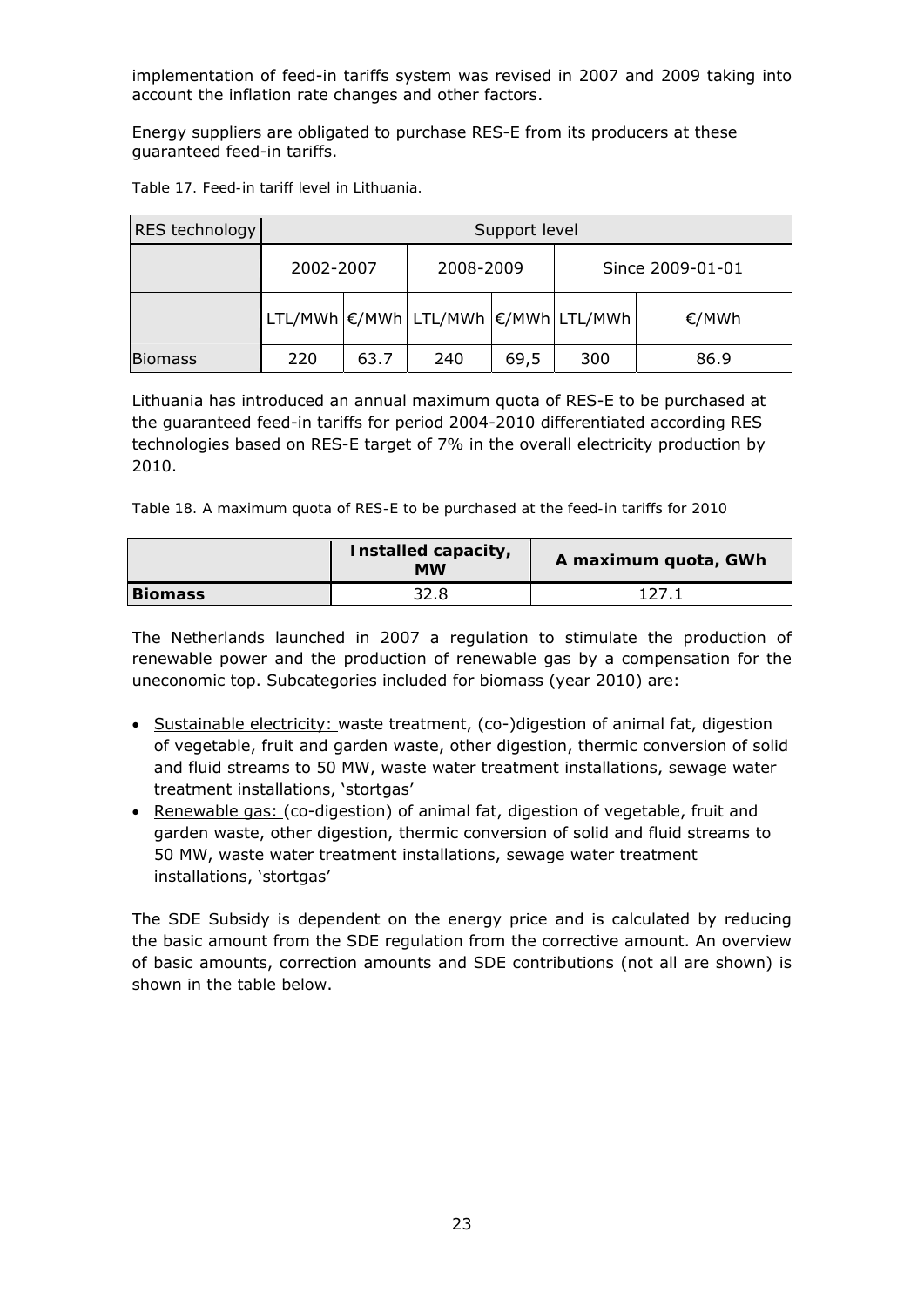*Table 19. SDE Subsidies of the Netherlands.* 

| Subcategories (for<br>biomass only)                                              | Basic amount SDE<br>$(\epsilon/kWh)$ | (temporarily) correction<br>amount 2010 (€/kWh) | (temporarily) SDE<br>contribution<br>(E/kWh) |
|----------------------------------------------------------------------------------|--------------------------------------|-------------------------------------------------|----------------------------------------------|
| Thermic conversion ( $\leq$<br>10 MW)                                            | 0.151-0.176                          | 0.047                                           | $0.104 - 0.129$                              |
| Thermic conversion (10-<br>50 MW)                                                | $0.114 - 0.153$                      | 0.047                                           | $0.067 - 0.106$                              |
| GFT-Digestion                                                                    | 0.129-0.149                          | 0.047                                           | $0.082 - 0.102$                              |
| (Co-)digestion of animal<br>fertilizer and thermic<br>conversion ( $\leq 10$ MW) | $0.165 - 0.193$                      | 0.047                                           | $0.118 - 0.146$                              |
| Other digestion                                                                  | 0.158                                | 0.047                                           |                                              |

\* Not all categories are shown in the table

Producers of sustainable electricity have to be registered at CertiQ. Renewable energy producers from biomass are obliged to report about the sustainability performance from their biomass feedstock within 3 months after the end of the calendar year.

In *Slovenia* the purchase of the electricity is guaranteed. Pursuant to this support, irrespective of the price of electricity on the market, the Centre for RES/CHP Support buys all the acquired net electricity produced, for which the RES generating plant has received guarantees of origin, at guaranteed prices.

*Table 20. Guaranteed Slovenian purchase prices and operating supports for electricity from RES generating plants using wood biomass where wood biomass represents more than 90% of the primary energy fuel input.* 

| Size category of<br>generating plant | Guaranteed<br>purchase price<br>2009<br>(EUR/MWh) | Guaranteed<br>purchase price<br>2010<br>(EUR/MWh) | Operating<br>support<br>2009<br>(EUR/MWh) | Operating<br>support<br>2010<br>(EUR/MWh) |
|--------------------------------------|---------------------------------------------------|---------------------------------------------------|-------------------------------------------|-------------------------------------------|
| Micro $(< 50$ kW)                    |                                                   |                                                   |                                           |                                           |
| Small $(< 1$ MW)                     | 224.35                                            | 225.74                                            | 165.20                                    | 177.14                                    |
| Medium (to 10 MW)                    | 167.43                                            | 168.60                                            | 107.63                                    | 119.46                                    |
| Large (to $125$ MW)                  |                                                   |                                                   |                                           |                                           |

 $1$  Shall be determined for each individual case separately.

For electricity generated with cogeneration with high efficiency, the guaranteed purchase prices are shown in the Table 15.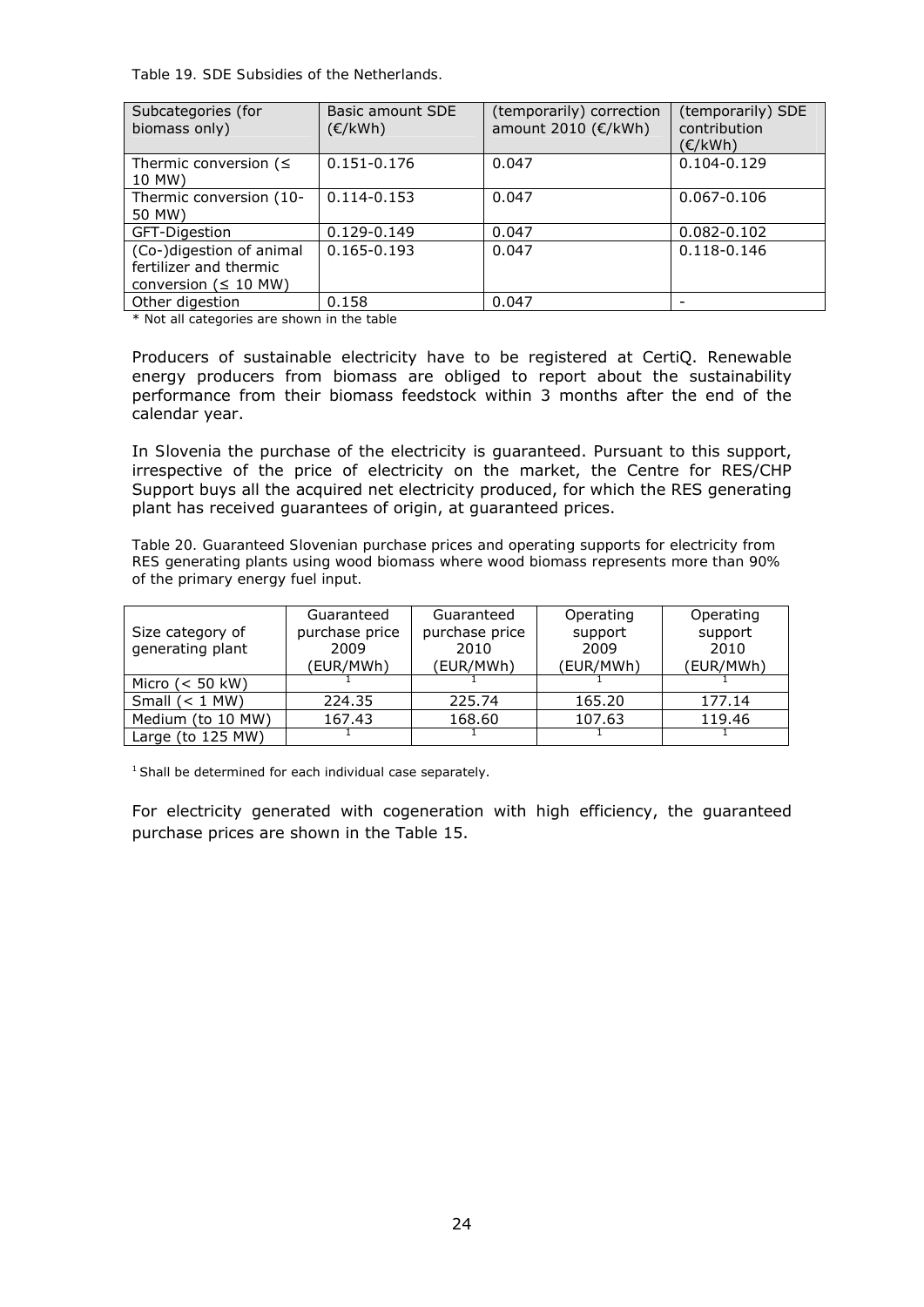*Table 21. Guaranteed Slovenian purchase prices for CHP generating plants using wood biomass annual operating hours up to 4000.* 

| Size category of<br>CHP generating<br>plant | Guaranteed<br>purchase price<br>2009<br>(EUR/MWh) | Guaranteed<br>purchase price<br>2010<br>(EUR/MWh) | Operating<br>support<br>2009<br>(EUR/MWh) | Operating<br>support<br>2010<br>(EUR/MWh) |
|---------------------------------------------|---------------------------------------------------|---------------------------------------------------|-------------------------------------------|-------------------------------------------|
| Micro $(< 50$ kW)                           |                                                   |                                                   |                                           |                                           |
| Small $(< 1$ MW)                            | 326.70                                            | 327.45                                            | 269.50                                    | 280.45                                    |
| Medium - lower<br>$(1 MW - 5 MW)$           |                                                   |                                                   | 192.28                                    | 203.76                                    |
| Medium - higher<br>$(5 MW - 25 MW)$         |                                                   |                                                   | 126.56                                    | 137.95                                    |
| Large $-$ lower<br>$(25 MW - 50 MW)$        |                                                   |                                                   | 93.31                                     | 105.07                                    |
| Large – higher<br>(50 MW - 200 MW)          |                                                   |                                                   |                                           |                                           |

 $1$  Shall be determined for each individual case separately.

*Table 22. Guaranteed Slovenian purchase prices for CHP generating plants using wood biomass – annual operating hours over 4,000.* 

| Size category of<br>CHP generating<br>plant | Guaranteed<br>purchase price<br>2009<br>(EUR/MWh) | Guaranteed<br>purchase price<br>2010<br>(EUR/MWh) | Operating<br>support<br>2009<br>(EUR/MWh) | Operating<br>support<br>2010<br>(EUR/MWh) |
|---------------------------------------------|---------------------------------------------------|---------------------------------------------------|-------------------------------------------|-------------------------------------------|
| Micro $(< 50$ kW)                           |                                                   |                                                   |                                           |                                           |
| Small $(< 1$ MW)                            | 220.05                                            | 220.80                                            | 160.25                                    | 171.66                                    |
| Medium - lower<br>$(1 MW - 5 MW)$           |                                                   |                                                   | 111.17                                    | 122.76                                    |
| Medium - higher<br>(5 MW - 25 MW)           |                                                   |                                                   | 67.99                                     | 79.50                                     |
| Large - lower<br>(25 MW - 50 MW)            |                                                   |                                                   | 46.46                                     | 58.33                                     |
| Large - higher<br>(50 MW - 200 MW)          |                                                   |                                                   | $\mathbf{1}$                              | 1                                         |

 $1$  Shall be determined for each individual case separately.

Only *Sweden* and *Belgium* among the countries participating in this study use Green Certificates as a support instrument for renewable energies. Sweden's Green Electricity certificate system is a market-based support system to assist expansion of production of electricity from renewable sources and from peat in Sweden. Its objective is to increase, by 2016, the production of electricity from such sources on the level of 17 TWh relative to the production level in 2002. It is part of the country's overall objective of moving Sweden towards a more ecologically sustainable energy system. Electricity production that qualified for Green Certificates in 2008 amounted to 15.0 TWh.

Electricity certificates are issued to operators of approved plants producing and metering electricity from renewable energy sources, or from peat, at the rate of one certificate unit per MWh. Electricity produced from the following energy sources qualifies for certificates: wind power, solar energy, wave energy geothermal energy, certain biofuels and certain hydro power. With effect from 1st April 2004, electricity produced from peat in cogeneration plants has also qualified for certificates. New plants receive certificates for 15 years, while those plants started up before 1st May 2003 will be progressively phased out of the scheme, starting from the end of 2012 or 2014.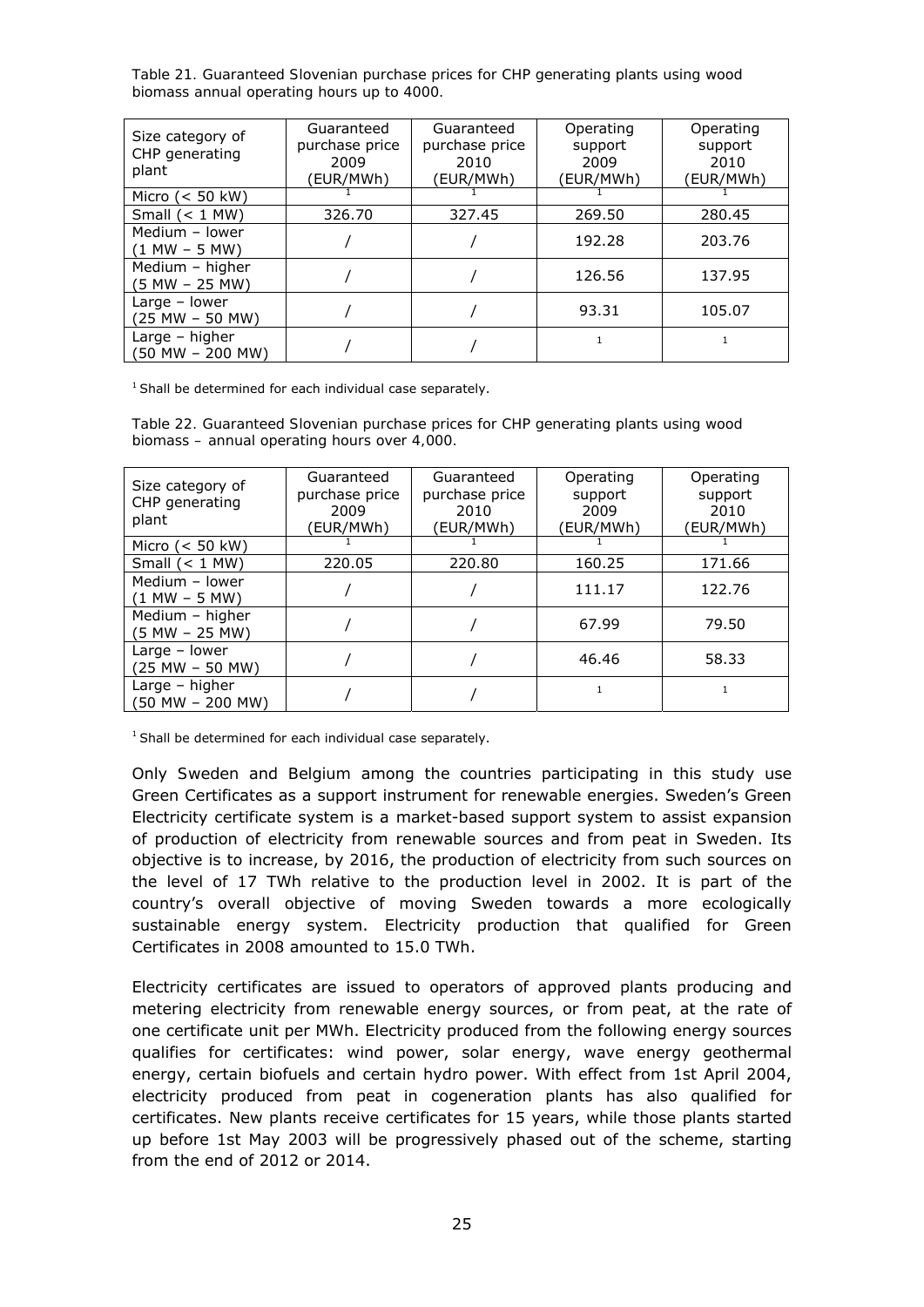Demand for certificates is created by the fact that all electricity suppliers, and certain electricity users, are required to buy certificates corresponding to a certain proportion (their quota) of their electricity sales or use. The proportion of certificates thermal energy, certain biomass fuels and certain hydro power. With effect from 1st April 2004, electricity produced from peat in cogeneration plants has also qualified for certificates. New plants receive certificates for 15 years, while those plants started up before  $1<sup>st</sup>$  May 2003 will be progressively phased out of the scheme, starting from the end of 2012 or 2014.

Belgium has three regional green certificate granting systems for electricity; one in each region. Flanders has separate systems for renewable electricity and CHP; Wallonia and Brussels have integrated systems for renewable electricity and CHP.

In Wallonia green certificates are issued to a cogeneration installation or installation using renewable energy sources by the Walloon Commission for Energy (CWAPE). A green certificate market is created by the requirement for each electricity supplier to obtain a quota of "green certificates" in proportion to its own volume of electricity sales. This quota to be met by suppliers is yearly and gradually increasing.

*Table 23. Walloon green certificate system: Quota of green certificates of the electricity sales.*

| Year                          | Quota  |
|-------------------------------|--------|
| 2003                          | 3%     |
| 2004                          | 4%     |
| 2005                          | 5%     |
| 2006                          | 6%     |
| 2007                          | 7%     |
| 2008                          | 8%     |
| 2009                          | 9%     |
| from 01/01/2010 to 31/03/2010 | 10,00% |
| from 01/04/2010 to 31/12/2010 | 11,75% |
| in 2011                       | 13,50% |
| in 2012                       | 15,75% |

Issue of green certificates in proportion to the power generation facility and the rate of  $CO<sub>2</sub>$  savings achieved. Currently, a green certificate is issued by 456 kg of non-renewable  $CO<sub>2</sub>$  avoided compared to conventional installations.

From 1 December 2009, any prior request for granting the guarantee of origin labels and / or green certificates submitted to the CWaPE for installation of a net developable power less than or equal to 10 kW results in a early grant of green certificates. Only if the plant does not benefit from the grant of the subsidy from the Ministerial Order of 20 December 2007 on detailed rules and procedure for granting bonuses to encourage the rational use of energy and if the producer has formally renounced it.

Green certificates are issued in advance at the time of notification of the CWaPE acceptance of the application, up to the estimated number of green certificates to be received for a production period of five years and subject to a limit of 40 green certificates. The anticipated grant is made on terms established and published by CWaPE on its website.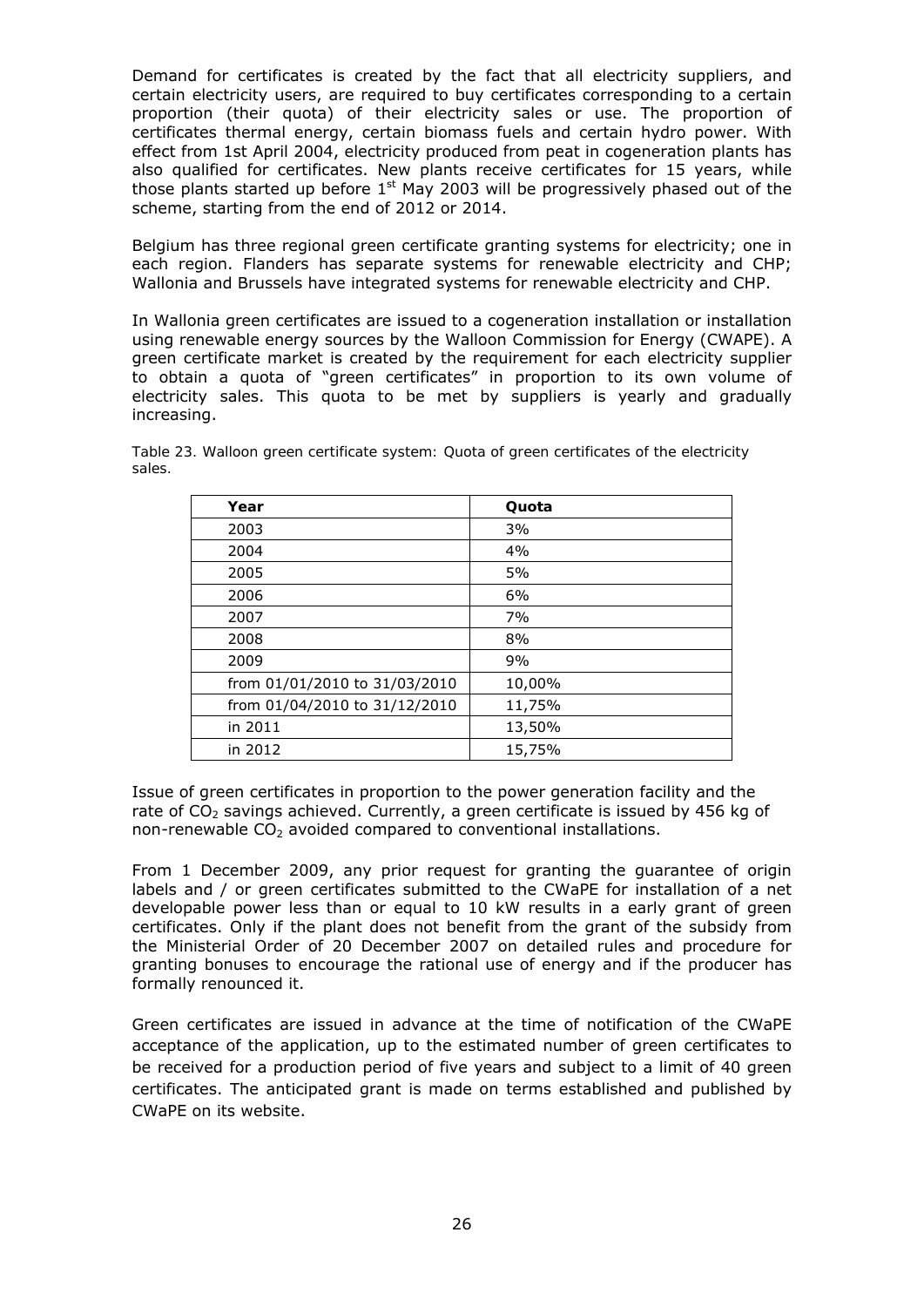*Table 24. Summary of different legal incentives to promote green electricity in EUBIONET III partner countries.* 

| Country        | <b>Electricity production</b>                                                                                                                                                                                                                                                                                                                                                      |
|----------------|------------------------------------------------------------------------------------------------------------------------------------------------------------------------------------------------------------------------------------------------------------------------------------------------------------------------------------------------------------------------------------|
| Austria        | The ÖSVO 2010 supports the production of electricity from photovoltaic,<br>wind power, geothermic, solid and liquid biomass, biogas and landfill gas.<br>It includes the fixed feed-in-tariffs for all these renewable energy sources.<br>This regulation refers to new plants, which are licensed by authority after<br>31.12.2004.                                               |
|                | The level of the feed-in-tariff depends on the renewable energy source and<br>the capacity of the plant. There are also some requirements regarding the<br>minimum degree of fuel efficiency. The tariffs are revised annually.                                                                                                                                                    |
|                | The feed-in-tariff for green energy made from solid and liquid biomass and<br>biogas is guaranteed for 15 years from the time of bringing into service.                                                                                                                                                                                                                            |
|                | In addition, special tariffs are provided for producers of electricity out of all<br>forms of biomass (solid, liquid, gaseous) who received tariffs under a<br>previous regime for 10 to 13 or 15 years. The special tariffs are provided<br>once these periods end, up to the 20 <sup>th</sup> year of operation.                                                                 |
| Belgium        | Green certificate systems in all three regions (Flanders, Wallonia,<br>Brussels)                                                                                                                                                                                                                                                                                                   |
|                | Flanders: 2 certificate systems (electricity/CHP)                                                                                                                                                                                                                                                                                                                                  |
|                | -Mandatory system for electricity suppliers to include green power and<br>CHP (annually increasing %)                                                                                                                                                                                                                                                                              |
|                | Wallonia: Combined green certificates for electricity and CHP                                                                                                                                                                                                                                                                                                                      |
|                | -Obligation for electricity supplier (minimum number of certificates)                                                                                                                                                                                                                                                                                                              |
|                | -Basis of green certificates: GHG savings compared to best available<br>technology for electricity and heat production                                                                                                                                                                                                                                                             |
|                | Brussels: The Commission grants a "guarantee label of origin" to the<br>holder of a facility producing electricity from renewable energy sources<br>and / or installation of cogeneration. The guarantee label of origin certifies<br>that the production of electricity can really save CO2 emissions.                                                                            |
| Denmark        | The Law on promoting renewable energy aims to promote the production<br>of energy using renewable energy sources in accordance with climatic and<br>environmental and socio-economic reasons in order to reduce dependence<br>on fossil fuels, ensure supply security and reduce emissions of $CO2$ and<br>other greenhouse gases.                                                 |
|                | The law should particularly help to ensure compliance with national and<br>international targets to increase the share of energy produced using<br>renewable energy sources.                                                                                                                                                                                                       |
| Czech Republic | Redemption prices of electricity from renewable energy sources are set as<br>minimal values. The redemption prices and green bonuses depend on the<br>fuel and plant type and age.                                                                                                                                                                                                 |
| Finland        | The production subsidies for renewable electricity have been subject to<br>revision as a part of introduction of feed-in-tariff for wind power, biogas<br>and wood fuel. The new law entered into force on 1 January 2011.                                                                                                                                                         |
|                | Support for electricity production by renewable energy sources is granted<br>for wind power, hydro power $\leq 1$ MVA, municipal solid waste, biogas and<br>forest chips. As of 1 January 2011 this support is paid only to plants which<br>are not in the new feed-in-tariff system.                                                                                              |
| Germany        | Free access to the grid and a fixed feed-in-tariff for electricity generated<br>from renewable energy sources are guaranteed for plant operators. The<br>tariff depends on the type and capacity of installation and on the year of<br>its commissioning. The tariff is paid for a period of 20 years and is<br>increased with different bonuses if certain prerequisites are met. |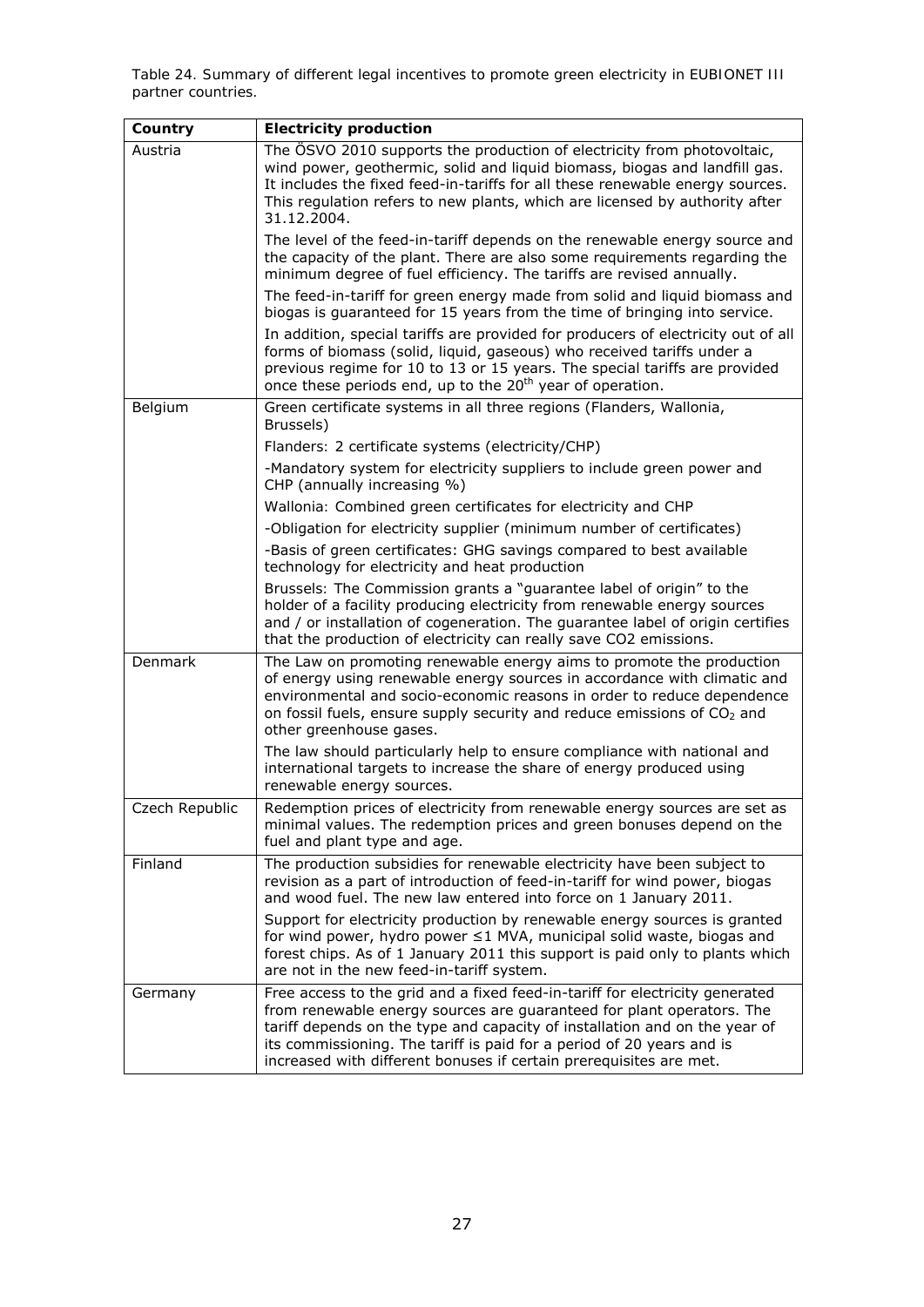| Country   | <b>Electricity production</b>                                                                                                                                                                                                                                                                                                                                                                                                                                                                                                                                                                              |
|-----------|------------------------------------------------------------------------------------------------------------------------------------------------------------------------------------------------------------------------------------------------------------------------------------------------------------------------------------------------------------------------------------------------------------------------------------------------------------------------------------------------------------------------------------------------------------------------------------------------------------|
| Greece    | Existing feed-in tariff system and the relevant Power Purchase Agreement<br>contract duration have been rationalized further, attempting to promote<br>RES investments for which no significant investment interest has been<br>exhibited so far. It eliminates any pricing differentiation for energy<br>produced in the mainland or in the non-interconnected islands and<br>provides for further increase of the tariffs set, in case the producer does<br>not receive any investment subsidy or tax exemption/reduction/refund.<br>Power Purchase Agreements are valid for 20 years for all RES units. |
| Italy     | Green Certificates are an obligation for producers and importers from non-<br>RES to feed into the grid a percentage of electricity produced from RES via<br>"new" plants; such Green Certificates can be sold or purchased through<br>bilateral agreements or through GME trading platform.                                                                                                                                                                                                                                                                                                               |
|           | The producers of green electricity receive a Green Certificate for each unit<br>of electric energy produced; this certificate can be traded on a Tradable<br>Green Certificate (TGC) market. The TGC system is combined with<br>mandatory targets on the share of renewable energy production, supply or<br>consumption.                                                                                                                                                                                                                                                                                   |
|           | Qualified RES-E plants receive a number of Green Certificates (each worth<br>1 MWh) equal to the product between their supportable net electricity<br>generation and the multiplicative factors (differentiated by source).                                                                                                                                                                                                                                                                                                                                                                                |
|           | The support is granted through 8, 12 or 15 years, depending on the type<br>and age of the plant, with 4 extra years within certain conditions.                                                                                                                                                                                                                                                                                                                                                                                                                                                             |
|           | Feed-in-tariff is an alternative support instead of Green Certificates. The<br>all inclusive tariff is given for each produced kWh put into the electricity<br>network. The tariff is different depending on the renewable energy source.<br>It is available to the plant for 15 years.                                                                                                                                                                                                                                                                                                                    |
|           | The tariff is "all inclusive": it includes the value of the electric energy<br>(selling price) and the support.                                                                                                                                                                                                                                                                                                                                                                                                                                                                                            |
| Latvia    | The main support instrument in the renewable electricity sector is feed-in-<br>tariff system with certain formulas for calculating the feed-in-tariffs.                                                                                                                                                                                                                                                                                                                                                                                                                                                    |
|           | The feed-in-tariff is capped so that electricity producers have the right to<br>sell their electricity at the fixed price until a certain share of RES-E in the<br>total electricity consumption is reached.                                                                                                                                                                                                                                                                                                                                                                                               |
|           | In addition, the regulations prescribe the criteria for qualification of<br>cogeneration units using RES to acquire the right to sell the produced<br>electricity within the framework of the mandatory procurement or to<br>receive guaranteed payment for the installed electric capacity in a<br>cogeneration unit.                                                                                                                                                                                                                                                                                     |
|           | The Renewable Energy Law set the state and local government rights and<br>responsibilities of the renewable energy sector, the support instruments<br>(additional payment for electricity production from RES, including<br>promotion of renewable electricity consumption in the household sector)<br>for promotion of renewable energy usage, and transitional provisions.                                                                                                                                                                                                                               |
| Lithuania | The key support instrument for RES-E production is a feed-in tariff system<br>with purchase obligation. The level of feed-in tariffs is revised but not<br>periodically. Energy suppliers are obligated to purchase RES-E from its<br>producers at these quaranteed feed-in tariffs (since 1.1.2009 86.9<br>€/MWh). An annual maximum quota of RES-E to be purchased at the<br>guaranteed feed-in tariffs has been introduced for period 2004 - 2010.                                                                                                                                                      |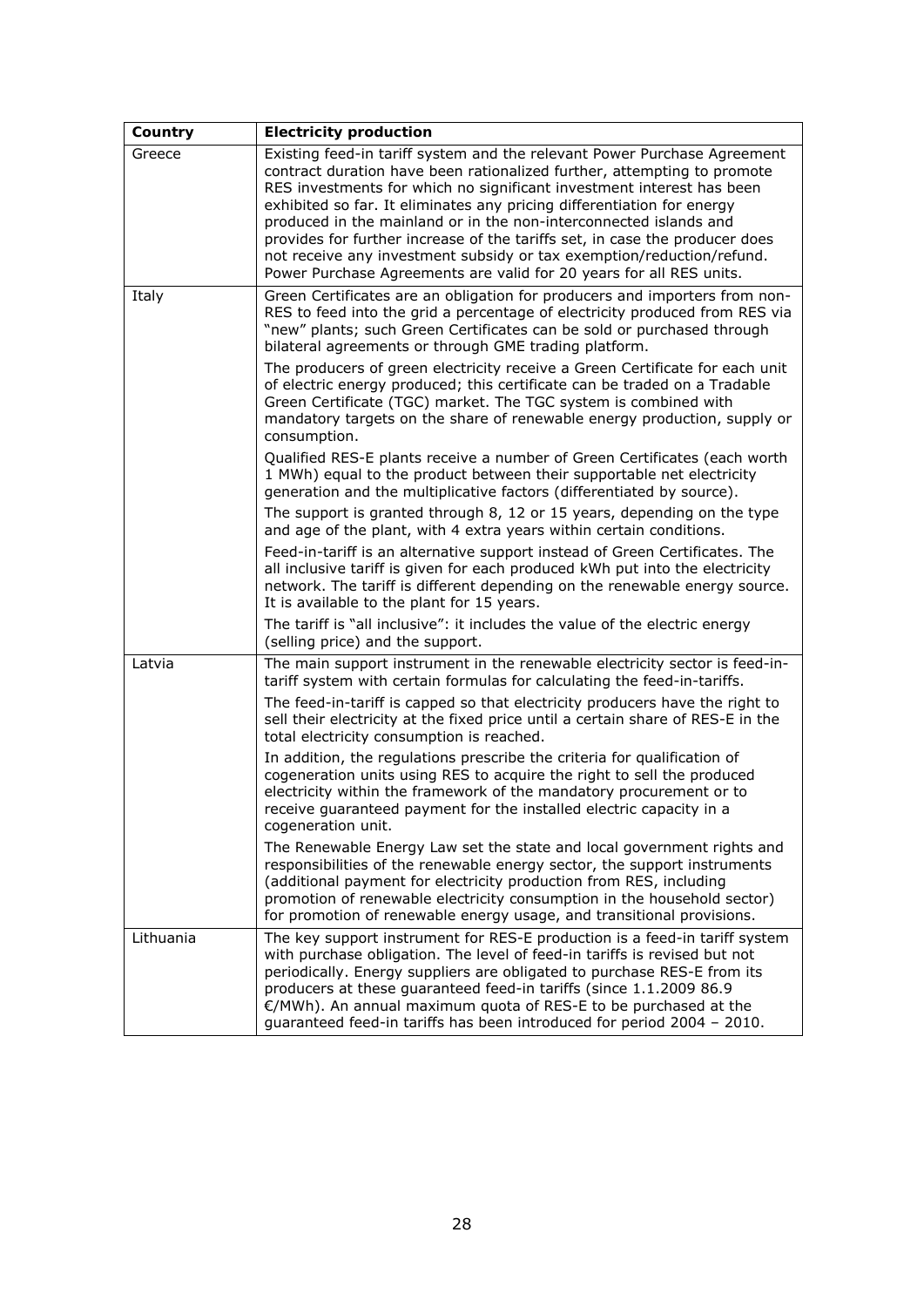| Country         | <b>Electricity production</b>                                                                                                                                                                                                                                                                                                                                                                                      |
|-----------------|--------------------------------------------------------------------------------------------------------------------------------------------------------------------------------------------------------------------------------------------------------------------------------------------------------------------------------------------------------------------------------------------------------------------|
| The Netherlands | The regulation to stimulate sustainable energy production (SDE) subsidy is<br>dependent on the energy price and is calculated by reducing the basic<br>amount from the SDE regulation from the corrective amount.                                                                                                                                                                                                  |
|                 | Producers of sustainable electricity have to be registered at CertiQ.<br>Renewable energy producers from biomass are obliged to report about the<br>sustainability performance from their feedstock.                                                                                                                                                                                                               |
|                 | Feedstock to be used is not only wood, but also other solid biomass<br>streams such as coffee husks, chicken fertilizer, etc.                                                                                                                                                                                                                                                                                      |
|                 | In 2011, a new regulation called SDE+ will succeed the SDE, with some<br>changes in the tendering process and types of installations that can get<br>the subsidy.                                                                                                                                                                                                                                                  |
| Norway          | The Government has signed an agreement with Sweden to establish a<br>common market for green certificates. This market will be in place by<br>2012, and will include all renewable electricity types including hydro<br>power.                                                                                                                                                                                     |
| Portugal        | Producers of electricity based on renewable energy sources are<br>remunerated on the basis of a certain formula.                                                                                                                                                                                                                                                                                                   |
|                 | For cogeneration operators, there are two kinds of remuneration regimes:<br>the general regime and the special regime with a renewable energy<br>premium, calculated according to the proportion of renewable fuels<br>consumed. For the plant to be deemed to be renewable cogeneration, at<br>least 50% of the primary energy consumed in the plant must be from<br>renewable sources.                           |
| Slovakia        | The support of electricity production from RES and high-efficiency<br>cogeneration is ensured by additional payment. The fixed feed-in prices for<br>RES-E depend on the technology used and are guaranteed for 15 years. In<br>cases where EU or state investment support is applied, purchase price is<br>reduced by a certain percentage which depends on the level of investment<br>support.                   |
| Slovenia        | RES-E producers can choose to receive either fixed feed-in tariffs or<br>premium feed-in tariffs from the network operators. A Purchase<br>Agreement is concluded, valid for 15 years. According to the Law on<br>Energy, the uniform annual prices and premiums are set at least once a<br>year.                                                                                                                  |
|                 | Support for electricity produced in RES generating plants comprises:                                                                                                                                                                                                                                                                                                                                               |
|                 | Guaranteed purchase of electricity. Pursuant to this support,<br>irrespective of the price of electricity on the market, the Centre for<br>RES/CHP Support buys all the acquired net electricity produced, for<br>which the RES generating plant has received guarantees of origin, at<br>guaranteed prices;                                                                                                       |
|                 | Financial aid for current operations. This support is allocated for net<br>$\bullet$<br>electricity generated for which a guarantee of origin has been received<br>and which RES electricity producers sell themselves on the market or<br>use for their own consumption, provided that the costs of producing<br>this energy are greater than the price that can be obtained for in on<br>the electricity market. |
|                 | Similar support is available also for electricity from CHP generating plants.                                                                                                                                                                                                                                                                                                                                      |
| Sweden          | Green Electricity certificate system is a market-based support system to<br>assist expansion of production of electricity from renewable sources and<br>from peat.                                                                                                                                                                                                                                                 |
|                 | Demand for certificates is created by the fact that all electricity suppliers,<br>and certain electricity users, are required to buy certificates corresponding<br>to a certain proportion (their quota) of their electricity sales or use.<br>Electricity produced from the following energy sources qualifies for<br>certificates: wind, solar, wave, geothermal, certain biofuels and certain<br>hydro power.   |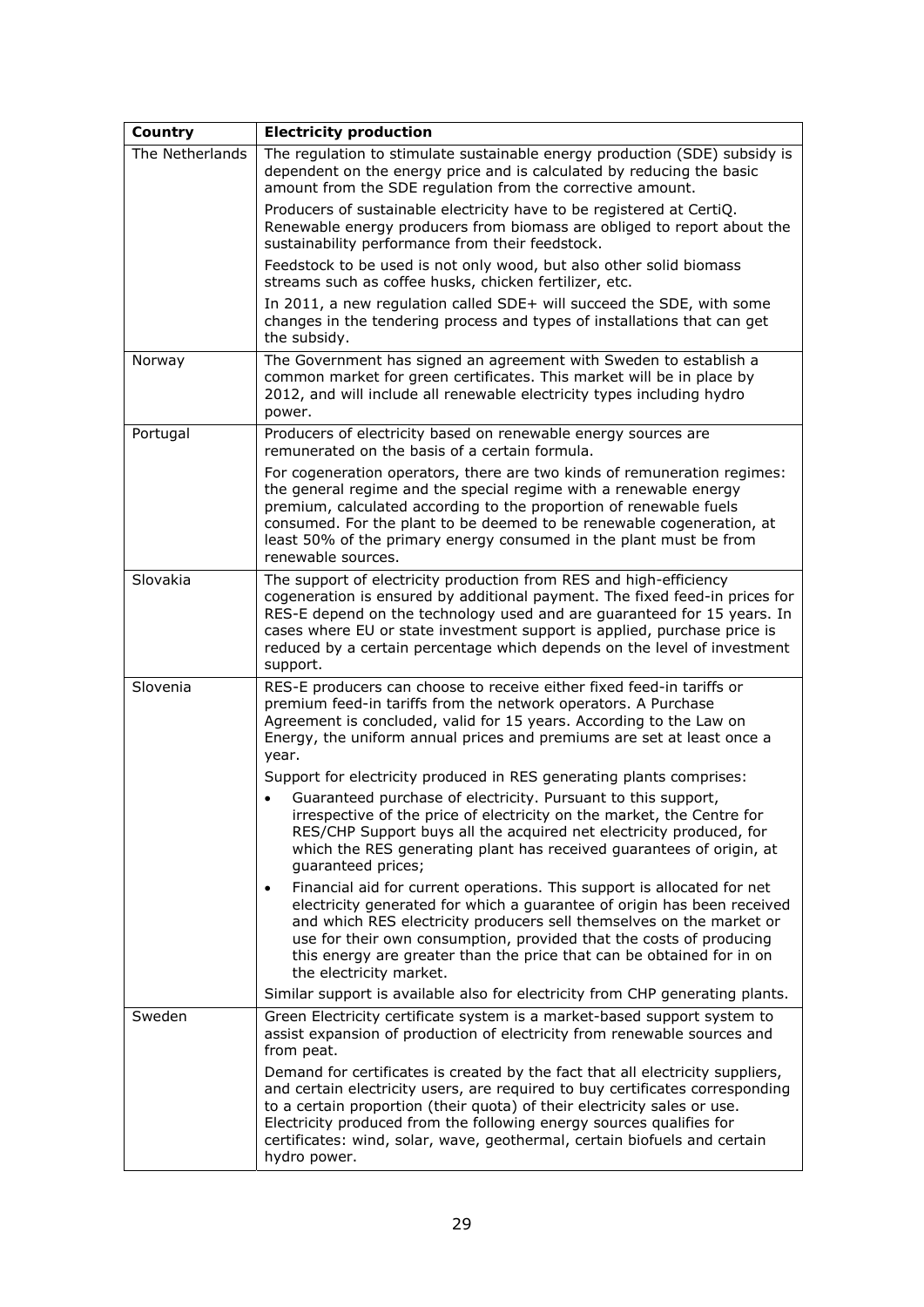| Country   | <b>Electricity production</b>                                                                                                                                                                                                                                                                                                                                                                                  |
|-----------|----------------------------------------------------------------------------------------------------------------------------------------------------------------------------------------------------------------------------------------------------------------------------------------------------------------------------------------------------------------------------------------------------------------|
| <b>UK</b> | The Renewables Obligation (2002 - 2027) makes Licensed Electricity<br>Suppliers source an increasing proportion of their electricity from<br>renewables, or else pay a financial penalty called the buy-out. The<br>Renewable Obligation Certificates (ROCs) are the currency of the<br>Obligation and ROCs are used as proof of compliance.                                                                   |
|           | Renewable electricity and heat tariffs are introduced in the UK in 2010 and<br>2011. The tariffs are intended to support combined heat and power<br>installations as well as pure heat and electricity generation. These feed-in<br>tariffs work alongside the Renewables Obligation, which will remain the<br>primary mechanism to incentivise deployment of large-scale renewable<br>electricity generation. |

#### **6 Other support, e.g. forestry and agriculture sector**

There are several further instruments and measures to support the production and use of bioenergy in the partner countries. Austria has climate programme to advise and promote bioenergy or England's energy crop programme to support the cultivation of energy crops. In the following table the measures which couldn't be categorised in the sections before, are listed.

In the Finnish Act on the Financing of Sustainable Forestry (544/2007) Finland, non-industrial, private forest owners are entitled to seek governmental grants for the afforestation of understocked areas, prescribed burning, the tending of young stands, the harvesting of energy wood, forest recovery, fertilisation, etc. Loans can be granted for joint ventures involving improvement ditching and forest road construction. The Ministry of Agriculture and Forestry pays support in accordance with the law on forestry financing for the harvesting and forestry transport of timber sold for fuel as part of the management of young plantations. The aid for harvesting fuel wood is  $\epsilon$  7 per solid cubic meter. Support of  $\epsilon$  1.7 per loose m<sup>3</sup> may be obtained for chipping fuel timber. In 2007, a total of  $\epsilon$  5.7 million was spent on fuel timber harvesting and chipping support. Also investment aid can be granted for biomass production e.g. supporting investments on chippers.

| Country | Other support for agriculture and forestry                                                                                                                                                                                                                                                                                                                         |
|---------|--------------------------------------------------------------------------------------------------------------------------------------------------------------------------------------------------------------------------------------------------------------------------------------------------------------------------------------------------------------------|
| Austria | The integration of forestry subsidisation measures into rural development<br>represents an important method to expand the forest cultivation and to<br>reach national renewable energy targets.                                                                                                                                                                    |
|         | State-aided are activities like reforestation. The sum of the aid depends on<br>the composition of the tree species and the habitat. The reforestation has<br>to be geared to the natural tree ecotypes.                                                                                                                                                           |
|         | The opening of forests by building new logging roads and reconstruct or<br>update old forest roads is also included in the forest subsidy program. New<br>and modern logging roads force the use of forests for fuel production and<br>round wood supply. New building activities are financed by 40% of the<br>investment cost, reconstruction activities by 25%. |
|         | Activities like pest control, the advancement of protection forests and<br>thinning are subsidized and part of the forestal subsidy program.                                                                                                                                                                                                                       |
|         | The klima: aktiv programme, running from 2004 to 2012, aims to support<br>energy efficiency and increased use of renewables in all sectors of the<br>economy through direct grant support, information, and advice.                                                                                                                                                |

*Table 25. Summary of different legal incentives to support forestry and agriculture sector in EUBIONET III partner countries.*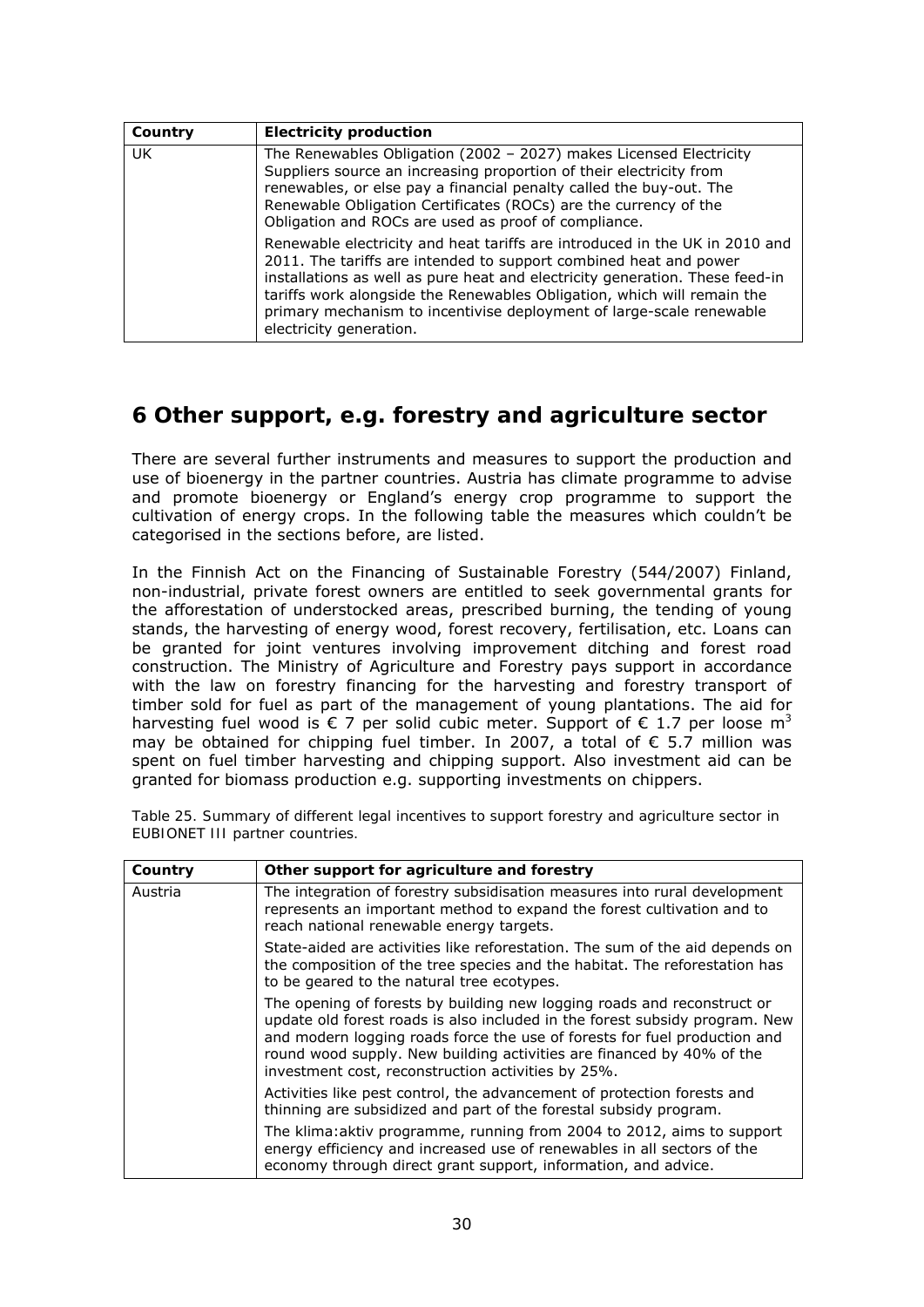| Country         | Other support for agriculture and forestry                                                                                                                                                                                                                                                                                                                                                                                                                                                                           |
|-----------------|----------------------------------------------------------------------------------------------------------------------------------------------------------------------------------------------------------------------------------------------------------------------------------------------------------------------------------------------------------------------------------------------------------------------------------------------------------------------------------------------------------------------|
| Belgium         | 19th December 1854 - Forest Code- about a very old right called "droit<br>d'affouage" and means the right for any inhabitant of a village to receive a<br>part of the wood logged in the municipal forests. This wood can be<br>firewood, construction wood or fencing wood.                                                                                                                                                                                                                                         |
|                 | This law is less and less in application because the municipalities also have<br>the right to sell the wood.                                                                                                                                                                                                                                                                                                                                                                                                         |
| Czech Republic  | A proposal of financial support for founding and growing of fast-growing<br>wood for energy biomass production is under discussion. It should be<br>realized as part of Agricultural Fund for Rural Development. The produced<br>biomass must not be used within the plant, but it should be possible to sell<br>it to another subject. The support relates to expense of founding and<br>growing of fast-growing wood (between 40% - 60%). The support is still<br>in preparing; program start is supposed in 2011. |
| Finland         | Non-industrial, private forest owners are entitled to seek governmental<br>grants for the afforestation of understocked areas, prescribed burning,<br>tending of young stands, harvesting of energy wood, forest recovery,<br>fertilisation etc. Loans can be granted for joint ventures involving<br>improvement ditching and forest road construction.<br>In December 2010 the Parliament separated the financing of sustainable                                                                                   |
|                 | forestry and energy support for small trees. The support for fuel timber<br>harvesting and chipping will be combined. The Ministry of Agriculture and<br>Forestry will pay support for the harvesting, forestry transport and<br>chipping of timber sold for fuel as part of the management of young<br>plantations.                                                                                                                                                                                                 |
| Greece          | Members of forest cooperatives are able to use fuelwood harvested in<br>state forests (or forests owned by public legal entities) located in areas<br>where they live, in order to cover their needs for heating. Fees or taxes for<br>the exploitation of these fuelwood quantities, estimated by the forest<br>management plan, are not required.                                                                                                                                                                  |
|                 | Farmers of "mountainous" and "other disadvantageous" areas are<br>supported in their activities to cultivate non-food crops (energy crops).<br>The level of the financial support depends on the age of the farmers and<br>the location and type of the area (mountainous/disadvantageous).                                                                                                                                                                                                                          |
| Italy           | Financial support for the production of woody biomass is available at<br>regional level through the Rural Development Programmes (PSR) the tool<br>of the European Community to reach the targets of the EC Regulation<br>1698/2005.                                                                                                                                                                                                                                                                                 |
| The Netherlands | The Program Sustainable Biomass Import is developed to stimulate,<br>support and facilitate the sustainable production, processing, use and<br>import from biomass that is produced outside the Netherlands.                                                                                                                                                                                                                                                                                                         |
|                 | The program has to contribute to: i) enhancing sustainable production of<br>biomass; ii) development and adaptation of certification systems for<br>imported biomass; iii) counteracting undesired negative impacts of<br>biomass production.                                                                                                                                                                                                                                                                        |
| Norway          | Subsidy is given for the following types of harvest/forest activities: pre-<br>commercial thinning, harvest of broadleaves, tending of young stands,<br>harvest residues, tending of the cultural landscape, and clearance along<br>roads.                                                                                                                                                                                                                                                                           |
| Portugal        | The Permanent Forest Fund (FFP) seeks to support projects aimed at<br>forest planning, management and intervention, forest sustainability and<br>research and technical assistance. The FFP has been indicated to be a<br>financing mechanism to increase the production of forest biomass for<br>energy production.                                                                                                                                                                                                 |
|                 | The Rural Development Programme (PRODER) is a strategic and financial<br>instrument for supporting the rural development of mainland Portugal, e.g.<br>to improve the competitiveness of the agricultural and forestry sectors.<br>This includes a financing mechanism to increase the production of forest<br>biomass for energy production.                                                                                                                                                                        |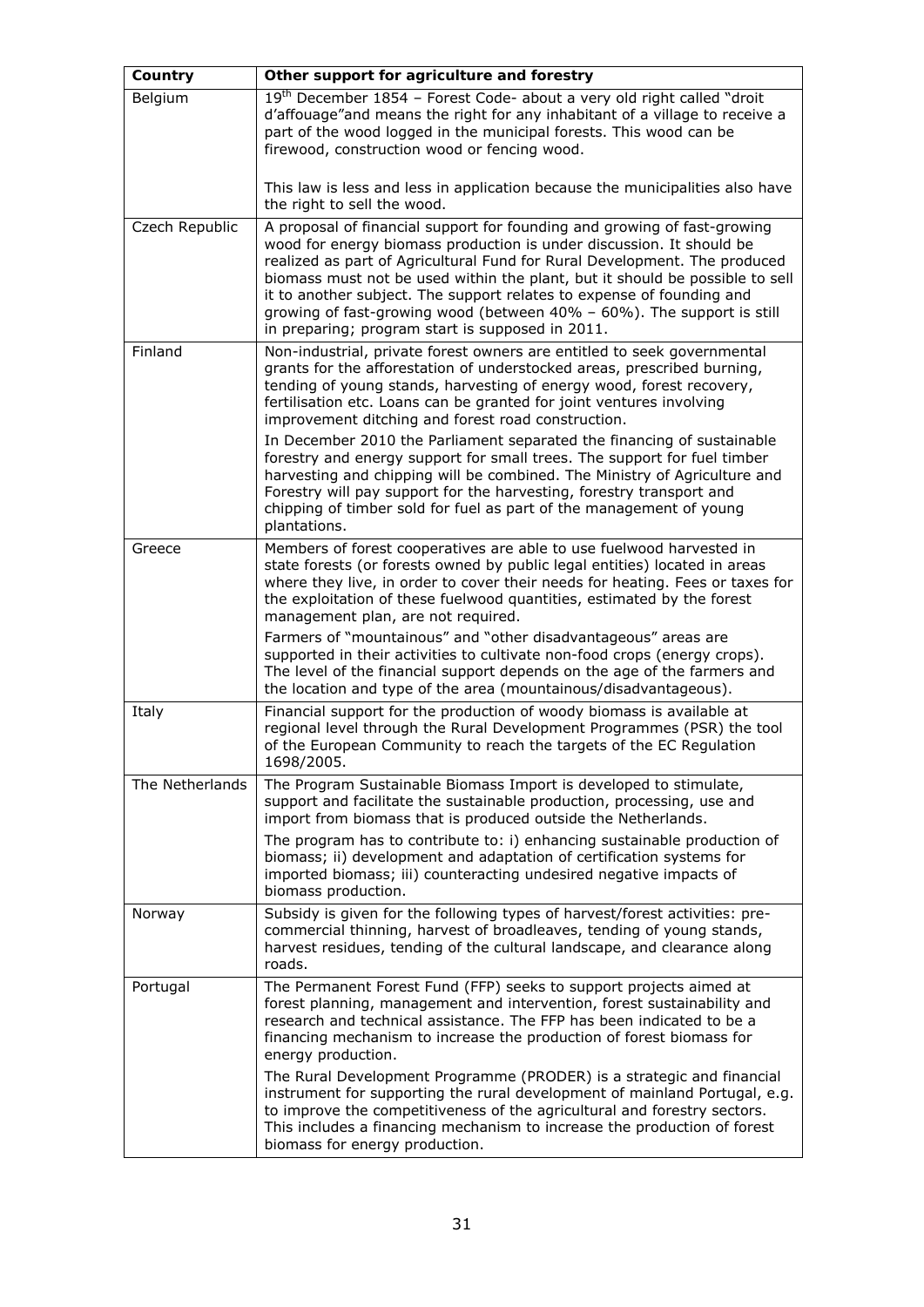| Country | Other support for agriculture and forestry                                                                                                                                                                                                                                                                                                                 |
|---------|------------------------------------------------------------------------------------------------------------------------------------------------------------------------------------------------------------------------------------------------------------------------------------------------------------------------------------------------------------|
| UK.     | In England, the Energy Crops Scheme provides grants for establishing<br>short rotation coppice and miscanthus under the new Rural Development<br>Programme England (RDPE; 2007 - 2013).                                                                                                                                                                    |
|         | Farmers can also receive the Single Payment for energy crops grown on<br>set-aside.                                                                                                                                                                                                                                                                        |
|         | The Bio-energy Infrastructure Scheme helps develop the supply chains<br>required to harvest, store, process and supply energy crops and wood fuel<br>to energy end-users.                                                                                                                                                                                  |
|         | The Forestry Commission and other government departments in England,<br>Wales and Scotland have a range of grant schemes to help new suppliers<br>and users with the cost of equipment, and to help woodland owners get<br>started on wood fuel production. Some of these schemes are not<br>specifically directed at wood fuel, but can be applied to it. |
|         | A key, UK-wide government support scheme due to come into effect in<br>2011 is the Renewable Heat Incentive (RHI), which will subsidise heat<br>production from renewable sources. This has the potential to transform the<br>finances of the wood fuel industry, and make it a much more attractive<br>business proposition.                              |

#### **7 Bioenergy in National Renewable Energy Action Plans (NREAPs)**

The Member States of the European Union wrote National Renewable Energy Action Plans in year 2010. These plans, to be prepared in accordance with the template published by the Commission, provide detailed roadmaps of how each Member State expects to reach its legally binding 2020 target for the share of renewable energy in their final energy consumption.

The countries had to estimate the expected final energy consumption and expected bioenergy consumption for electricity, heating and cooling and transport. In the table below the expected relative bioenergy consumption has been calculated.

| Country         | <b>Final bioenergy</b><br>consumption 2005 | <b>Final bioenergy</b><br>consumption 2020 |
|-----------------|--------------------------------------------|--------------------------------------------|
|                 |                                            |                                            |
| Austria         | 24.4%                                      | 34.2%                                      |
| Belgium         | 1.6%                                       | 9.1%                                       |
| Czech Republic  | 4.9%                                       | 10.9%                                      |
| Denmark         | 17%                                        | 28%                                        |
| Germany         | 4.5%                                       | 10%                                        |
| Greece          | 4.4%                                       | 10.1%                                      |
| Italy           |                                            |                                            |
| Latvia          | 26.4%                                      | 27.9%                                      |
| Lithuania       | 14.1%                                      | 20.6%                                      |
| The Netherlands | 2.0%                                       | 6.0%                                       |
| Portugal        | 13.7%                                      | 15.4%                                      |
| Slovenia        | 16.3%                                      | 25.4%                                      |
| Slovakia        | 7.5%                                       | 15.3%                                      |
| Sweden          | 22.7%                                      | 26.3%                                      |
| UK              |                                            |                                            |

*Table 26. Expected share of bioenergy in final energy consumption in the NREAPs*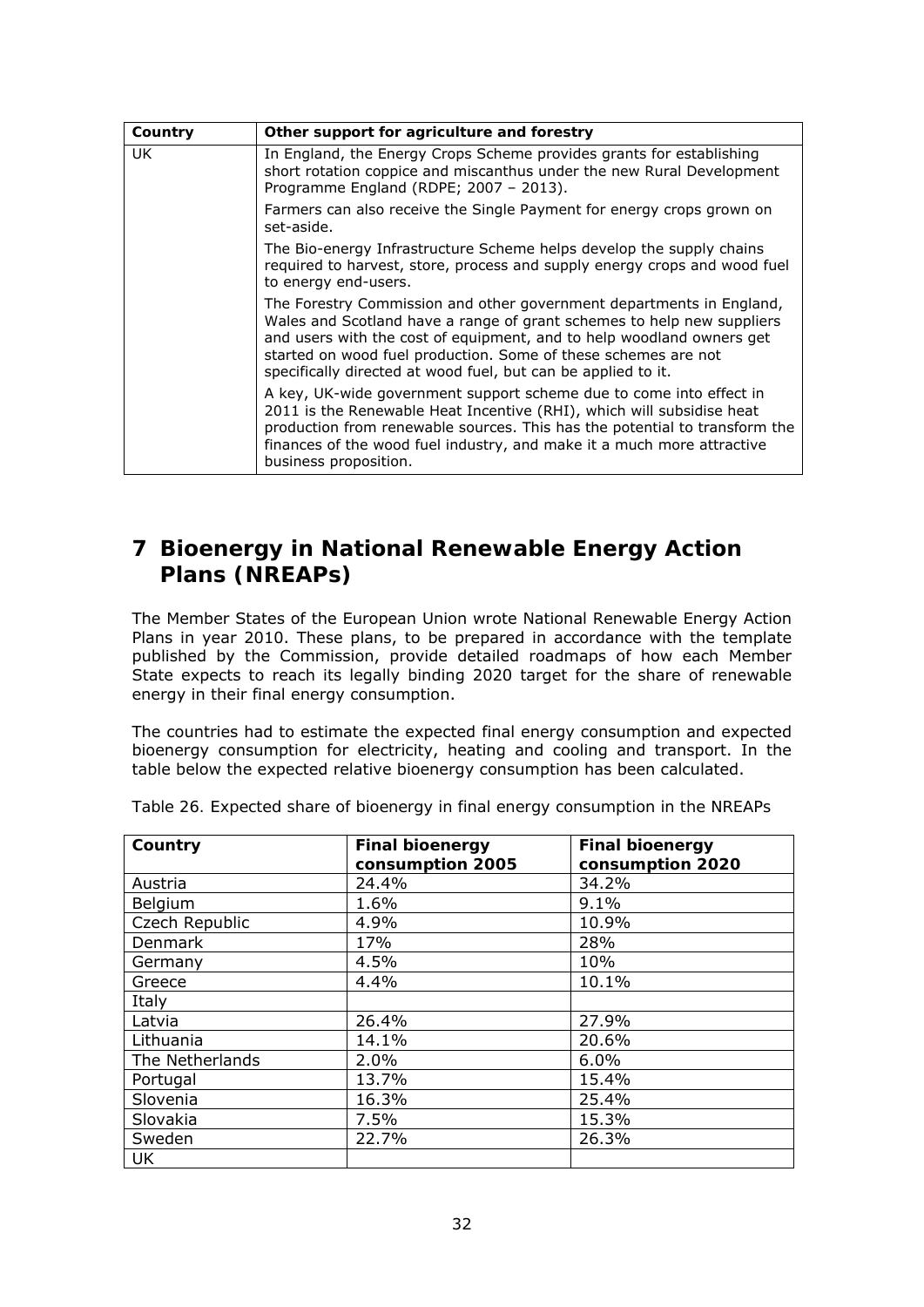In the following table the chapter 4.6 "Specific measures for the promotion of the use of energy from biomass" of the nREAPS is summarized by the partners. They were asked to summarize the most important and interesting issues from the chapter. Further they were asked how they estimate the balance of resources and bioenergy use in their country. Some experts have argued that for some countries the total use of bioenergy in the NREAP is higher than the net resources (gross resources-export+import).

*Table 27. Short summary of the chapter 4.6 of the NREAP "Specific measures for the promotion of the use of energy from biomass" and an estimation of total biomass resources vs. Total use* 

| Austria | In addition to wind, solar and water power, various sources of biomass are possible and<br>required to meet the 34 % target for renewable energies in 2020 with a targeted final energy<br>consumption of 1,100 PJ. The exhaustion of available biomass potential is also important to<br>provide energy for heating and cooling and for achieving the 10 % biofuel target.                                                                                                                                                                                                                                                                                                                                                                                                                                                                                                                                                                                                                  |
|---------|----------------------------------------------------------------------------------------------------------------------------------------------------------------------------------------------------------------------------------------------------------------------------------------------------------------------------------------------------------------------------------------------------------------------------------------------------------------------------------------------------------------------------------------------------------------------------------------------------------------------------------------------------------------------------------------------------------------------------------------------------------------------------------------------------------------------------------------------------------------------------------------------------------------------------------------------------------------------------------------------|
|         | In Austria the production of bioresources for energy extraction and the cultivation of land for<br>food production are not in competition. In 2006 about 3.6 % (50,000 ha) of the arable land<br>(1.37 million ha) in Austria was used for production of renewable raw materials. According to<br>Statistik Austria, there were more than 93200 ha of fallow arable land. Unused raw material<br>potential arises mainly from the use of grassland for the biogas production.                                                                                                                                                                                                                                                                                                                                                                                                                                                                                                                |
|         | A concept to enhance the production of biogas from material like wet manure, catch crops,<br>landscape conservation and other residual products gets currently designed. In future grass<br>and grass waste, high-protein and high-carbon wastewater as well as faeces, sewage sludge,<br>leftovers and fruit and vegetable waste would have a higher priority for biogas production.<br>Beside the production, there are also activities to enhance the applications of biogas. Biogas is<br>currently used to produce green electricity and heat. There are also targets to integrate treated<br>biogas into the natural gas grid as well as filling stations to use biogas as fuel for natural gas<br>powered vehicles.                                                                                                                                                                                                                                                                   |
|         | The forest management in Austria is regulated in the Forest Act and takes place under the<br>premise of sustainability with the aim to ensure the multifunctional effects, like use, protection,<br>welfare and recreation. The forest in Austria is mainly structured in small units with numbers of<br>different owners. A significant problem with the raw material supply is the very little average<br>growth usage of 60 % and lower. The efforts to increase the usage meet the problems like<br>inadequate infrastructure, prevailing mentality and great price elasticity.                                                                                                                                                                                                                                                                                                                                                                                                          |
|         | A wood and biomass resource study carried out which amount could be used sustainably in the<br>year 2020 by taking four major scenarios: the theoretical potential, the ecological potential,<br>the economical potential and the potential based on natural conservation laws and factors of<br>Natura 2000. The results in any case are the same: further increase of wood is required. A<br>comprehensive wood flow management for a better coordination of the behavior of all market<br>players, a European wide forest wood cluster and cooperation along the whole value chain are<br>possible measures to improve forest management and increase the wood resources.<br>Depending on the price and usage scenario an annual total usage potential of 23.9 to 31.1<br>million cubic meters of timber harvested are forecast for 2020. The Forest Dialogue work<br>Program and the Timber Flow Work Program are two measures, which are already<br>implemented to fulfill the targets. |
|         | In Austria there is sufficient arable land available to cultivate energy crops without any effects<br>on competition for land use. The additional biomass can only be ensured through additional<br>production.                                                                                                                                                                                                                                                                                                                                                                                                                                                                                                                                                                                                                                                                                                                                                                              |
|         | Because of increasing demand for biomass, new market opportunities are arising especially for<br>by-products such as wood chips, bark, forest residues. An increased demand for energy wood<br>provides also a variety for recycling purpose, because of enhanced wood harvesting.                                                                                                                                                                                                                                                                                                                                                                                                                                                                                                                                                                                                                                                                                                           |
|         | The biomass net resources of Austria were 4114 ktoe in 2006, according to the Austrian NREAP<br>(Table 7). The final bioenergy consumption in Austria was approximately 3912 ktoe in year<br>2006 (source EUBIONETIII WP2 country report). Due to this figures the net resources were<br>higher than consumption and the Austrian bioenergy balance was positive                                                                                                                                                                                                                                                                                                                                                                                                                                                                                                                                                                                                                             |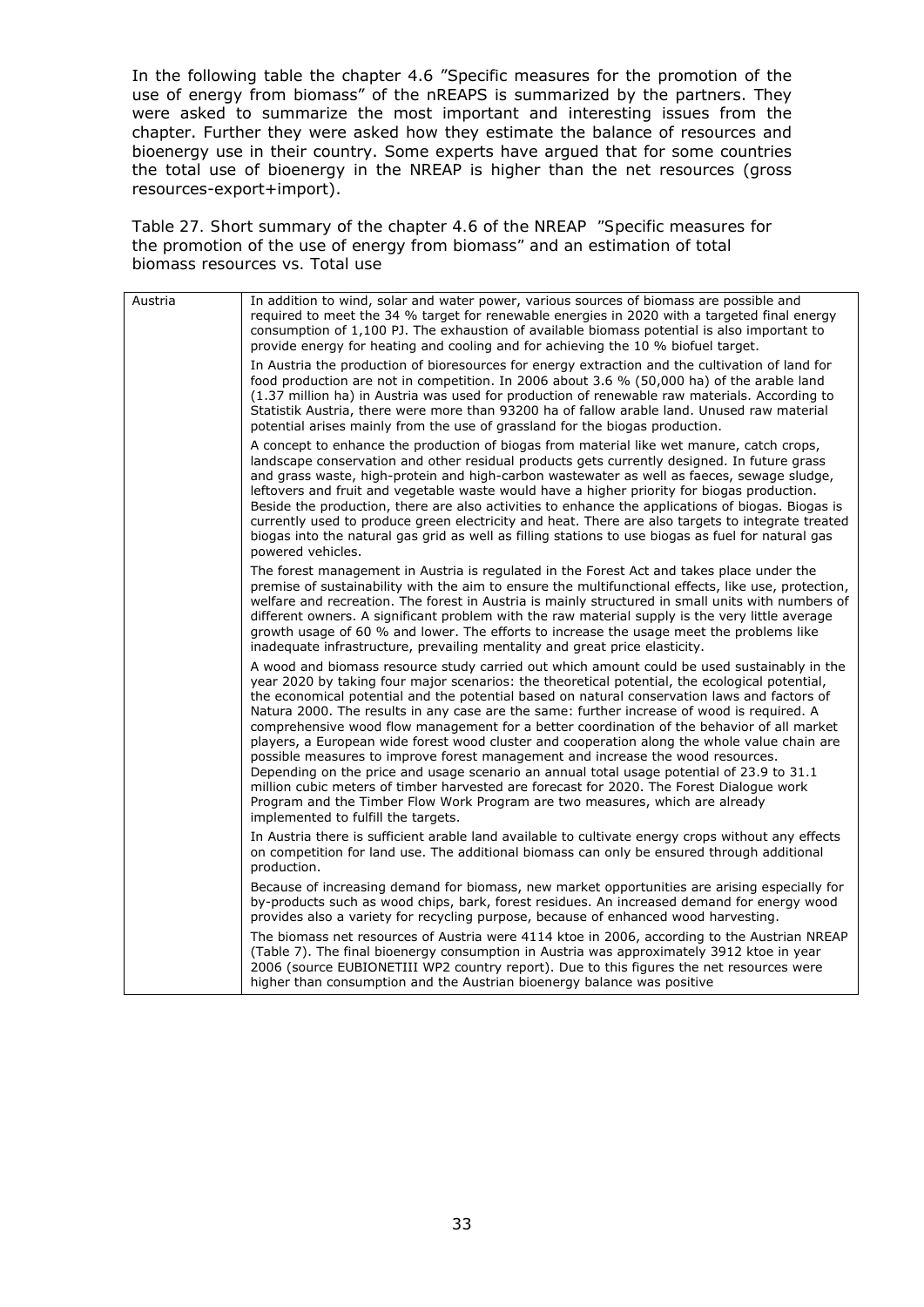| Belgium        | Belgium is a country with a high population density and intense farmland activity. To increase<br>the availability of biomass, the support for renewable energy sources creates new possibilities<br>for using energy crops. Furthermore, there are forestry research and demonstration projects<br>for forestry (short rotation) and other biomass plants under way, which also focus on the<br>phyto-remediation of degraded land. The additional energetic potential of domestic forests is<br>rather limited.<br>Nevertheless additional possibilities remain to implement a more efficient use of wood (residual                                                                                                   |
|----------------|-------------------------------------------------------------------------------------------------------------------------------------------------------------------------------------------------------------------------------------------------------------------------------------------------------------------------------------------------------------------------------------------------------------------------------------------------------------------------------------------------------------------------------------------------------------------------------------------------------------------------------------------------------------------------------------------------------------------------|
|                | flows) resulting from the management of road shoulders, nature reserves, parks and gardens.<br>The service entities responsible for forest management stimulate these possibilities by the<br>establishment of forest management plans.                                                                                                                                                                                                                                                                                                                                                                                                                                                                                 |
|                | The establishment for energy purposes can be reinforced by the improved collection of waste<br>flows and of available residual waste. Furthermore, the improved use of biomass, liquefied by<br>fermentation, in combination with manure and compost processing, offers an interesting<br>perspective. The establishment of biomass for such applications is encouraged by granting<br>support for biomass energy projects for investments and with the help of green certificates.<br>The estimation of primary energy production with inland resources of biomass in 2020 is<br>estimated to 2,434.7 ktoe, coming mainly from agriculture and fisheries.                                                              |
| Czech Republic | There is ca. 977 000 ha of unused arable land as potential for energy production from biomass<br>(regarding the food supply of Czech Republic). The Ministry of Agriculture plans some kind of<br>support of using arable land for energy purposes until 2011.                                                                                                                                                                                                                                                                                                                                                                                                                                                          |
|                | The using of Czech biogas is financially supported as electricity (and heat) production from<br>biogas in terms of the act n. 180/2005 Coll. Primary materials (e.g. animal manure) are used<br>and supported as electricity (and heat) production from biogas.                                                                                                                                                                                                                                                                                                                                                                                                                                                         |
|                | There are planed some measures for maximizing the sustainable harvesting of biomass from<br>Czech forests:                                                                                                                                                                                                                                                                                                                                                                                                                                                                                                                                                                                                              |
|                | improving the efficiency of using of forest biomass,                                                                                                                                                                                                                                                                                                                                                                                                                                                                                                                                                                                                                                                                    |
|                | development of more effective technologies for collecting and transport of forest<br>biomass,                                                                                                                                                                                                                                                                                                                                                                                                                                                                                                                                                                                                                           |
|                | education and more information for the forest owners,                                                                                                                                                                                                                                                                                                                                                                                                                                                                                                                                                                                                                                                                   |
|                | - legislative determination of operational support of heat production from renewable<br>sources.                                                                                                                                                                                                                                                                                                                                                                                                                                                                                                                                                                                                                        |
|                | The biomass net resources of Czech Republic were 1 644 ktoe in 2006 (Table 7 of Czech<br>REAP). The final bioenergy consumption in Czech Republic was ca. 1 900 ktoe. The Czech<br>bioenergy balance was negative; the net resources were lower than consumption.                                                                                                                                                                                                                                                                                                                                                                                                                                                       |
| Denmark        | There are plans to use up to 50% of the animal manure for energy by 2020. Establishing of<br>perennial energy crops is being promoted. The total biomass net resources in Denmark exceed<br>the use of bioenergy                                                                                                                                                                                                                                                                                                                                                                                                                                                                                                        |
| Finland        | On 20 April 2010, the Government's ministerial working group for climate and energy policy<br>agreed on the contents of an extensive package of obligations concerning renewable energy,<br>with the aim of increasing energy production based on renewable forms of energy in 2020. The<br>Government has estimated that final energy consumption in Finland will total 327 TWh in<br>2020. Of this, if Finland is to meet its obligation to increase the share of renewable energy to<br>38 per cent of final consumption by 2020, the share of energy based on renewable energy<br>sources must be 124 TWh. This gives an additional requirement for energy produced from<br>renewable sources of 38 terawatt hours. |
|                | This package will promote the use of forest chips and other wood-based energy in particular,<br>alongside wind power, the use of transport biofuels, and the increasing utilisation of heat<br>pumps. In doing so it will enable Finland to meet its obligations set by the European Union, to<br>increase the share of renewable energy to 38 per cent of final energy consumption in 2020 and<br>decrease of annual greenhouse gas emissions would be 7 million tons of $CO2$ .                                                                                                                                                                                                                                       |
|                | The aim is to increase use of forest chips from 5 million solid $m3$ (10 TWh) in 2009 to 13,5<br>million solid $m3$ (25 TWh) in 2020 by granting more support for harvesting and chipping of<br>small-sized trees, variable electricity production support and feed-in-tariff for small-scale CHP<br>plants. The Ministry of Employment and the Economy is proposing to increase support for<br>renewable energy sources to 341 million € in 2020.                                                                                                                                                                                                                                                                      |
| Germany        | The production of biomass for energy will be in Germany in 2020 app. 1000 PJ. The difference<br>of 400 PJ between consumption (1400 PJ) and production could be covered through imports of<br>biomass, increased yields of energy plants, increased use of forest wood for energy production<br>and landscape conservation material, short rotational plantations and cultivation of energy<br>plants on ecological compensation areas. If biomass is imported, it should be produced using<br>sustainable practices. At the moment the Sustainability Ordinance implements the                                                                                                                                         |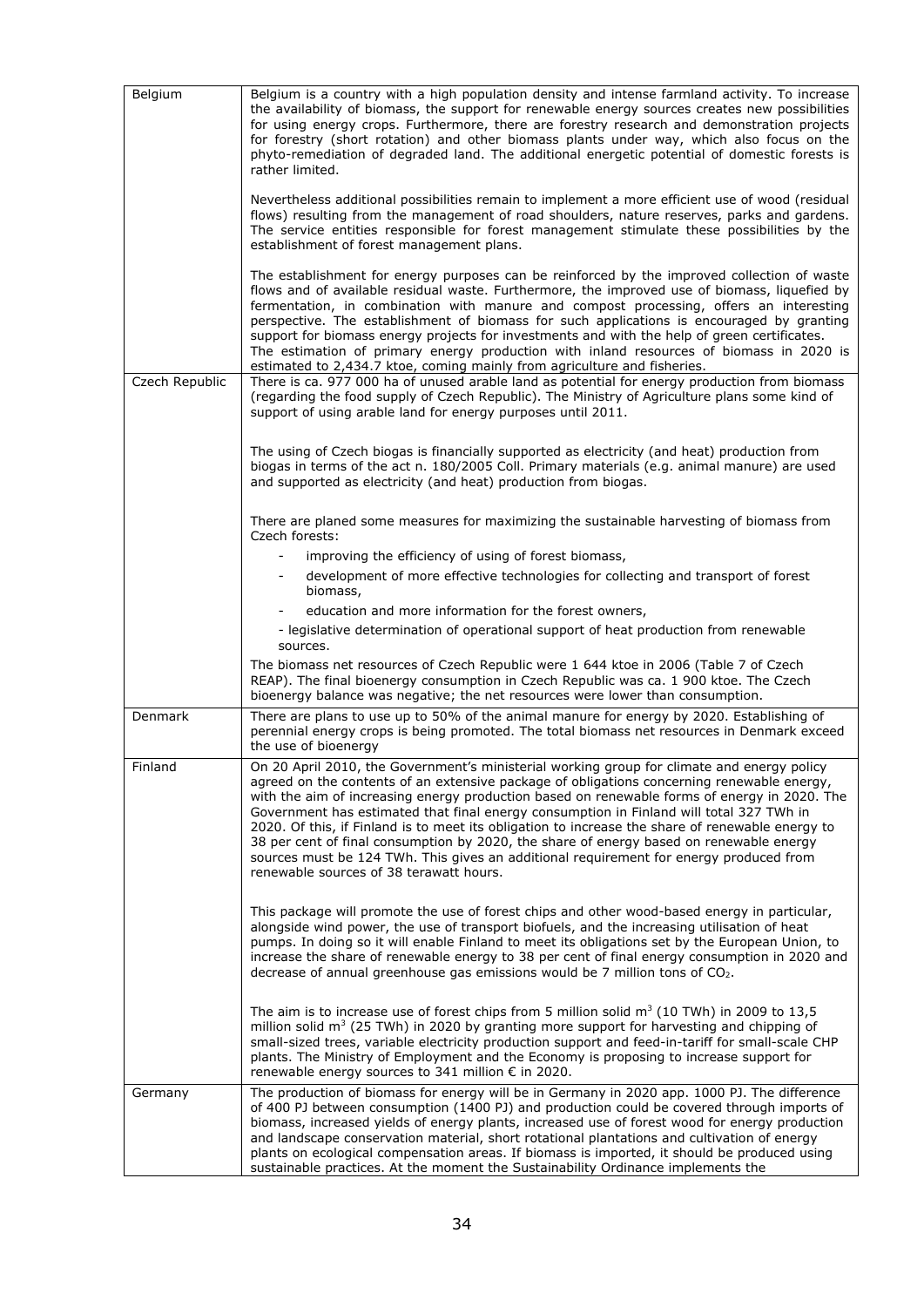|        | requirements of the Renewable Energy directive of the EU applies for biofuels and -liquids.                                                                                                                                                                                                                                                                                                                                                                                                                                                                                                                                      |
|--------|----------------------------------------------------------------------------------------------------------------------------------------------------------------------------------------------------------------------------------------------------------------------------------------------------------------------------------------------------------------------------------------------------------------------------------------------------------------------------------------------------------------------------------------------------------------------------------------------------------------------------------|
|        | There is no significant potential on unused arable land in Germany and the potential on<br>degraded potential is small. Incentives to use silage and unused organic waste, including<br>landscape maintenance waste, for energy production have already been implemented.                                                                                                                                                                                                                                                                                                                                                        |
|        | The production and use of biogas is supported with statutory provisions like Renewable Energy<br>Sources Act (EEG), Renewable Energies Heat Act (EEWärmeG), Gas Grid Access Ordinance<br>(GasNZV) and Gas Grid Payment Ordinance (GASNeV), which were all in force in beginning<br>2010 and are presented in the former document "National incentives and other legal<br>framework promoting the use of bioenergy".                                                                                                                                                                                                              |
|        | The forestry sector offers a significant potential for bioenergy potential, but it is important to<br>use sustainable management practices to avoid any adverse impacts on society and the<br>environment. For professionalization of forestry management education and training<br>programmes for qualified employees should be offered and the efficient use of wood (cascade<br>utilization) is to be promoted. Soil and nature conservation are to be taken into account.                                                                                                                                                    |
| Greece | Lignocellulosic biomass is already demanded by established markets. Large quantities of wood<br>harvested in forests are used by forest industries, (e.g. saw-mills, particle and fibre board<br>industries) and their residues are directly converted to heat. Imports of solid biofuels are<br>mainly refined wood in the form of pellets for domestic heating.                                                                                                                                                                                                                                                                |
|        | The contribution of forest sector in the Gross National Income is low, ranging around 1.3% due<br>to low land productivity but benefits coming from the management of forests are not classified<br>as income.                                                                                                                                                                                                                                                                                                                                                                                                                   |
|        | Agricultural residues (e.g. straw) are used for animal bedding and feeding and remaining<br>quantities are left unexploited on site. Cultivation residues (e.g. olive trees and vineyards<br>pruning) are partly used by the local communities for space heating.                                                                                                                                                                                                                                                                                                                                                                |
|        | The development of technologies for second-generation biofuels could drive on competition for<br>biomass feedstocks after the year 2020 and the increased demand for biofuels could have<br>significant long-term impacts on several markets for agricultural and forest products and<br>responsible policy will be required.                                                                                                                                                                                                                                                                                                    |
|        | The high biomass costs, the limited land and water availability, the competition for food and<br>feed, and the environmental constraints limit the technically available biomass supplies of the<br>country. This may impact the available agricultural residues for energy exploitation.                                                                                                                                                                                                                                                                                                                                        |
|        | Increased demand of this feedstock in the short and long term could be thus covered by the<br>existing and not exploited biomass -even at low availabilities- without causing significant<br>impact in the energy market.                                                                                                                                                                                                                                                                                                                                                                                                        |
|        | The estimated domestic supply of biomass from agriculture for 2015 and 2020 mainly refers to<br>oil crops and approximately 148,000 tons of biodiesel have to be produced by 2010. To meet<br>future targets, possibly some imports will be needed. The existing biodiesel production<br>(575,000 tons) is four times higher than the required quantities to meet the 5.75% target of<br>2010. The imported biomass up to 2020 mainly refers to the production of biofuels for<br>transport. Imported oils comprise about 70-80% of the raw materials used so far by these<br>units and domestically produced oils about 20-30%. |
|        | Increased demand for biodiesel could have significant impacts on the vegetable oil market,<br>shifting from food to non-food crops which will require careful handling.                                                                                                                                                                                                                                                                                                                                                                                                                                                          |
|        | Bioethanol will be imported in large amounts in order to meet the national RES target.                                                                                                                                                                                                                                                                                                                                                                                                                                                                                                                                           |
|        | Energy crops being are indirectly included in the measures of the Ministry. The financial<br>support for non-food crops ranges from 100€/ha to 140€/ha.                                                                                                                                                                                                                                                                                                                                                                                                                                                                          |
|        | Mobilisation of new biomass sources will be accomplished through a progressive shift from<br>conventional to energy crops rather than utilising degraded lands. There is no land dedicated<br>to short rotation forestry or perennial grasses.                                                                                                                                                                                                                                                                                                                                                                                   |
|        | The energy use of the available raw materials (e.g. animal manure, agricultural/forest<br>residues) directly depends on the market demand. In Greece, electricity generation via<br>conversion to biogas is the only well developed energy market for this feedstock.                                                                                                                                                                                                                                                                                                                                                            |
|        | Finally, a suitable system for the collection, recording and processing of the data is currently in<br>process to assist the Ministry of Environment, Energy and Climate Change in meeting the<br>following needs:                                                                                                                                                                                                                                                                                                                                                                                                               |
|        | Policy making at different levels (national, local, etc.),                                                                                                                                                                                                                                                                                                                                                                                                                                                                                                                                                                       |
|        | Siting of new installations (granting licenses, location of new plants, etc.).                                                                                                                                                                                                                                                                                                                                                                                                                                                                                                                                                   |
|        | Informing and providing access to the public to the available statistics.                                                                                                                                                                                                                                                                                                                                                                                                                                                                                                                                                        |
|        | All biomass products are used for bioenergy purposes. No imports and exports of biomass are<br>included in the survey of biomass supply system. There is no deviation between amount of<br>domestic resources and primary energy production from biomass.                                                                                                                                                                                                                                                                                                                                                                        |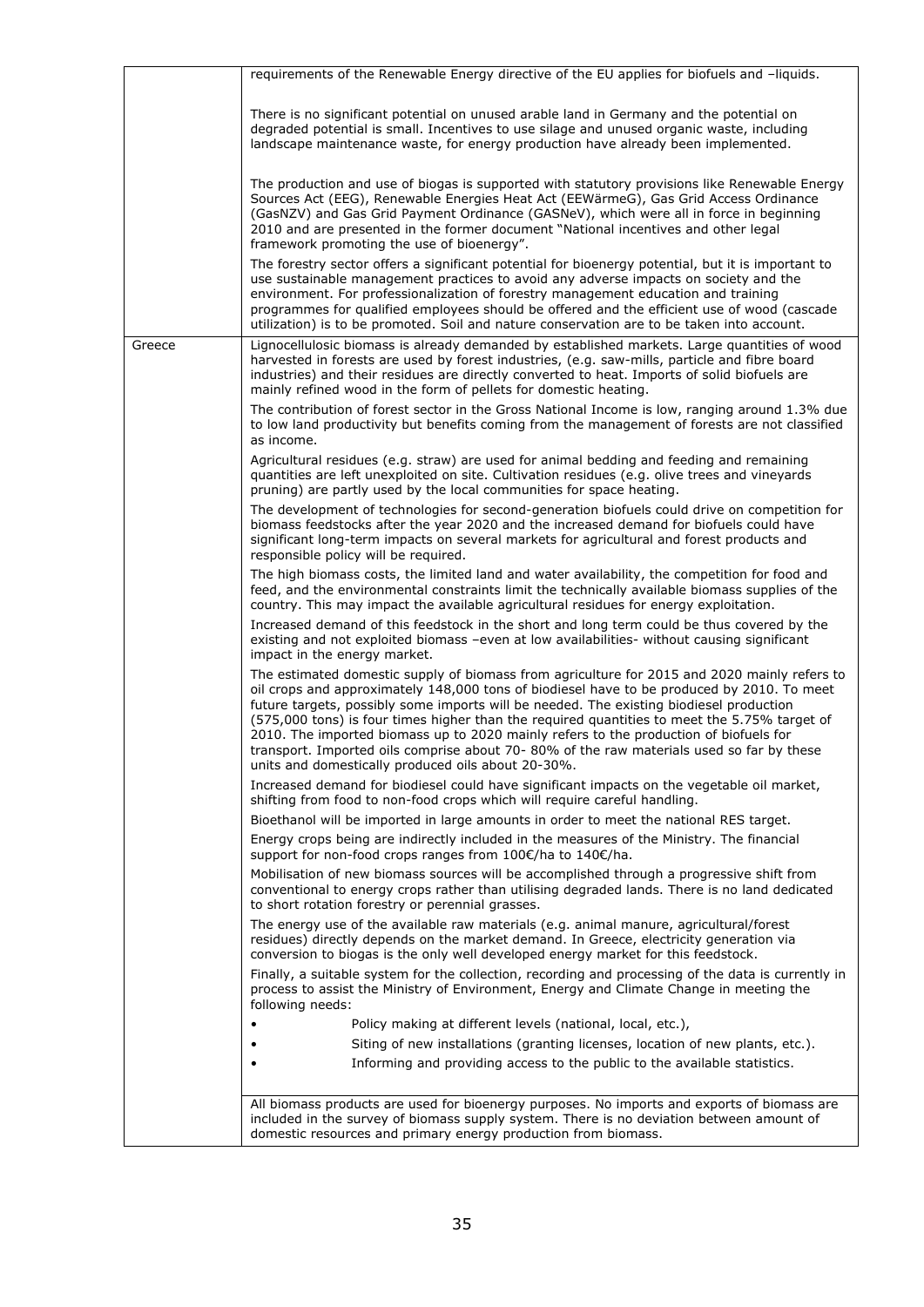| Italy                                     | Action to promote the use of wood and similar energy crops with a particular focus encouraging<br>the spread of small-scale plants and the growth of local entrepreneurship will be outlined, the<br>report says. Attention will be given to criteria for rational use of resources, taking into account<br>the efficiency of supply chains and the sustainable use of solid biomass.<br>The support measures reported are the "all inclusive tariff" and "green certificates" incentives<br>and the Financial support for the production of woody biomass that is available at Regional                                                                                                                                                                                                                                                                                                                                                                                                                                                                                                                                                                                                                                                                                                                                                                                                                                                                                                                                                                                                                                                                                                                                                                                                                                                                                                                                                                                                                                                                                                                                                                                                                  |                                                                                                                                                                                            |         |  |
|-------------------------------------------|-----------------------------------------------------------------------------------------------------------------------------------------------------------------------------------------------------------------------------------------------------------------------------------------------------------------------------------------------------------------------------------------------------------------------------------------------------------------------------------------------------------------------------------------------------------------------------------------------------------------------------------------------------------------------------------------------------------------------------------------------------------------------------------------------------------------------------------------------------------------------------------------------------------------------------------------------------------------------------------------------------------------------------------------------------------------------------------------------------------------------------------------------------------------------------------------------------------------------------------------------------------------------------------------------------------------------------------------------------------------------------------------------------------------------------------------------------------------------------------------------------------------------------------------------------------------------------------------------------------------------------------------------------------------------------------------------------------------------------------------------------------------------------------------------------------------------------------------------------------------------------------------------------------------------------------------------------------------------------------------------------------------------------------------------------------------------------------------------------------------------------------------------------------------------------------------------------------|--------------------------------------------------------------------------------------------------------------------------------------------------------------------------------------------|---------|--|
|                                           | Level through the Rural Development Programmes (PSR) the tool of the European Community<br>to reach the targets of the EC Regulation 1698/2005.                                                                                                                                                                                                                                                                                                                                                                                                                                                                                                                                                                                                                                                                                                                                                                                                                                                                                                                                                                                                                                                                                                                                                                                                                                                                                                                                                                                                                                                                                                                                                                                                                                                                                                                                                                                                                                                                                                                                                                                                                                                           |                                                                                                                                                                                            |         |  |
|                                           |                                                                                                                                                                                                                                                                                                                                                                                                                                                                                                                                                                                                                                                                                                                                                                                                                                                                                                                                                                                                                                                                                                                                                                                                                                                                                                                                                                                                                                                                                                                                                                                                                                                                                                                                                                                                                                                                                                                                                                                                                                                                                                                                                                                                           | Several studies carried out for the evaluation of the biomass potential for energy use are listed<br>in NREAP Annex 4.6.                                                                   |         |  |
|                                           |                                                                                                                                                                                                                                                                                                                                                                                                                                                                                                                                                                                                                                                                                                                                                                                                                                                                                                                                                                                                                                                                                                                                                                                                                                                                                                                                                                                                                                                                                                                                                                                                                                                                                                                                                                                                                                                                                                                                                                                                                                                                                                                                                                                                           | Table 7 in NREAP: Biomass supply in 2006                                                                                                                                                   | ktoe/y  |  |
|                                           |                                                                                                                                                                                                                                                                                                                                                                                                                                                                                                                                                                                                                                                                                                                                                                                                                                                                                                                                                                                                                                                                                                                                                                                                                                                                                                                                                                                                                                                                                                                                                                                                                                                                                                                                                                                                                                                                                                                                                                                                                                                                                                                                                                                                           | Direct supply of wood biomass from forests and other wooded land for<br>energy generation                                                                                                  | 880     |  |
|                                           |                                                                                                                                                                                                                                                                                                                                                                                                                                                                                                                                                                                                                                                                                                                                                                                                                                                                                                                                                                                                                                                                                                                                                                                                                                                                                                                                                                                                                                                                                                                                                                                                                                                                                                                                                                                                                                                                                                                                                                                                                                                                                                                                                                                                           | Agricultural crops and fishery products directly provided for energy<br>generation                                                                                                         | 883     |  |
|                                           |                                                                                                                                                                                                                                                                                                                                                                                                                                                                                                                                                                                                                                                                                                                                                                                                                                                                                                                                                                                                                                                                                                                                                                                                                                                                                                                                                                                                                                                                                                                                                                                                                                                                                                                                                                                                                                                                                                                                                                                                                                                                                                                                                                                                           | Agricultural byproducts/processed residues and fishery by-products for<br>energy generation                                                                                                | 150     |  |
|                                           |                                                                                                                                                                                                                                                                                                                                                                                                                                                                                                                                                                                                                                                                                                                                                                                                                                                                                                                                                                                                                                                                                                                                                                                                                                                                                                                                                                                                                                                                                                                                                                                                                                                                                                                                                                                                                                                                                                                                                                                                                                                                                                                                                                                                           | Biodegradable fraction of municipal solid waste including biowaste and<br>landfill gas                                                                                                     | 561     |  |
|                                           |                                                                                                                                                                                                                                                                                                                                                                                                                                                                                                                                                                                                                                                                                                                                                                                                                                                                                                                                                                                                                                                                                                                                                                                                                                                                                                                                                                                                                                                                                                                                                                                                                                                                                                                                                                                                                                                                                                                                                                                                                                                                                                                                                                                                           | Biodegradable fraction of industrial waste                                                                                                                                                 | 150     |  |
|                                           |                                                                                                                                                                                                                                                                                                                                                                                                                                                                                                                                                                                                                                                                                                                                                                                                                                                                                                                                                                                                                                                                                                                                                                                                                                                                                                                                                                                                                                                                                                                                                                                                                                                                                                                                                                                                                                                                                                                                                                                                                                                                                                                                                                                                           | Total                                                                                                                                                                                      | 2 6 2 4 |  |
| Latvia                                    |                                                                                                                                                                                                                                                                                                                                                                                                                                                                                                                                                                                                                                                                                                                                                                                                                                                                                                                                                                                                                                                                                                                                                                                                                                                                                                                                                                                                                                                                                                                                                                                                                                                                                                                                                                                                                                                                                                                                                                                                                                                                                                                                                                                                           | Information on measures for promotion the use of energy from biomass in Latvia is available<br>for three sectors:                                                                          |         |  |
|                                           |                                                                                                                                                                                                                                                                                                                                                                                                                                                                                                                                                                                                                                                                                                                                                                                                                                                                                                                                                                                                                                                                                                                                                                                                                                                                                                                                                                                                                                                                                                                                                                                                                                                                                                                                                                                                                                                                                                                                                                                                                                                                                                                                                                                                           | Fishery – no measures are planned to be implemented in the future;                                                                                                                         |         |  |
|                                           |                                                                                                                                                                                                                                                                                                                                                                                                                                                                                                                                                                                                                                                                                                                                                                                                                                                                                                                                                                                                                                                                                                                                                                                                                                                                                                                                                                                                                                                                                                                                                                                                                                                                                                                                                                                                                                                                                                                                                                                                                                                                                                                                                                                                           | Agriculture - no measures are planned to be implemented in the future;                                                                                                                     |         |  |
|                                           |                                                                                                                                                                                                                                                                                                                                                                                                                                                                                                                                                                                                                                                                                                                                                                                                                                                                                                                                                                                                                                                                                                                                                                                                                                                                                                                                                                                                                                                                                                                                                                                                                                                                                                                                                                                                                                                                                                                                                                                                                                                                                                                                                                                                           | Forestry - it is not planned to increase the forest exploitation in the future, but the attention<br>will be paid to efficient usage of existing resources.                                |         |  |
|                                           |                                                                                                                                                                                                                                                                                                                                                                                                                                                                                                                                                                                                                                                                                                                                                                                                                                                                                                                                                                                                                                                                                                                                                                                                                                                                                                                                                                                                                                                                                                                                                                                                                                                                                                                                                                                                                                                                                                                                                                                                                                                                                                                                                                                                           | Due to the lack of information and unclear data presentation in the Latvian National Renewable<br>Action Plan, it is not possible to give the description on balance of biomass in Latvia. |         |  |
| Lithuania<br>biomass is to tend to unity. |                                                                                                                                                                                                                                                                                                                                                                                                                                                                                                                                                                                                                                                                                                                                                                                                                                                                                                                                                                                                                                                                                                                                                                                                                                                                                                                                                                                                                                                                                                                                                                                                                                                                                                                                                                                                                                                                                                                                                                                                                                                                                                                                                                                                           | Taking into account the fact that consumption of biomass in electricity, heating and cooling,<br>and transport will be growing in the country, the relation between imported and exported  |         |  |
|                                           | Lithuanian soils are not degraded and, under conditions of usual farming, they yield quite<br>bounteous crops. In 2006, the total land area affected by erosion (water, wind, anthropogenic)<br>amounted to 731,900 ha (of which: agricultural land - 609,000 ha; forests and other forested<br>areas - 46,900 ha; scarcely vegetated and non-vegetated open areas - 75,000 ha).<br>Approximately 19 % of the total area of soils of the country are sensitive to deflation (1.8-2.5<br>t/ha of soil).<br>It is envisaged that pursuant to the special plan for the use of waste suitable for energy<br>production approved by the council of the municipality coordinated with the Special National<br>Plan for the Use of Waste Suitable for Energy Production, municipalities (or groups thereof) will<br>organise, in accordance with the procedure established by legal acts, planning, designing and<br>construction of energy facilities using waste suitable for energy production.<br>The production and processing of agricultural produce as raw materials for biofuel production is<br>promoted. Biofuel production is made equal to development of new, environmentally-friendly<br>technologies with the use of renewable energy sources. The status of a pilot project can be<br>granted to such activities by a resolution of the Government of the Republic of Lithuania.<br>The Plan of Measures for the Implementation of the National Strategy for the Development of<br>Renewable Energy Sources for 2010-2015 envisages the following measure: to prepare<br>forecasts of the use of biomass resources in the country until 2020 taking into account the<br>import, export of biomass and the assessment of the impact of the use of biomass for the<br>production of energy on other sectors (industry, agriculture etc), and to provide proposals<br>regarding the creation of a system for the monitoring of this impact.<br>The biomass net resources of Lithuania were 728 ktoe in 2006 (Table 7 of Lithuanian REAP).<br>The final bioenergy consumption in Lithuania was ca. 559 ktoe. The bioenergy balance was<br>positive; the net resources were higher than consumption. |                                                                                                                                                                                            |         |  |
|                                           |                                                                                                                                                                                                                                                                                                                                                                                                                                                                                                                                                                                                                                                                                                                                                                                                                                                                                                                                                                                                                                                                                                                                                                                                                                                                                                                                                                                                                                                                                                                                                                                                                                                                                                                                                                                                                                                                                                                                                                                                                                                                                                                                                                                                           |                                                                                                                                                                                            |         |  |
|                                           |                                                                                                                                                                                                                                                                                                                                                                                                                                                                                                                                                                                                                                                                                                                                                                                                                                                                                                                                                                                                                                                                                                                                                                                                                                                                                                                                                                                                                                                                                                                                                                                                                                                                                                                                                                                                                                                                                                                                                                                                                                                                                                                                                                                                           |                                                                                                                                                                                            |         |  |
|                                           |                                                                                                                                                                                                                                                                                                                                                                                                                                                                                                                                                                                                                                                                                                                                                                                                                                                                                                                                                                                                                                                                                                                                                                                                                                                                                                                                                                                                                                                                                                                                                                                                                                                                                                                                                                                                                                                                                                                                                                                                                                                                                                                                                                                                           |                                                                                                                                                                                            |         |  |
|                                           |                                                                                                                                                                                                                                                                                                                                                                                                                                                                                                                                                                                                                                                                                                                                                                                                                                                                                                                                                                                                                                                                                                                                                                                                                                                                                                                                                                                                                                                                                                                                                                                                                                                                                                                                                                                                                                                                                                                                                                                                                                                                                                                                                                                                           |                                                                                                                                                                                            |         |  |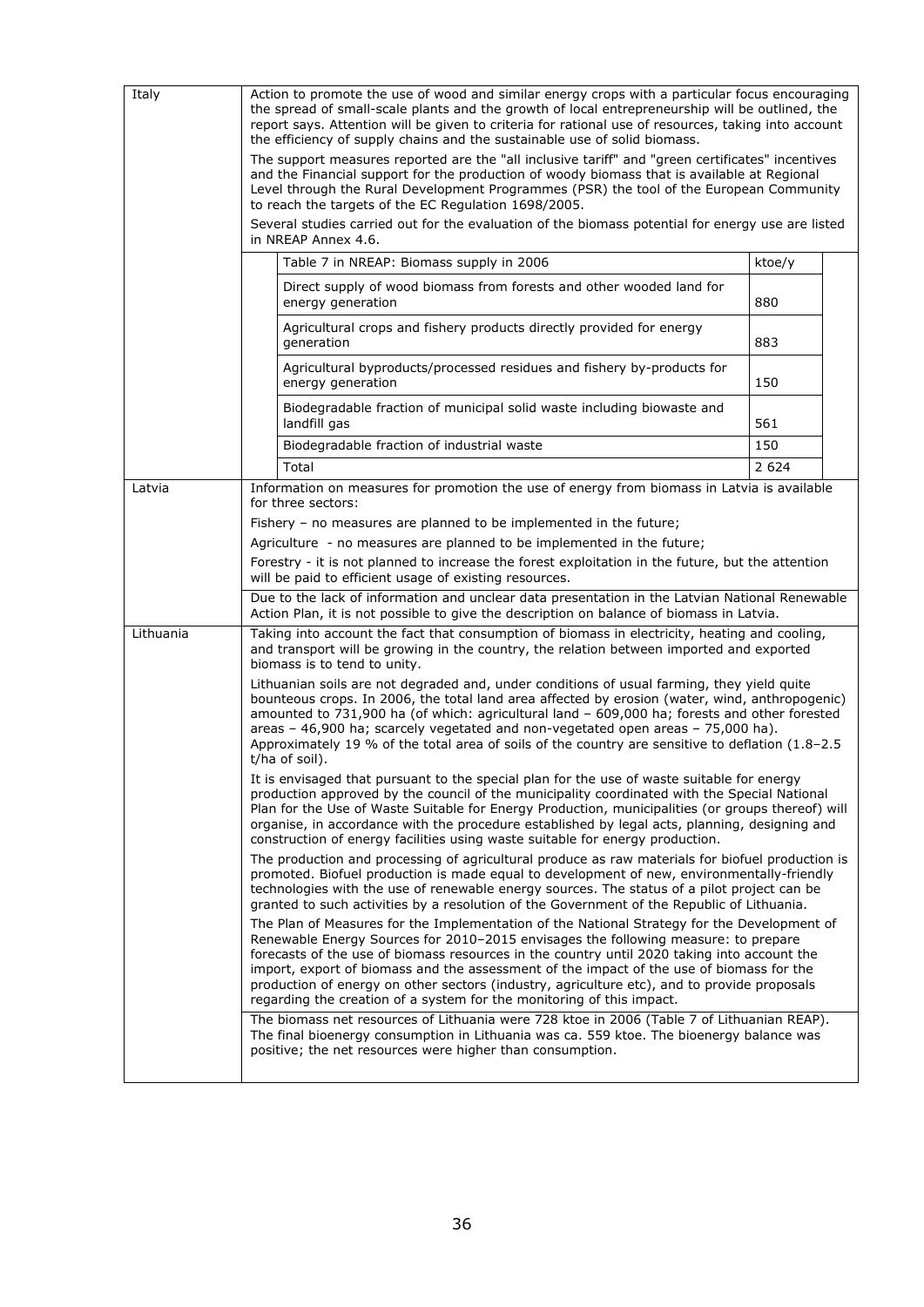| The<br><b>Netherlands</b> | In the Netherlands, biomass for bioenergy purposes is projected to increase from 1815 ktoe in<br>2005 to 8336 ktoe in 2020. Estimations on biomass available from domestic resources range<br>from 4535 to 5878 ktoe primary energy in 2020, depending on the scenario. The largest<br>contributions are expected from direct and indirect residues from agriculture and fishery<br>sectors. It is however difficult to estimate how much will be used for bioenergy production in<br>the future. Sectors for which large scale imports of biomass is expected include co-firing in coal<br>fired power plants from countries that produce woody biomass (1655 ktoe in 2020) and<br>biofuels (840 ktoe in 2020). For biofuels, biomass can also be imported as semi-finished<br>product or fuels. |
|---------------------------|---------------------------------------------------------------------------------------------------------------------------------------------------------------------------------------------------------------------------------------------------------------------------------------------------------------------------------------------------------------------------------------------------------------------------------------------------------------------------------------------------------------------------------------------------------------------------------------------------------------------------------------------------------------------------------------------------------------------------------------------------------------------------------------------------|
|                           | Netherlands has little degraded and unused agricultural land available and due to the high<br>rental prices for land, it is unlikely that energy crops will be produced domestically. Therefore,<br>no measures are planned to encourage the use of unused and degraded land in the<br>Netherlands.                                                                                                                                                                                                                                                                                                                                                                                                                                                                                               |
|                           | Anaerobic (co-)digestion of manure is financially stimulated via the SDE and the digestate from<br>fermentation might be processed and used as fertilizer under certain preconditions laid down in<br>the fertilizer act. Also the use of biogas has been promoted via the SDE. Ambitious targets for<br>bioenergy are integrated in the program "Schoon en Zuinig" in which the nature, forestry,<br>landscape and wood industry sectors are aiming to mobilize 764 ktoe renewable energy in<br>2020, e.g. from residues from landscape management.                                                                                                                                                                                                                                              |
|                           | The NREAP of the Netherlands does not make any estimates on imported biomass, but since<br>the Netherlands is not expected to become a producer of dedicated energy crops in the future,<br>it is possible to estimate the required imports of biomass for bioenergy in the Netherlands.<br>Domestic resources of biomass mainly include direct and indirect residues that are estimated<br>to contribute 54 to 70% to the total primary energy demand from biomass resources in 2020.<br>Expected imports, to meet the total demand of biomass feedstocks therefore range from 495<br>to 3839 ktoe in 2020, but these figures can be higher depending on the price of imported<br>feedstocks.                                                                                                    |
| Portugal                  | Considering the estimated figure for the potential of the (forestry and other) biomass available<br>in Portugal, it is believed that the conditions necessary to achieve the national target that has<br>been established for producing electricity in dedicated plants have been ensured. The national<br>target has been fixed at 250 MW of installed capacity by 2020.                                                                                                                                                                                                                                                                                                                                                                                                                         |
|                           | In any case, considering that other uses have been envisaged for biomass, especially the<br>production of pellets for heating, it will be necessary to make efforts to balance public policies<br>and private interests so as to increase and guarantee the availability of the resources. These<br>efforts have been developed by promoting forest cooperatives, measures that compensate for<br>the absenteeism of forest owners, certification for forests and forest products, amongst other<br>solutions, such as, for example, the promotion of energy crops, systems to support forest<br>clearing and new measures to prevent forest fires.                                                                                                                                               |
|                           | Regarding the demand for biomass in different sectors - Electricity, H&C and Transport - it is<br>expected that Portugal will be able to satisfy the majority of its needs by means of domestic<br>supplies of raw materials. The only exception is in the transport sector, particularly the<br>production of biofuels, where imports will account for a relatively significant value. Effectively,<br>it has been estimated that in 2020 imports for this purpose will touch 431 ktoe, representing<br>more than 90% of the raw materials used to produce biofuels. In overall terms, however,<br>imports will not represent much more than 10% of Portugal's biomass needs, and it is<br>estimated that imports will account for 11% in the year 2020.                                         |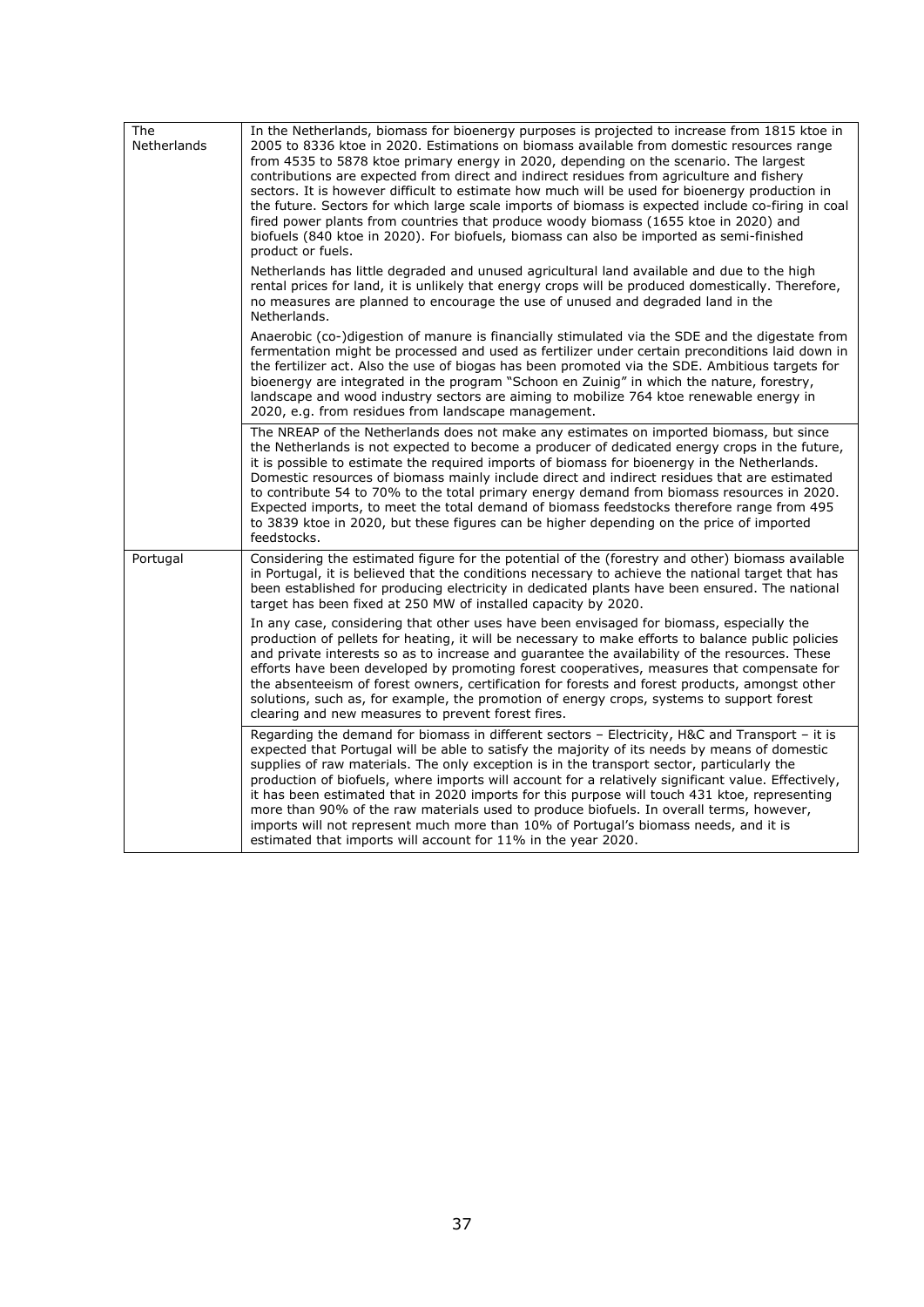| Slovenia | The biomass net resources of Slovenia were 442 ktoe in 2006 (Table 7 of Slovenian nREAP)<br>and it is expected to be 333 ktoe in year 2020 only from forestry biomass; final bioenergy<br>consumption in 2020 is expected to be 1.354 toe. No specific measure defines from which<br>bioenergy resources the energy deficit will be covered (ca. 1.000 toe).                                                                                                                                                                                                                                                                                                                                                                                                                                                                                                                                                                                                                                                                                                                                                                                                                                                                                                                                                                                                                                                                              |
|----------|-------------------------------------------------------------------------------------------------------------------------------------------------------------------------------------------------------------------------------------------------------------------------------------------------------------------------------------------------------------------------------------------------------------------------------------------------------------------------------------------------------------------------------------------------------------------------------------------------------------------------------------------------------------------------------------------------------------------------------------------------------------------------------------------------------------------------------------------------------------------------------------------------------------------------------------------------------------------------------------------------------------------------------------------------------------------------------------------------------------------------------------------------------------------------------------------------------------------------------------------------------------------------------------------------------------------------------------------------------------------------------------------------------------------------------------------|
|          | Sustainable forest management has a long tradition in Slovenia, but is also supported by<br>Resolution on the National Forest Programme and the Forest Act. It is estimated that, in light<br>of the criteria to achieve optimal timber stocks in Slovenian forests, the sustainable production<br>of biomass from forests way could increase at least to the extent of the existing quantity of<br>biomass from forests. Barriers to implementing this measure are poor infrastructure, forest<br>roads and disorganized sawing of round wood, including the separation of lower quality wood<br>for the use in the production of renewable energy sources and quality timber, suitable for the<br>manufacture of wood. Improving forest management is a priority action for sustainable<br>economic development. According to the criteria, to achieve optimal timber stocks in Slovenian<br>forests are estimated to increase the maximum annual use of forest biomass to around 3<br>million t. This indicates a potential that is sufficient for long-term development of wood-<br>processing industry and energy sector, based on the use of renewable energy sources,<br>particularly in the production of liquid biofuels of the second and third generation. Increased<br>use of forest biomass for renewable energy purposes is planned side by side with the increased<br>use of quality wood in the wood-processing industry. |
|          | The Rural Development Programme 2007-2013 stimulates the use of biogas with the following<br>measures:                                                                                                                                                                                                                                                                                                                                                                                                                                                                                                                                                                                                                                                                                                                                                                                                                                                                                                                                                                                                                                                                                                                                                                                                                                                                                                                                    |
|          | Action 121 - Modernisation of farming;                                                                                                                                                                                                                                                                                                                                                                                                                                                                                                                                                                                                                                                                                                                                                                                                                                                                                                                                                                                                                                                                                                                                                                                                                                                                                                                                                                                                    |
|          | Action 123 - Adding value to agricultural and forestry products;                                                                                                                                                                                                                                                                                                                                                                                                                                                                                                                                                                                                                                                                                                                                                                                                                                                                                                                                                                                                                                                                                                                                                                                                                                                                                                                                                                          |
|          | Action 311 - Diversification of farms into non-agricultural activities;                                                                                                                                                                                                                                                                                                                                                                                                                                                                                                                                                                                                                                                                                                                                                                                                                                                                                                                                                                                                                                                                                                                                                                                                                                                                                                                                                                   |
|          | Action 312 - Supporting the creation and development of microenterprises.                                                                                                                                                                                                                                                                                                                                                                                                                                                                                                                                                                                                                                                                                                                                                                                                                                                                                                                                                                                                                                                                                                                                                                                                                                                                                                                                                                 |
|          | In Slovenia, the most recent figure shows that there is ca. 21,600 ha of abandoned agricultural<br>land (Source: Records of the actual use of agricultural land, the Ministry of Agriculture,<br>Forestry and Food). Most of the land is pastures, meadows and scattered lands, which do not<br>pose a significant potential for growing crops for energy purposes although no land is so<br>degraded that energy crops could not grow. Reasons for reforestation are mostly of economic-<br>social nature, abandoning of the land is mostly out of adverse natural conditions. Specific<br>measures for the use of unused arable land are not planned. Appropriate use of agricultural<br>land is stimulated in the I. pillar of the CAP in the form of decoupled payments per ha. In the<br>Rural Development Programme, farmers have an additional incentive for considering higher<br>standards of land management and environmental protection.                                                                                                                                                                                                                                                                                                                                                                                                                                                                                      |
|          | The biomass net resources of Slovenia were 442 ktoe in 2006 (Table 7 of Slovenian nREAP).<br>The final bioenergy consumption in Slovenia was ca. 850 ktoe. The Slovenian bio-energy<br>balance was negative; the net resources were lower than consumption.                                                                                                                                                                                                                                                                                                                                                                                                                                                                                                                                                                                                                                                                                                                                                                                                                                                                                                                                                                                                                                                                                                                                                                               |
| Slovakia | The energy potential of agricultural biomass in Slovakia is 29 449 GWh or 106 054 TJ which is<br>13.2% of total energy consumption, which is 800 PJ.                                                                                                                                                                                                                                                                                                                                                                                                                                                                                                                                                                                                                                                                                                                                                                                                                                                                                                                                                                                                                                                                                                                                                                                                                                                                                      |
|          | The consumption of biomass for energy will be in Slovakia in 2020 app. 43.70 PJ. (Table 10-<br>12)                                                                                                                                                                                                                                                                                                                                                                                                                                                                                                                                                                                                                                                                                                                                                                                                                                                                                                                                                                                                                                                                                                                                                                                                                                                                                                                                        |
|          | Import of biomass for energy use by 2020 is unlikely.                                                                                                                                                                                                                                                                                                                                                                                                                                                                                                                                                                                                                                                                                                                                                                                                                                                                                                                                                                                                                                                                                                                                                                                                                                                                                                                                                                                     |
|          | The use of available primary material for biogas plants is supported by Act No. 309/2009 in the<br>Collection of Laws of the Slovak Republic on promotion of RES and high efficiency<br>cogeneration, which promotes production of electricity from biogas and biomethane.                                                                                                                                                                                                                                                                                                                                                                                                                                                                                                                                                                                                                                                                                                                                                                                                                                                                                                                                                                                                                                                                                                                                                                |
|          | Ministry of Agriculture is particularly supportive of agricultural biogas plants, which process<br>waste from primary agricultural production, livestock and agricultural waste.                                                                                                                                                                                                                                                                                                                                                                                                                                                                                                                                                                                                                                                                                                                                                                                                                                                                                                                                                                                                                                                                                                                                                                                                                                                          |
|          | The biomass net resources of Slovakia were 625.2 ktoe (26.2 PJ) in 2006 (Table 7 of Slovak<br>NREAP). The final bioenergy consumption in Slovakia was ca. 275.38 ktoe (11.5 PJ). The<br>Slovak bioenergy balance was positive; the net resources were higher than consumption.                                                                                                                                                                                                                                                                                                                                                                                                                                                                                                                                                                                                                                                                                                                                                                                                                                                                                                                                                                                                                                                                                                                                                            |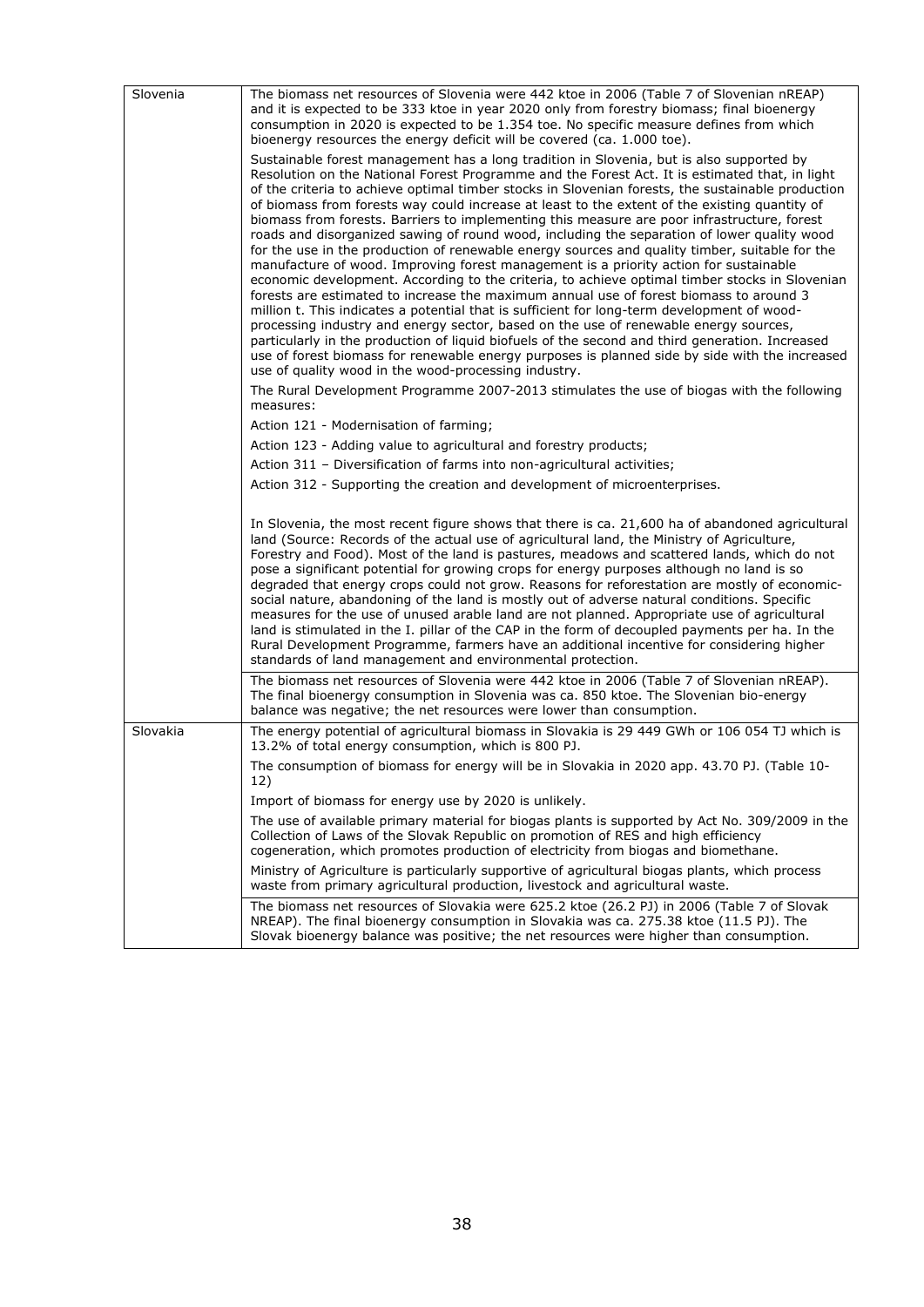| Sweden | Biomass from forestry contributes with the largest part of the total use of biomass (both<br>domestic and trade) in Sweden in 2006, 8206 ktoe. Biomass from agriculture and fisheries<br>contributes with 617 ktoe and biomass from waste with 764 ktoe.                                                                                                                                                                                                                                                                                                                                                                                                                                                                                                                                                                       |
|--------|--------------------------------------------------------------------------------------------------------------------------------------------------------------------------------------------------------------------------------------------------------------------------------------------------------------------------------------------------------------------------------------------------------------------------------------------------------------------------------------------------------------------------------------------------------------------------------------------------------------------------------------------------------------------------------------------------------------------------------------------------------------------------------------------------------------------------------|
|        | The estimated biomass amounts for domestic supply in 2020 are 9628 ktoe biomass from<br>forestry, 408 ktoe biomass from agriculture and fisheries and 1202 ktoe biomass from waste.                                                                                                                                                                                                                                                                                                                                                                                                                                                                                                                                                                                                                                            |
|        | There are measures to encourage unused land to be used for energy purposes. The Swedish<br>Rural Development Programme includes investment aid for energy forests that applies to all<br>arable land. The target as regards multi-annual energy crops is that an area equivalent to<br>30,000 hectares is to be planted during the period of the programme, 2007-2013. The Swedish<br>Rural Development Programme also includes investment aid for biogas.                                                                                                                                                                                                                                                                                                                                                                     |
|        | The extraction of forest residues (branches, tops and stumps) can be increased for a short time<br>as the demand for wood fuels increases. Forestry can also promote generally increased growth<br>through measures including the use of sufficiently dense regenerations, increased land<br>clearance, manuring and by using processed plants that provides improved future<br>deforestation opportunities. The Swedish Energy Agency and the forestry industry are together<br>pushing forward technical development of forest fuel management by the Skogforsk (the<br>Forestry Research Institute of Sweden) programme ESS (More efficient forest fuel techniques).<br>The results of the programme could contribute to increased profitability for the forestry<br>industry and for forest fuel management in particular. |
|        | The biomass net resources of Sweden were corresponding to 9587 ktoe in 2006 (primary<br>energy production, table 7 of Swedish NREAP). According to the Swedish Energy Agency the<br>total bioenergy supply (including peat) in 2006 was 9976 ktoe, while the final use the same<br>year was 5934 ktoe. The Swedish bioenergy balance was hence positive, net resources were<br>higher than consumption.                                                                                                                                                                                                                                                                                                                                                                                                                        |